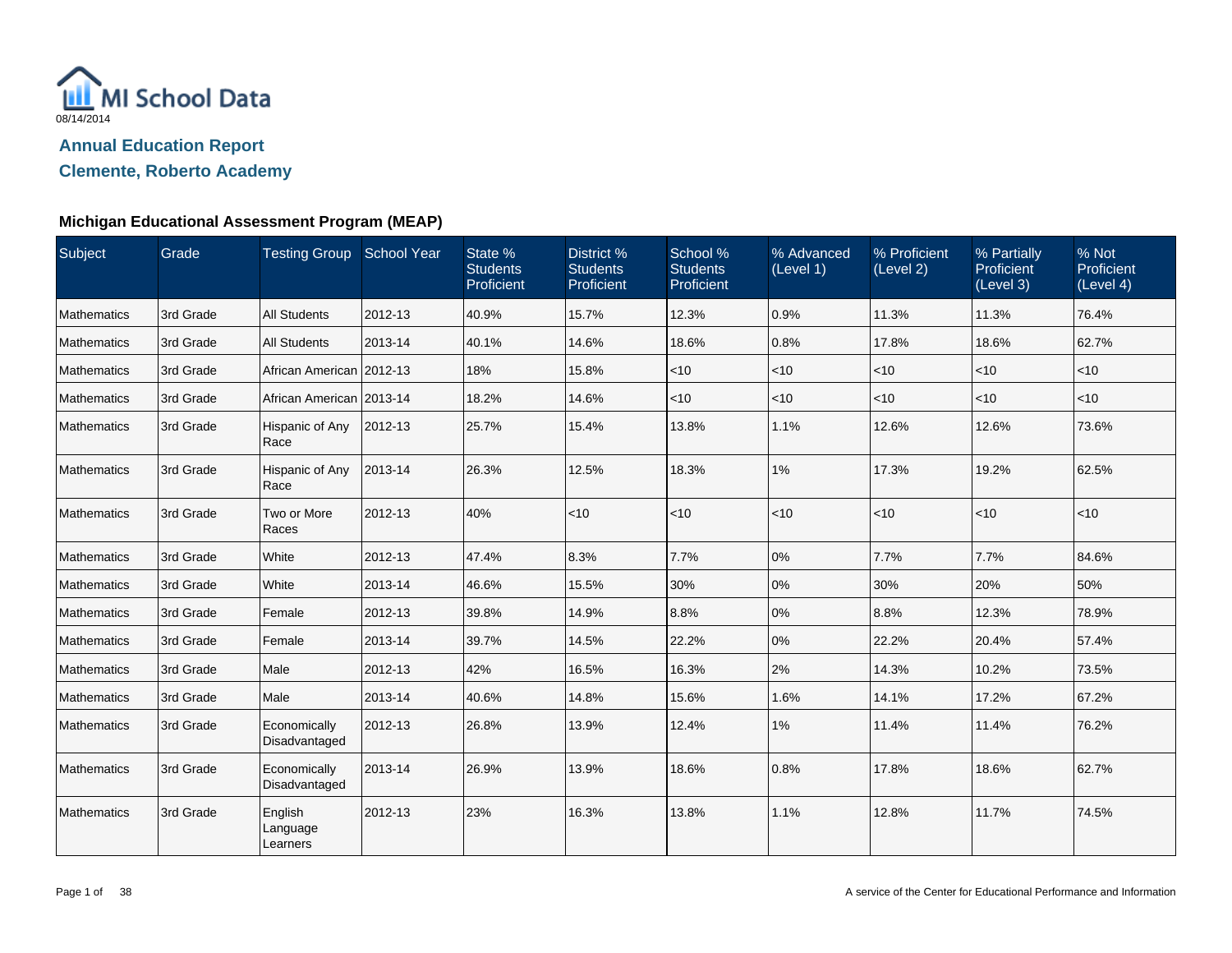

**Clemente, Roberto Academy**

| Subject            | Grade     | Testing Group School Year                   |              | State %<br><b>Students</b><br>Proficient | District %<br><b>Students</b><br>Proficient | School %<br><b>Students</b><br>Proficient | % Advanced<br>(Level 1) | % Proficient<br>(Level 2) | % Partially<br><b>Proficient</b><br>(Level 3) | % Not<br>Proficient<br>(Level 4) |
|--------------------|-----------|---------------------------------------------|--------------|------------------------------------------|---------------------------------------------|-------------------------------------------|-------------------------|---------------------------|-----------------------------------------------|----------------------------------|
| <b>Mathematics</b> | 3rd Grade | English<br>Language<br>Learners             | 2013-14      | 26.4%                                    | 12.8%                                       | 14.9%                                     | 0%                      | 14.9%                     | 18.1%                                         | 67%                              |
| <b>Mathematics</b> | 3rd Grade | <b>Students With</b><br><b>Disabilities</b> | 2012-13      | 21.5%                                    | 13.1%                                       | <10                                       | $<$ 10                  | $<$ 10                    | $<$ 10                                        | $<$ 10                           |
| <b>Mathematics</b> | 3rd Grade | <b>Students With</b><br><b>Disabilities</b> | 2013-14      | 22.2%                                    | 9.5%                                        | $<10$                                     | <10                     | $<$ 10                    | < 10                                          | $<$ 10                           |
| <b>Mathematics</b> | 4th Grade | <b>All Students</b>                         | 2012-13      | 46.1%                                    | 18.8%                                       | 27%                                       | 1%                      | 26%                       | 11%                                           | 62%                              |
| <b>Mathematics</b> | 4th Grade | <b>All Students</b>                         | 2013-14      | 45.3%                                    | 17.2%                                       | 27.1%                                     | 2.1%                    | 25%                       | 12.5%                                         | 60.4%                            |
| <b>Mathematics</b> | 4th Grade | American Indian                             | $ 2012 - 13$ | 39.8%                                    | < 10                                        | < 10                                      | $<$ 10                  | $<$ 10                    | $<$ 10                                        | < 10                             |
| <b>Mathematics</b> | 4th Grade | African American   2012-13                  |              | 20%                                      | 17.1%                                       | $<$ 10                                    | $<$ 10                  | $<$ 10                    | $<$ 10                                        | $<$ 10                           |
| <b>Mathematics</b> | 4th Grade | African American 2013-14                    |              | 18.2%                                    | 15.8%                                       | $<$ 10                                    | $<$ 10                  | $<$ 10                    | $<$ 10                                        | $<$ 10                           |
| <b>Mathematics</b> | 4th Grade | Asian                                       | 2012-13      | 71.4%                                    | 55%                                         | < 10                                      | $<$ 10                  | $<$ 10                    | $<$ 10                                        | $<$ 10                           |
| <b>Mathematics</b> | 4th Grade | Hispanic of Any<br>Race                     | 2012-13      | 33.3%                                    | 25.8%                                       | 27.9%                                     | 1.2%                    | 26.7%                     | 10.5%                                         | 61.6%                            |
| <b>Mathematics</b> | 4th Grade | Hispanic of Any<br>Race                     | 2013-14      | 29.3%                                    | 22.6%                                       | 30.5%                                     | 2.4%                    | 28%                       | 11%                                           | 58.5%                            |
| <b>Mathematics</b> | 4th Grade | Two or More<br>Races                        | 2012-13      | 44.3%                                    | $ $ < 10                                    | < 10                                      | $<$ 10                  | $<$ 10                    | $ $ < 10                                      | $<$ 10                           |
| <b>Mathematics</b> | 4th Grade | Two or More<br>Races                        | 2013-14      | 43.8%                                    | $<$ 10                                      | $<$ 10                                    | $<$ 10                  | $<$ 10                    | $<$ 10                                        | $<$ 10                           |
| <b>Mathematics</b> | 4th Grade | White                                       | 2012-13      | 53%                                      | 16.2%                                       | $<$ 10                                    | $<$ 10                  | $<$ 10                    | $<$ 10                                        | $<$ 10                           |
| <b>Mathematics</b> | 4th Grade | White                                       | 2013-14      | 52.9%                                    | 9.5%                                        | $<$ 10                                    | $<$ 10                  | $<$ 10                    | $<$ 10                                        | $<$ 10                           |
| Mathematics        | 4th Grade | Female                                      | 2012-13      | 45.7%                                    | 18.4%                                       | 27.1%                                     | 2.1%                    | 25%                       | 6.3%                                          | 66.7%                            |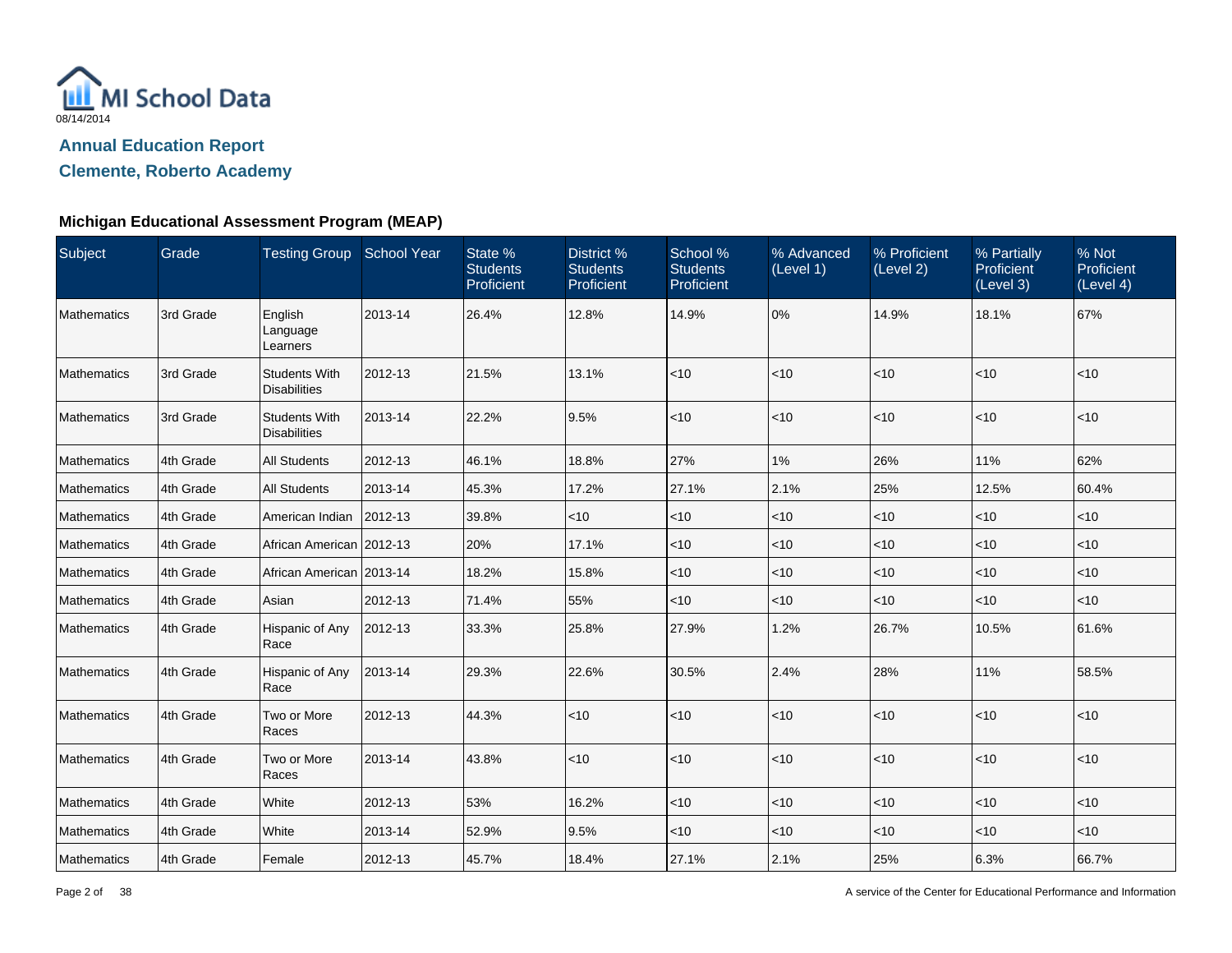

**Clemente, Roberto Academy**

| Subject            | Grade     | Testing Group School Year                   |         | State %<br><b>Students</b><br>Proficient | District %<br><b>Students</b><br>Proficient | School %<br><b>Students</b><br>Proficient | % Advanced<br>(Level 1) | % Proficient<br>(Level 2) | % Partially<br><b>Proficient</b><br>(Level 3) | % Not<br>Proficient<br>(Level 4) |
|--------------------|-----------|---------------------------------------------|---------|------------------------------------------|---------------------------------------------|-------------------------------------------|-------------------------|---------------------------|-----------------------------------------------|----------------------------------|
| Mathematics        | 4th Grade | Female                                      | 2013-14 | 43.4%                                    | 16.5%                                       | 25.5%                                     | 2.1%                    | 23.4%                     | 14.9%                                         | 59.6%                            |
| Mathematics        | 4th Grade | Male                                        | 2012-13 | 46.4%                                    | 19.2%                                       | 26.9%                                     | 0%                      | 26.9%                     | 15.4%                                         | 57.7%                            |
| Mathematics        | 4th Grade | Male                                        | 2013-14 | 47.2%                                    | 18%                                         | 28.6%                                     | 2%                      | 26.5%                     | 10.2%                                         | 61.2%                            |
| Mathematics        | 4th Grade | Economically<br>Disadvantaged               | 2012-13 | 31.1%                                    | 17.4%                                       | 27.3%                                     | 1%                      | 26.3%                     | 11.1%                                         | 61.6%                            |
| Mathematics        | 4th Grade | Economically<br>Disadvantaged               | 2013-14 | 29.5%                                    | 16.7%                                       | 27.1%                                     | 2.1%                    | 25%                       | 12.5%                                         | 60.4%                            |
| Mathematics        | 4th Grade | English<br>Language<br>Learners             | 2012-13 | 24.4%                                    | 26.5%                                       | 25.6%                                     | 1.2%                    | 24.4%                     | 11.6%                                         | 62.8%                            |
| <b>Mathematics</b> | 4th Grade | English<br>Language<br>Learners             | 2013-14 | 23.1%                                    | 23.4%                                       | 25.3%                                     | 1.3%                    | 24%                       | 13.3%                                         | 61.3%                            |
| Mathematics        | 4th Grade | <b>Students With</b><br><b>Disabilities</b> | 2012-13 | 23%                                      | 7%                                          | < 10                                      | $ $ < 10                | $\vert$ < 10              | <10                                           | $<$ 10                           |
| Mathematics        | 4th Grade | <b>Students With</b><br><b>Disabilities</b> | 2013-14 | 23.2%                                    | 10.6%                                       | $<$ 10                                    | < 10                    | $ $ < 10                  | $<$ 10                                        | $<$ 10                           |
| Mathematics        | 5th Grade | <b>All Students</b>                         | 2012-13 | 45.7%                                    | 17%                                         | 23.3%                                     | 0%                      | 23.3%                     | 25.6%                                         | 51.2%                            |
| Mathematics        | 5th Grade | <b>All Students</b>                         | 2013-14 | 45.2%                                    | 15.4%                                       | 14.7%                                     | 0%                      | 14.7%                     | 20%                                           | 65.3%                            |
| Mathematics        | 5th Grade | American Indian                             | 2012-13 | 34.7%                                    | $<$ 10                                      | $ $ < 10                                  | $ $ < 10                | $<$ 10                    | $<$ 10                                        | $<$ 10                           |
| Mathematics        | 5th Grade | American Indian                             | 2013-14 | 35.9%                                    | $<$ 10                                      | $<$ 10                                    | $<$ 10                  | $<$ 10                    | $<$ 10                                        | $<$ 10                           |
| Mathematics        | 5th Grade | African American 2012-13                    |         | 20.5%                                    | 15.4%                                       | $<$ 10                                    | $ $ < 10                | $<$ 10                    | $<$ 10                                        | $<$ 10                           |
| Mathematics        | 5th Grade | African American 2013-14                    |         | 20%                                      | 15.3%                                       | $<$ 10                                    | $ $ < 10                | $<$ 10                    | $<$ 10                                        | $<$ 10                           |
| Mathematics        | 5th Grade | Asian                                       | 2013-14 | 73.6%                                    | 45.7%                                       | ~10                                       | $ $ < 10                | $ $ < 10                  | $<$ 10                                        | $<$ 10                           |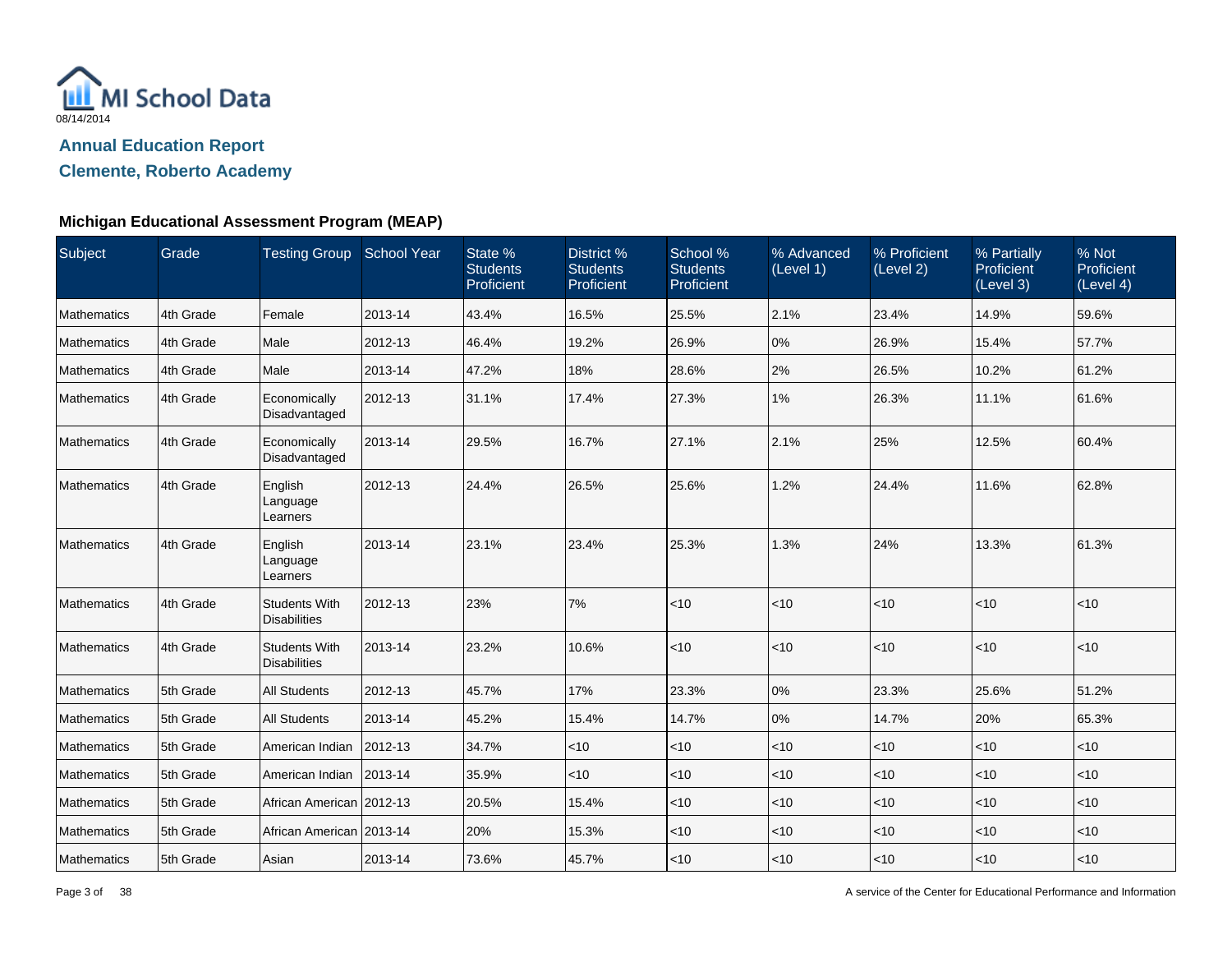

**Clemente, Roberto Academy**

| Subject            | Grade     | Testing Group School Year                   |         | State %<br><b>Students</b><br>Proficient | District %<br><b>Students</b><br>Proficient | School %<br><b>Students</b><br>Proficient | % Advanced<br>(Level 1) | % Proficient<br>(Level 2) | % Partially<br>Proficient<br>(Level 3) | % Not<br>Proficient<br>(Level 4) |
|--------------------|-----------|---------------------------------------------|---------|------------------------------------------|---------------------------------------------|-------------------------------------------|-------------------------|---------------------------|----------------------------------------|----------------------------------|
| Mathematics        | 5th Grade | Hispanic of Any<br>Race                     | 2012-13 | 31.7%                                    | 21.8%                                       | 27.8%                                     | 0%                      | 27.8%                     | 26.4%                                  | 45.8%                            |
| Mathematics        | 5th Grade | Hispanic of Any<br>Race                     | 2013-14 | 32.3%                                    | 14.2%                                       | 14.8%                                     | 0%                      | 14.8%                     | 22.2%                                  | 63%                              |
| Mathematics        | 5th Grade | Two or More<br>Races                        | 2013-14 | 43.2%                                    | < 10                                        | $<10$                                     | < 10                    | $ $ < 10                  | < 10                                   | $<$ 10                           |
| Mathematics        | 5th Grade | White                                       | 2012-13 | 52.4%                                    | 21.1%                                       | $<$ 10                                    | < 10                    | $<$ 10                    | $<$ 10                                 | $<$ 10                           |
| Mathematics        | 5th Grade | White                                       | 2013-14 | 51.7%                                    | 8.1%                                        | < 10                                      | $<$ 10                  | $<$ 10                    | < 10                                   | $<$ 10                           |
| <b>Mathematics</b> | 5th Grade | Female                                      | 2012-13 | 43.9%                                    | 15.7%                                       | 17.8%                                     | 0%                      | 17.8%                     | 20%                                    | 62.2%                            |
| Mathematics        | 5th Grade | Female                                      | 2013-14 | 44.7%                                    | 14.4%                                       | 13.3%                                     | 0%                      | 13.3%                     | 22.2%                                  | 64.4%                            |
| Mathematics        | 5th Grade | Male                                        | 2012-13 | 47.5%                                    | 18.4%                                       | 29.3%                                     | 0%                      | 29.3%                     | 31.7%                                  | 39%                              |
| Mathematics        | 5th Grade | Male                                        | 2013-14 | 45.7%                                    | 16.5%                                       | 16%                                       | 0%                      | 16%                       | 18%                                    | 66%                              |
| Mathematics        | 5th Grade | Economically<br>Disadvantaged               | 2012-13 | 30.3%                                    | 15.7%                                       | 23.3%                                     | 0%                      | 23.3%                     | 25.6%                                  | 51.2%                            |
| Mathematics        | 5th Grade | Economically<br>Disadvantaged               | 2013-14 | 29.5%                                    | 13.6%                                       | 14.7%                                     | 0%                      | 14.7%                     | 20%                                    | 65.3%                            |
| Mathematics        | 5th Grade | English<br>Language<br>Learners             | 2012-13 | 22.9%                                    | 24.6%                                       | 25.3%                                     | 0%                      | 25.3%                     | 28%                                    | 46.7%                            |
| <b>Mathematics</b> | 5th Grade | English<br>Language<br>Learners             | 2013-14 | 23.1%                                    | 14.1%                                       | 6.8%                                      | 0%                      | 6.8%                      | 23.3%                                  | 69.9%                            |
| Mathematics        | 5th Grade | <b>Students With</b><br><b>Disabilities</b> | 2012-13 | 19.9%                                    | 10.2%                                       | < 10                                      | < 10                    | $ $ < 10                  | $<$ 10                                 | $<$ 10                           |
| Reading            | 3rd Grade | <b>All Students</b>                         | 2012-13 | 66.5%                                    | 42.7%                                       | 38.7%                                     | 3.8%                    | 34.9%                     | 39.6%                                  | 21.7%                            |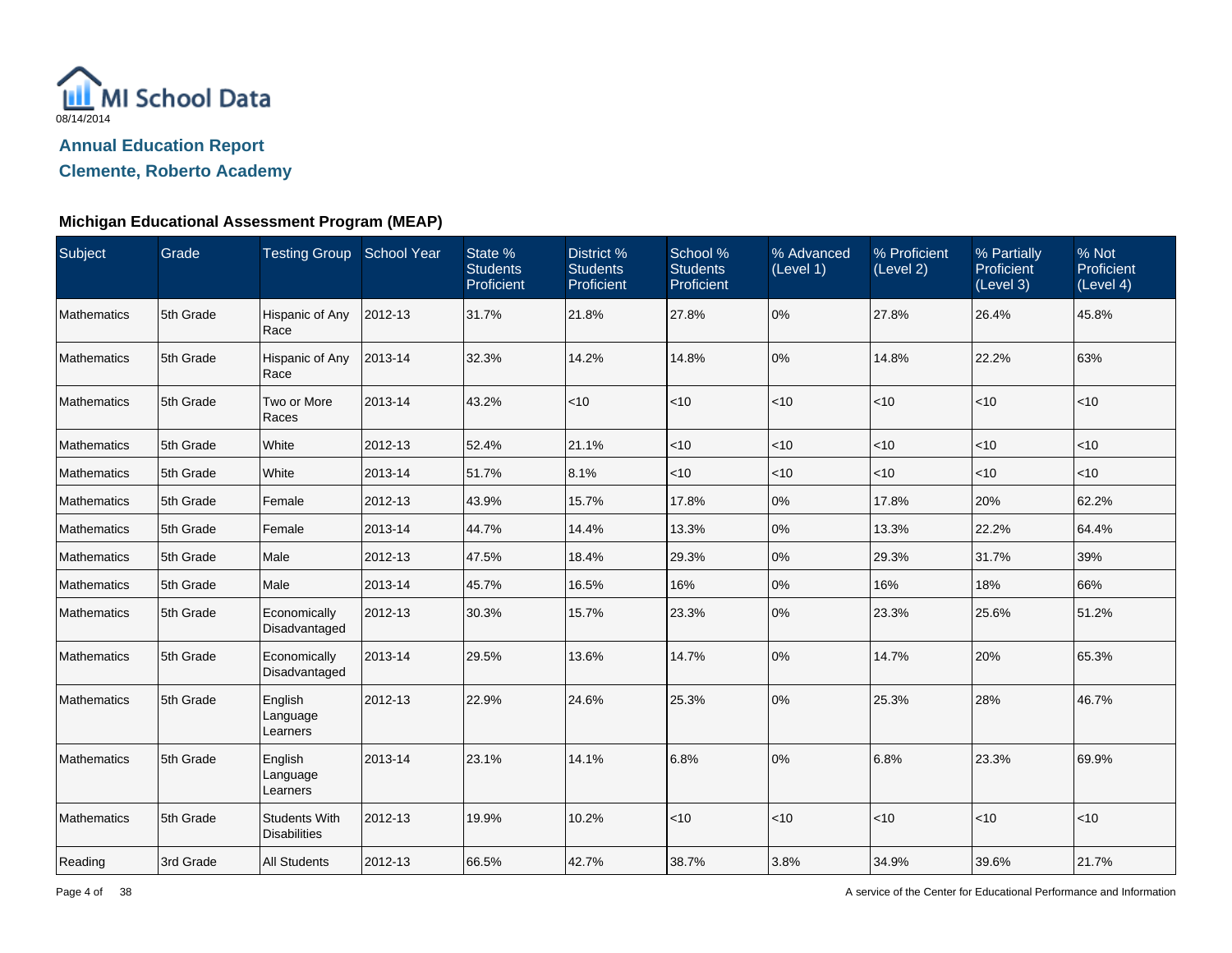

**Clemente, Roberto Academy**

### **Michigan Educational Assessment Program (MEAP)**

| Subject | Grade     | Testing Group School Year       |         | State %<br><b>Students</b><br>Proficient | District %<br><b>Students</b><br>Proficient | School %<br><b>Students</b><br>Proficient | % Advanced<br>(Level 1) | % Proficient<br>(Level 2) | % Partially<br>Proficient<br>(Level 3) | % Not<br>Proficient<br>(Level 4) |
|---------|-----------|---------------------------------|---------|------------------------------------------|---------------------------------------------|-------------------------------------------|-------------------------|---------------------------|----------------------------------------|----------------------------------|
| Reading | 3rd Grade | <b>All Students</b>             | 2013-14 | 61.3%                                    | 35.3%                                       | 35%                                       | 2.6%                    | 32.5%                     | 44.4%                                  | 20.5%                            |
| Reading | 3rd Grade | African American 2012-13        |         | 44.8%                                    | 43.2%                                       | $<$ 10                                    | ~10                     | <10                       | $<$ 10                                 | < 10                             |
| Reading | 3rd Grade | African American 2013-14        |         | 37.3%                                    | 36.2%                                       | $<$ 10                                    | < 10                    | <10                       | $<$ 10                                 | $<$ 10                           |
| Reading | 3rd Grade | Hispanic of Any<br>Race         | 2012-13 | 53.5%                                    | 38.4%                                       | 39.1%                                     | 4.6%                    | 34.5%                     | 40.2%                                  | 20.7%                            |
| Reading | 3rd Grade | Hispanic of Any<br>Race         | 2013-14 | 46.9%                                    | 28%                                         | 33%                                       | 2.9%                    | 30.1%                     | 47.6%                                  | 19.4%                            |
| Reading | 3rd Grade | Two or More<br>Races            | 2012-13 | 67.6%                                    | < 10                                        | < 10                                      | < 10                    | $<$ 10                    | < 10                                   | <10                              |
| Reading | 3rd Grade | White                           | 2012-13 | 73%                                      | 41%                                         | 53.8%                                     | 0%                      | 53.8%                     | 23.1%                                  | 23.1%                            |
| Reading | 3rd Grade | White                           | 2013-14 | 68.8%                                    | 39.2%                                       | 60%                                       | 0%                      | 60%                       | 20%                                    | 20%                              |
| Reading | 3rd Grade | Female                          | 2012-13 | 70.2%                                    | 45.7%                                       | 40.4%                                     | 5.3%                    | 35.1%                     | 40.4%                                  | 19.3%                            |
| Reading | 3rd Grade | Female                          | 2013-14 | 64.1%                                    | 37%                                         | 37.7%                                     | 3.8%                    | 34%                       | 45.3%                                  | 17%                              |
| Reading | 3rd Grade | Male                            | 2012-13 | 63%                                      | 39.7%                                       | 36.7%                                     | 2%                      | 34.7%                     | 38.8%                                  | 24.5%                            |
| Reading | 3rd Grade | Male                            | 2013-14 | 58.6%                                    | 33.8%                                       | 32.8%                                     | 1.6%                    | 31.3%                     | 43.8%                                  | 23.4%                            |
| Reading | 3rd Grade | Economically<br>Disadvantaged   | 2012-13 | 53.8%                                    | 40.5%                                       | 39%                                       | 3.8%                    | 35.2%                     | 39%                                    | 21.9%                            |
| Reading | 3rd Grade | Economically<br>Disadvantaged   | 2013-14 | 47.9%                                    | 34.4%                                       | 35%                                       | 2.6%                    | 32.5%                     | 44.4%                                  | 20.5%                            |
| Reading | 3rd Grade | English<br>Language<br>Learners | 2012-13 | 41.5%                                    | 40.3%                                       | 39.4%                                     | 4.3%                    | 35.1%                     | 38.3%                                  | 22.3%                            |
| Reading | 3rd Grade | English<br>Language<br>Learners | 2013-14 | 37.2%                                    | 26.5%                                       | 29%                                       | 2.2%                    | 26.9%                     | 50.5%                                  | 20.4%                            |

A service of the Center for Educational Performance and Information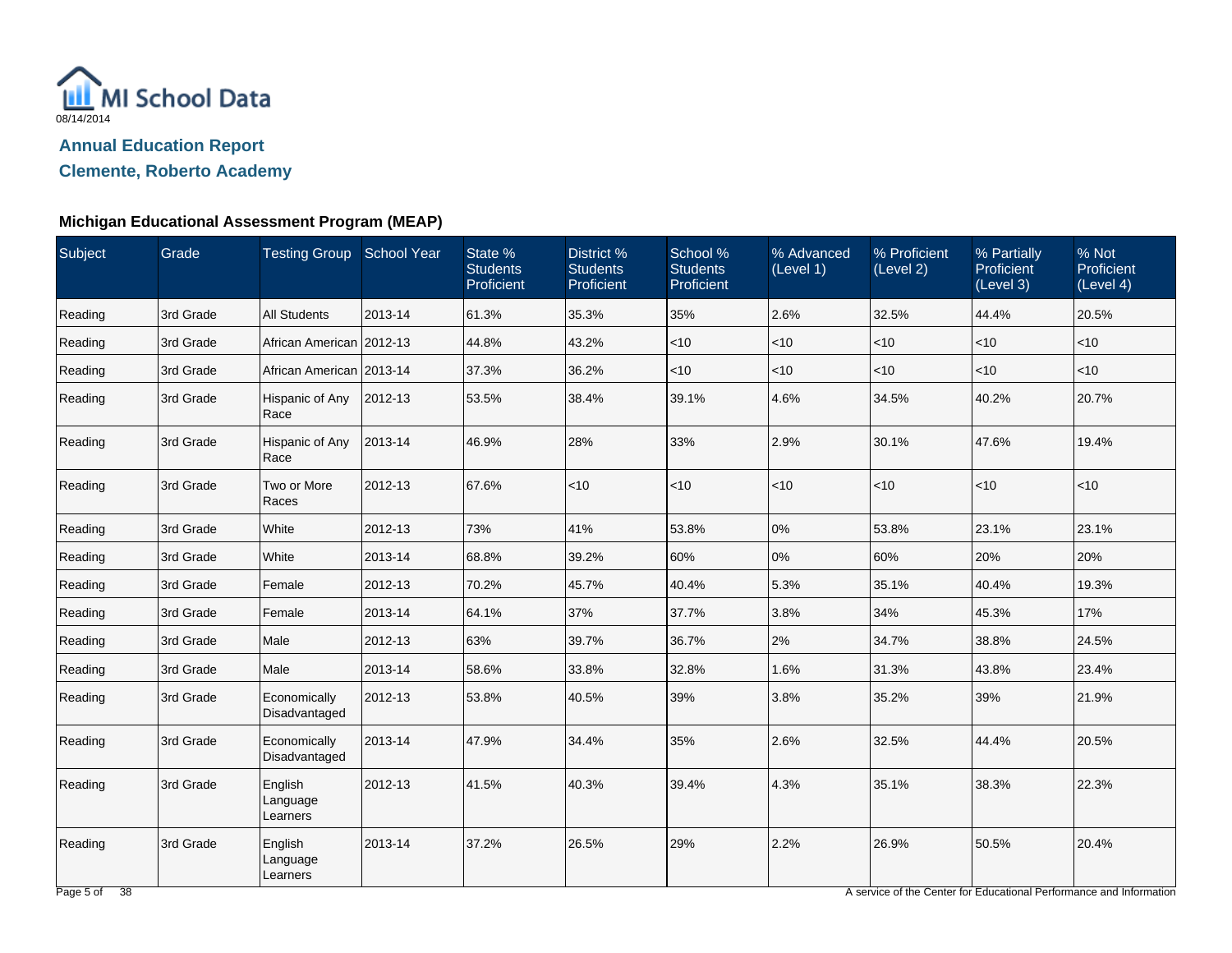

**Clemente, Roberto Academy**

| Subject                 | Grade     | Testing Group School Year                   |         | State %<br><b>Students</b><br>Proficient | District %<br><b>Students</b><br>Proficient | School %<br><b>Students</b><br>Proficient | % Advanced<br>(Level 1) | % Proficient<br>(Level 2) | % Partially<br><b>Proficient</b><br>(Level 3) | % Not<br>Proficient<br>(Level 4)                                                            |
|-------------------------|-----------|---------------------------------------------|---------|------------------------------------------|---------------------------------------------|-------------------------------------------|-------------------------|---------------------------|-----------------------------------------------|---------------------------------------------------------------------------------------------|
| Reading                 | 3rd Grade | <b>Students With</b><br><b>Disabilities</b> | 2012-13 | 37.9%                                    | 31.2%                                       | $<$ 10                                    | < 10                    | $<$ 10                    | $<$ 10                                        | < 10                                                                                        |
| Reading                 | 3rd Grade | <b>Students With</b><br><b>Disabilities</b> | 2013-14 | 35.1%                                    | 21%                                         | < 10                                      | < 10                    | $<$ 10                    | < 10                                          | < 10                                                                                        |
| Reading                 | 4th Grade | <b>All Students</b>                         | 2012-13 | 68.1%                                    | 40.7%                                       | 49%                                       | 0%                      | 49%                       | 38%                                           | 13%                                                                                         |
| Reading                 | 4th Grade | <b>All Students</b>                         | 2013-14 | 70%                                      | 42.6%                                       | 44.2%                                     | 0%                      | 44.2%                     | 40%                                           | 15.8%                                                                                       |
| Reading                 | 4th Grade | American Indian                             | 2012-13 | 66.4%                                    | $<$ 10                                      | $<10$                                     | < 10                    | $<$ 10                    | $<$ 10                                        | < 10                                                                                        |
| Reading                 | 4th Grade | African American 2012-13                    |         | 43%                                      | 39.6%                                       | ~10                                       | <10                     | $<$ 10                    | $<$ 10                                        | < 10                                                                                        |
| Reading                 | 4th Grade | African American 2013-14                    |         | 47.6%                                    | 41.8%                                       | ~10                                       | $<$ 10                  | $<$ 10                    | $<$ 10                                        | $<$ 10                                                                                      |
| Reading                 | 4th Grade | Asian                                       | 2012-13 | 79.2%                                    | 67.6%                                       | $<$ 10                                    | $<$ 10                  | $<$ 10                    | < 10                                          | $<$ 10                                                                                      |
| Reading                 | 4th Grade | Hispanic of Any<br>Race                     | 2012-13 | 57.5%                                    | 46.2%                                       | 51.2%                                     | 0%                      | 51.2%                     | 38.4%                                         | 10.5%                                                                                       |
| Reading                 | 4th Grade | Hispanic of Any<br>Race                     | 2013-14 | 57.8%                                    | 44.4%                                       | 45.7%                                     | 0%                      | 45.7%                     | 38.3%                                         | 16%                                                                                         |
| Reading                 | 4th Grade | Two or More<br>Races                        | 2012-13 | 68.7%                                    | $<$ 10                                      | ~10                                       | $<$ 10                  | $<$ 10                    | $<$ 10                                        | $<$ 10                                                                                      |
| Reading                 | 4th Grade | Two or More<br>Races                        | 2013-14 | 71.2%                                    | $<$ 10                                      | $<10$                                     | < 10                    | < 10                      | $<$ 10                                        | $<$ 10                                                                                      |
| Reading                 | 4th Grade | White                                       | 2012-13 | 75.1%                                    | 35.3%                                       | $<$ 10                                    | $<$ 10                  | $<$ 10                    | $<$ 10                                        | $<$ 10                                                                                      |
| Reading                 | 4th Grade | White                                       | 2013-14 | 76.5%                                    | 41.3%                                       | $<$ 10                                    | $<$ 10                  | $<$ 10                    | $<$ 10                                        | $<$ 10                                                                                      |
| Reading                 | 4th Grade | Female                                      | 2012-13 | 71.1%                                    | 43.7%                                       | 41.7%                                     | 0%                      | 41.7%                     | 43.8%                                         | 14.6%                                                                                       |
| Reading                 | 4th Grade | Female                                      | 2013-14 | 73%                                      | 46.6%                                       | 44.7%                                     | 0%                      | 44.7%                     | 40.4%                                         | 14.9%                                                                                       |
| Reading                 | 4th Grade | Male                                        | 2012-13 | 65.1%                                    | 37.7%                                       | 55.8%                                     | 0%                      | 55.8%                     | 32.7%                                         | 11.5%                                                                                       |
| Reading<br>Page 6 of 38 | 4th Grade | Male                                        | 2013-14 | 67%                                      | 38.7%                                       | 43.8%                                     | 0%                      |                           |                                               | 43.8%  16.7%   16.7%<br>A service of the Center for Educational Performance and Information |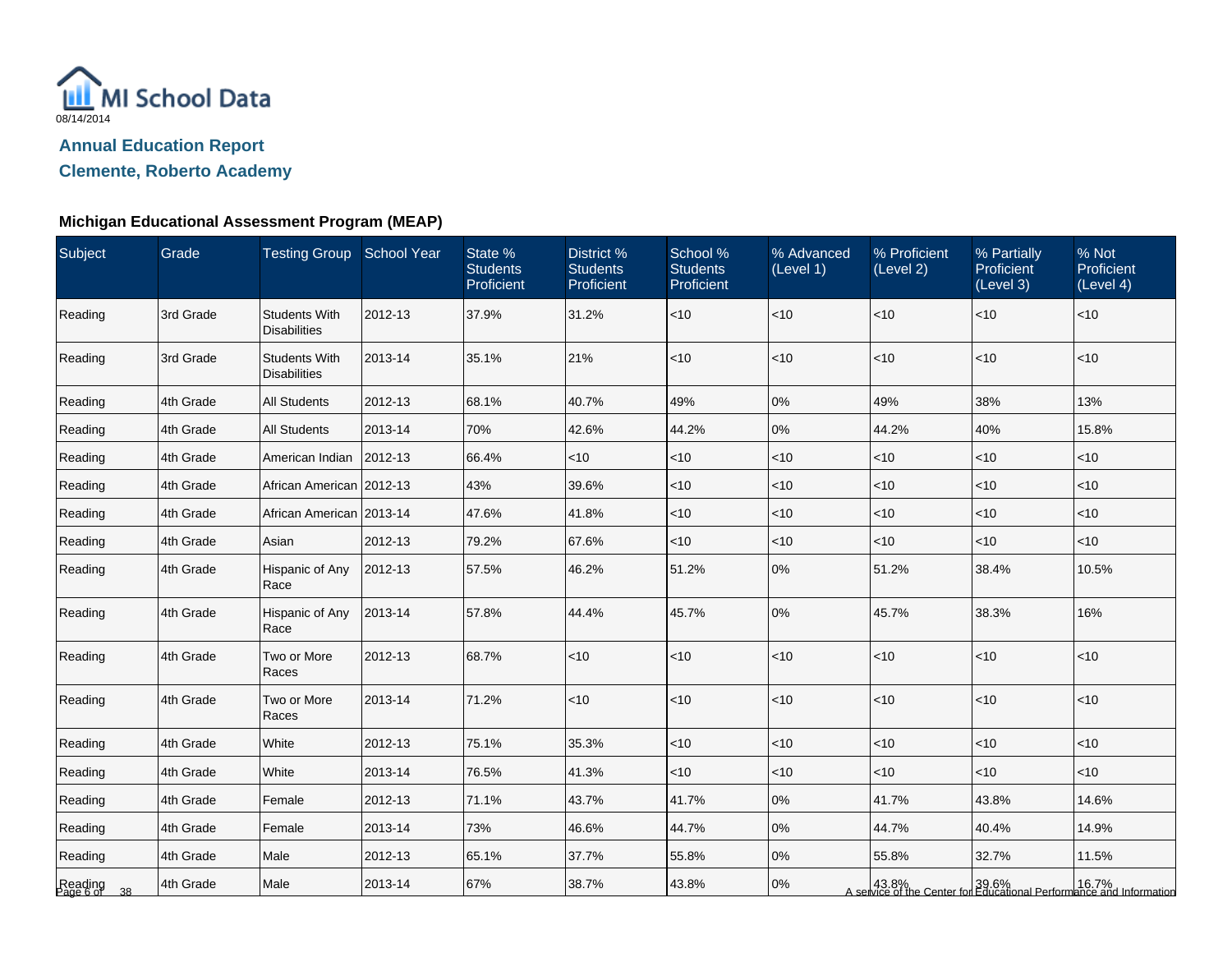

**Clemente, Roberto Academy**

| Subject | Grade     | Testing Group School Year                   |         | State %<br><b>Students</b><br>Proficient | District %<br><b>Students</b><br>Proficient | School %<br><b>Students</b><br>Proficient | % Advanced<br>(Level 1) | % Proficient<br>(Level 2) | % Partially<br>Proficient<br>(Level 3) | % Not<br>Proficient<br>(Level 4) |
|---------|-----------|---------------------------------------------|---------|------------------------------------------|---------------------------------------------|-------------------------------------------|-------------------------|---------------------------|----------------------------------------|----------------------------------|
| Reading | 4th Grade | Economically<br>Disadvantaged               | 2012-13 | 55.1%                                    | 38.7%                                       | 48.5%                                     | 0%                      | 48.5%                     | 38.4%                                  | 13.1%                            |
| Reading | 4th Grade | Economically<br>Disadvantaged               | 2013-14 | 57.3%                                    | 40.9%                                       | 44.2%                                     | 0%                      | 44.2%                     | 40%                                    | 15.8%                            |
| Reading | 4th Grade | English<br>Language<br>Learners             | 2012-13 | 39.1%                                    | 46.4%                                       | 48.8%                                     | 0%                      | 48.8%                     | 40.7%                                  | 10.5%                            |
| Reading | 4th Grade | English<br>Language<br>Learners             | 2013-14 | 42.9%                                    | 43.5%                                       | 39.2%                                     | 0%                      | 39.2%                     | 43.2%                                  | 17.6%                            |
| Reading | 4th Grade | <b>Students With</b><br><b>Disabilities</b> | 2012-13 | 38.3%                                    | 22.1%                                       | $<10$                                     | $ $ < 10                | < 10                      | < 10                                   | < 10                             |
| Reading | 4th Grade | <b>Students With</b><br><b>Disabilities</b> | 2013-14 | 41.6%                                    | 24.1%                                       | $<10$                                     | $ $ < 10                | < 10                      | < 10                                   | < 10                             |
| Reading | 5th Grade | <b>All Students</b>                         | 2012-13 | 70.4%                                    | 44.5%                                       | 52.3%                                     | 4.7%                    | 47.7%                     | 27.9%                                  | 19.8%                            |
| Reading | 5th Grade | <b>All Students</b>                         | 2013-14 | 71.7%                                    | 43.6%                                       | 47.4%                                     | 2.1%                    | 45.3%                     | 27.4%                                  | 25.3%                            |
| Reading | 5th Grade | American Indian                             | 2012-13 | 64.1%                                    | $ $ < 10                                    | $<$ 10                                    | $ $ < 10                | < 10                      | $<$ 10                                 | < 10                             |
| Reading | 5th Grade | American Indian                             | 2013-14 | 70.2%                                    | $<$ 10                                      | $<$ 10                                    | $<$ 10                  | $<$ 10                    | < 10                                   | < 10                             |
| Reading | 5th Grade | African American 2012-13                    |         | 47.8%                                    | 44.3%                                       | $<10$                                     | $ $ < 10                | < 10                      | $<$ 10                                 | < 10                             |
| Reading | 5th Grade | African American 2013-14                    |         | 48.7%                                    | 43%                                         | ~10                                       | $ $ < 10                | < 10                      | $<$ 10                                 | < 10                             |
| Reading | 5th Grade | Asian                                       | 2013-14 | 80%                                      | 65.9%                                       | $<$ 10                                    | $<$ 10                  | $<$ 10                    | $<$ 10                                 | $<$ 10                           |
| Reading | 5th Grade | Hispanic of Any<br>Race                     | 2012-13 | 58.1%                                    | 44.3%                                       | 51.4%                                     | 5.6%                    | 45.8%                     | 26.4%                                  | 22.2%                            |
| Reading | 5th Grade | Hispanic of Any<br>Race                     | 2013-14 | 60.8%                                    | 45.1%                                       | 49.4%                                     | 2.5%                    | 46.9%                     | 27.2%                                  | 23.5%                            |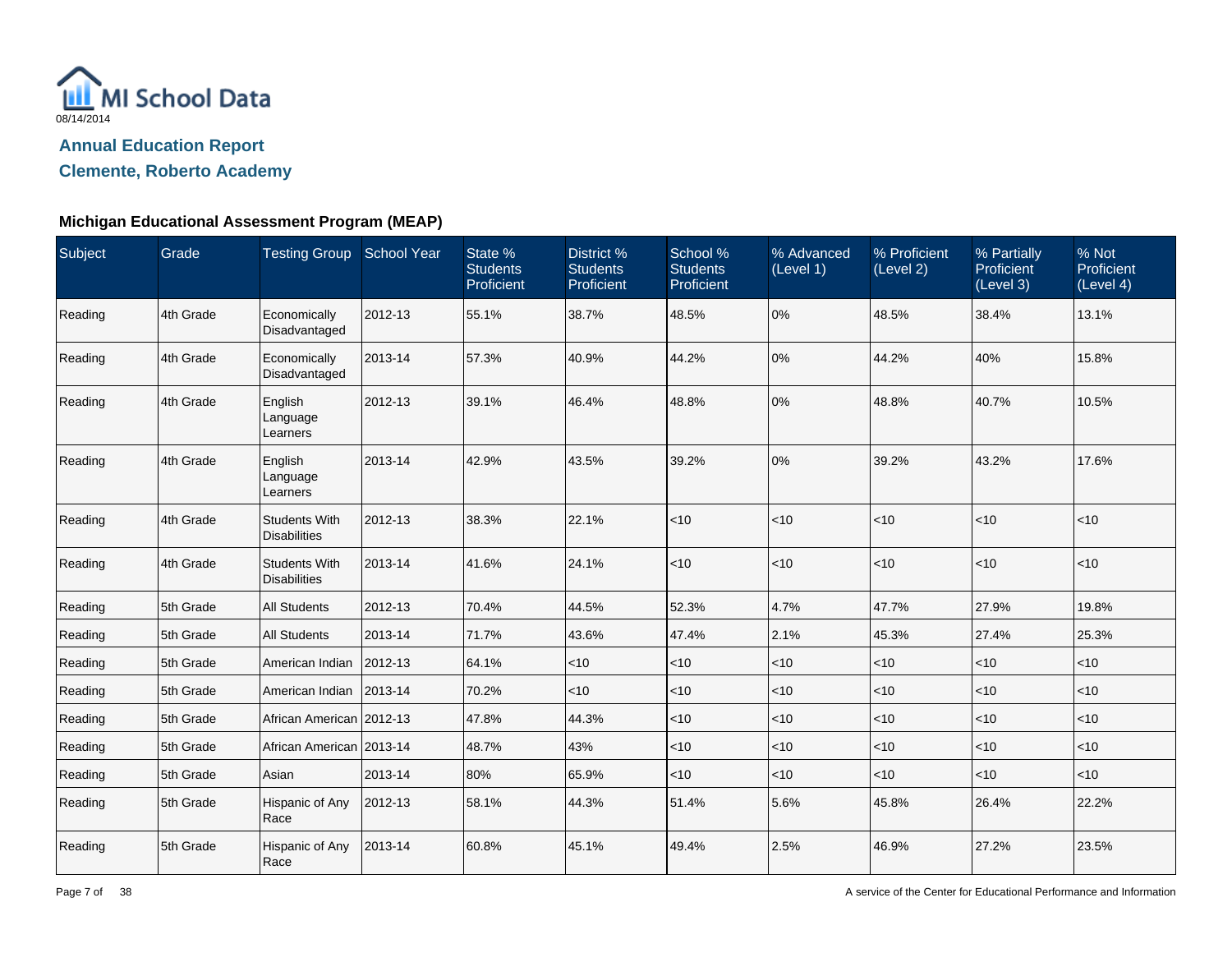

**Clemente, Roberto Academy**

| Subject | Grade     | Testing Group School Year                   |         | State %<br><b>Students</b><br>Proficient | District %<br><b>Students</b><br>Proficient | School %<br><b>Students</b><br>Proficient | % Advanced<br>(Level 1) | % Proficient<br>(Level 2) | % Partially<br>Proficient<br>(Level 3) | % Not<br>Proficient<br>(Level 4) |
|---------|-----------|---------------------------------------------|---------|------------------------------------------|---------------------------------------------|-------------------------------------------|-------------------------|---------------------------|----------------------------------------|----------------------------------|
| Reading | 5th Grade | Two or More<br>Races                        | 2013-14 | 72.6%                                    | < 10                                        | <10                                       | <10                     | $<$ 10                    | <10                                    | $<$ 10                           |
| Reading | 5th Grade | White                                       | 2012-13 | 76.9%                                    | 44.1%                                       | $<$ 10                                    | <10                     | $<$ 10                    | $<$ 10                                 | $<$ 10                           |
| Reading | 5th Grade | White                                       | 2013-14 | 78.2%                                    | 35.6%                                       | $<$ 10                                    | $<$ 10                  | $<$ 10                    | $<$ 10                                 | $<$ 10                           |
| Reading | 5th Grade | Female                                      | 2012-13 | 74.1%                                    | 48.2%                                       | 55.6%                                     | 4.4%                    | 51.1%                     | 20%                                    | 24.4%                            |
| Reading | 5th Grade | Female                                      | 2013-14 | 74.2%                                    | 46.1%                                       | 42.2%                                     | 0%                      | 42.2%                     | 33.3%                                  | 24.4%                            |
| Reading | 5th Grade | Male                                        | 2012-13 | 66.8%                                    | 40.8%                                       | 48.8%                                     | 4.9%                    | 43.9%                     | 36.6%                                  | 14.6%                            |
| Reading | 5th Grade | Male                                        | 2013-14 | 69.2%                                    | 41%                                         | 52%                                       | 4%                      | 48%                       | 22%                                    | 26%                              |
| Reading | 5th Grade | Economically<br>Disadvantaged               | 2012-13 | 57.9%                                    | 42.6%                                       | 52.3%                                     | 4.7%                    | 47.7%                     | 27.9%                                  | 19.8%                            |
| Reading | 5th Grade | Economically<br>Disadvantaged               | 2013-14 | 59.4%                                    | 41.1%                                       | 47.4%                                     | 2.1%                    | 45.3%                     | 27.4%                                  | 25.3%                            |
| Reading | 5th Grade | English<br>Language<br>Learners             | 2012-13 | 36.3%                                    | 44.7%                                       | 52%                                       | 4%                      | 48%                       | 28%                                    | 20%                              |
| Reading | 5th Grade | English<br>Language<br>Learners             | 2013-14 | 39.2%                                    | 43%                                         | 43.8%                                     | 2.7%                    | 41.1%                     | 28.8%                                  | 27.4%                            |
| Reading | 5th Grade | <b>Students With</b><br><b>Disabilities</b> | 2012-13 | 36.6%                                    | 19.9%                                       | < 10                                      | $<$ 10                  | $<$ 10                    | $<$ 10                                 | $<$ 10                           |
| Science | 5th Grade | <b>All Students</b>                         | 2012-13 | 13.1%                                    | 2.3%                                        | $1\%$                                     | 0%                      | 1%                        | 16.5%                                  | 82.5%                            |
| Science | 5th Grade | <b>All Students</b>                         | 2013-14 | 16.8%                                    | 2.9%                                        | 2%                                        | 0%                      | 2%                        | 8.9%                                   | 89.1%                            |
| Science | 5th Grade | American Indian                             | 2012-13 | 8.4%                                     | $<$ 10                                      | $<$ 10                                    | $<$ 10                  | $<$ 10                    | $<$ 10                                 | $<$ 10                           |
| Science | 5th Grade | American Indian   2013-14                   |         | 12.6%                                    | $ $ < 10                                    | $<$ 10                                    | $<$ 10                  | $<$ 10                    | ~10                                    | $<$ 10                           |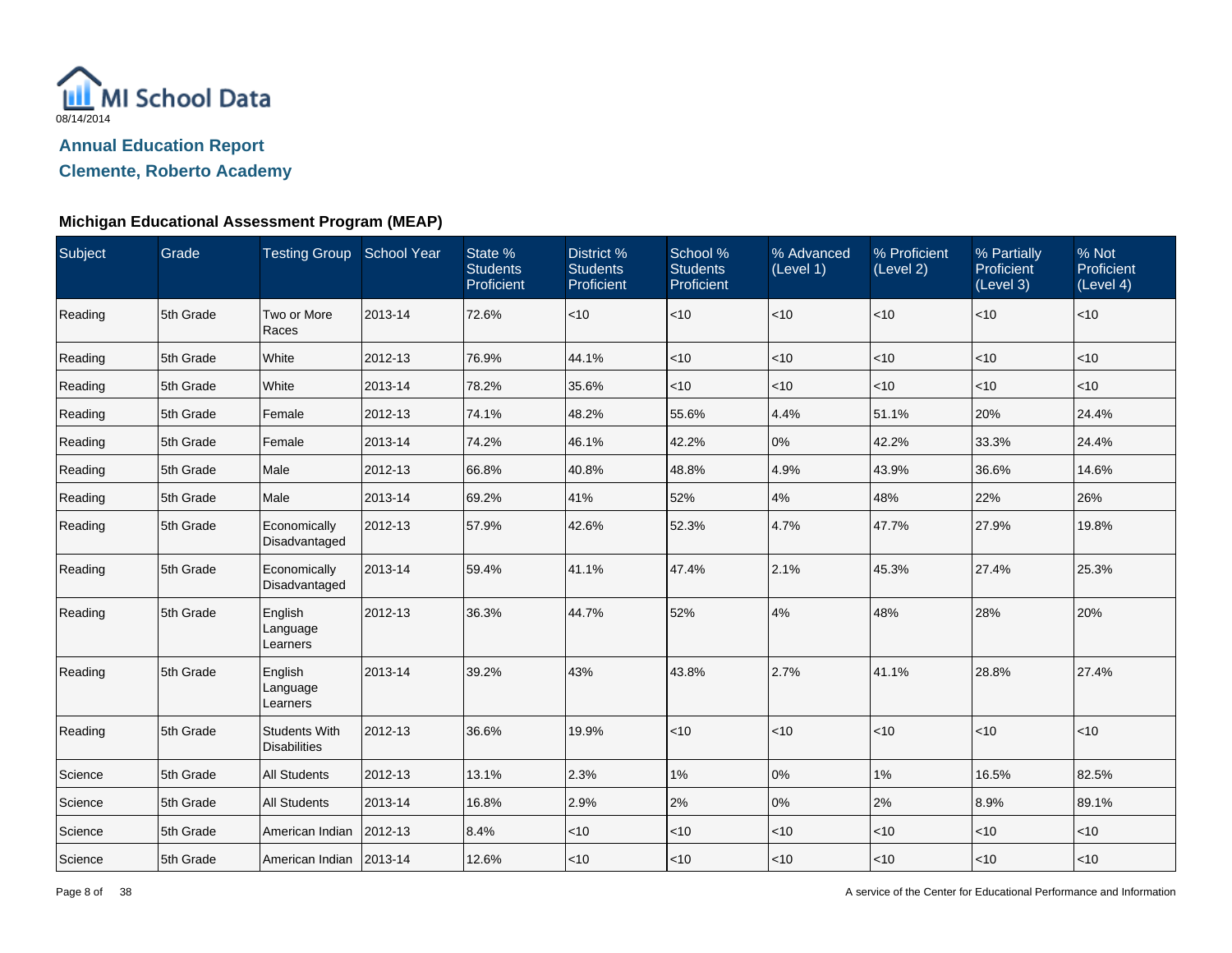

**Clemente, Roberto Academy**

### **Michigan Educational Assessment Program (MEAP)**

| Subject | Grade     | Testing Group School Year       |         | State %<br><b>Students</b><br>Proficient | District %<br><b>Students</b><br>Proficient | School %<br><b>Students</b><br>Proficient | % Advanced<br>(Level 1) | % Proficient<br>(Level 2) | % Partially<br>Proficient<br>(Level 3) | % Not<br>Proficient<br>(Level 4) |
|---------|-----------|---------------------------------|---------|------------------------------------------|---------------------------------------------|-------------------------------------------|-------------------------|---------------------------|----------------------------------------|----------------------------------|
| Science | 5th Grade | African American 2012-13        |         | 2.6%                                     | 2.4%                                        | < 10                                      | $<$ 10                  | < 10                      | $ $ < 10                               | $ $ < 10                         |
| Science | 5th Grade | African American 2013-14        |         | 3.3%                                     | 2.9%                                        | $<$ 10                                    | < 10                    | <10                       | $<$ 10                                 | $ $ < 10                         |
| Science | 5th Grade | Asian                           | 2013-14 | 30.1%                                    | 13%                                         | <10                                       | $<$ 10                  | <10                       | $ $ < 10                               | $ $ < 10                         |
| Science | 5th Grade | Hispanic of Any<br>Race         | 2012-13 | 5.4%                                     | 1.3%                                        | 1.2%                                      | 0%                      | 1.2%                      | 17.3%                                  | 81.5%                            |
| Science | 5th Grade | Hispanic of Any<br>Race         | 2013-14 | 7.7%                                     | 1.8%                                        | 1.2%                                      | 0%                      | 1.2%                      | 10.5%                                  | 88.4%                            |
| Science | 5th Grade | Two or More<br>Races            | 2013-14 | 15.2%                                    | < 10                                        | $<$ 10                                    | < 10                    | <10                       | < 10                                   | $ $ < 10                         |
| Science | 5th Grade | White                           | 2012-13 | 16%                                      | 2%                                          | 0%                                        | 0%                      | 0%                        | 10%                                    | 90%                              |
| Science | 5th Grade | White                           | 2013-14 | 20.7%                                    | 2.9%                                        | $<$ 10                                    | $ $ < 10                | <10                       | $ $ < 10                               | $ $ < 10                         |
| Science | 5th Grade | Female                          | 2012-13 | 11.6%                                    | 1.7%                                        | 2.1%                                      | 0%                      | 2.1%                      | 12.5%                                  | 85.4%                            |
| Science | 5th Grade | Female                          | 2013-14 | 15.9%                                    | 2.9%                                        | 0%                                        | 0%                      | 0%                        | 14.6%                                  | 85.4%                            |
| Science | 5th Grade | Male                            | 2012-13 | 14.5%                                    | 2.8%                                        | 0%                                        | 0%                      | 0%                        | 20.4%                                  | 79.6%                            |
| Science | 5th Grade | Male                            | 2013-14 | 17.7%                                    | 2.9%                                        | 3.8%                                      | 0%                      | 3.8%                      | 3.8%                                   | 92.5%                            |
| Science | 5th Grade | Economically<br>Disadvantaged   | 2012-13 | 5.8%                                     | 1.9%                                        | $1\%$                                     | 0%                      | $1\%$                     | 16.5%                                  | 82.5%                            |
| Science | 5th Grade | Economically<br>Disadvantaged   | 2013-14 | 8%                                       | 2.4%                                        | 2%                                        | 0%                      | 2%                        | 8.9%                                   | 89.1%                            |
| Science | 5th Grade | English<br>Language<br>Learners | 2012-13 | 1.4%                                     | 1.3%                                        | 0%                                        | 0%                      | 0%                        | 18.1%                                  | 81.9%                            |
| Science | 5th Grade | English<br>Language<br>Learners | 2013-14 | 2.9%                                     | 2%                                          | 1.3%                                      | 0%                      | 1.3%                      | 5.1%                                   | 93.6%                            |

A service of the Center for Educational Performance and Information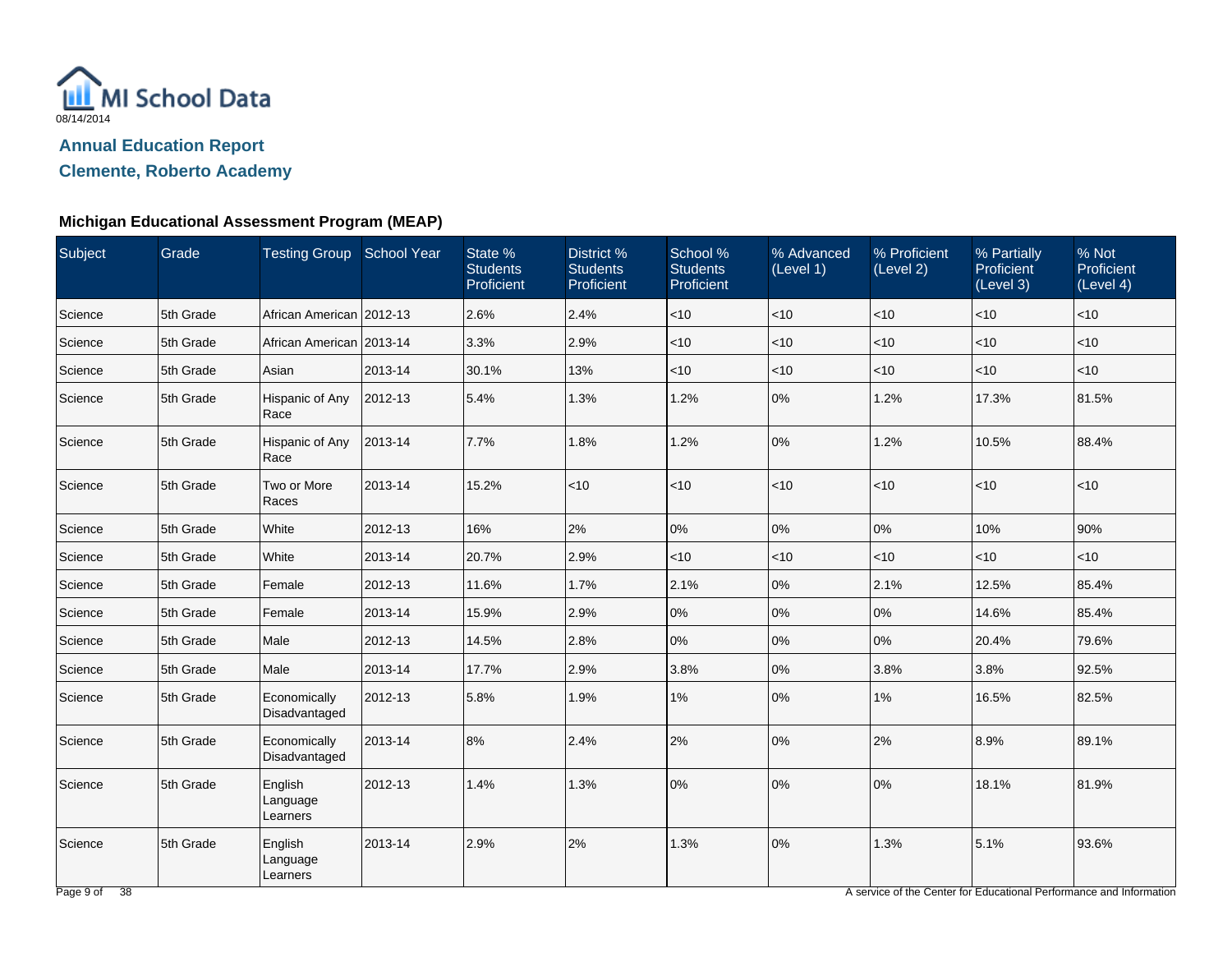

**Clemente, Roberto Academy**

| Subject | Grade      | Testing Group School Year       |         | State %<br><b>Students</b><br>Proficient | District %<br><b>Students</b><br><b>Proficient</b> | School %<br><b>Students</b><br><b>Proficient</b> | % Advanced<br>(Level 1) | % Proficient<br>(Level 2) | % Partially<br>Proficient<br>(Level 3) | % Not<br>Proficient<br>(Level 4) |
|---------|------------|---------------------------------|---------|------------------------------------------|----------------------------------------------------|--------------------------------------------------|-------------------------|---------------------------|----------------------------------------|----------------------------------|
| Science | 5th Grade  | Students With<br>l Disabilities | 2012-13 | 4.1%                                     | 1.5%                                               | 10%                                              | 0%                      | 0%                        | 15.4%                                  | 84.6%                            |
| Science | 15th Grade | Students With<br>l Disabilities | 2013-14 | 5.6%                                     | 2.4%                                               | < 10                                             | $ $ < 10                | $<$ 10                    | $\leq 10$                              | l<10                             |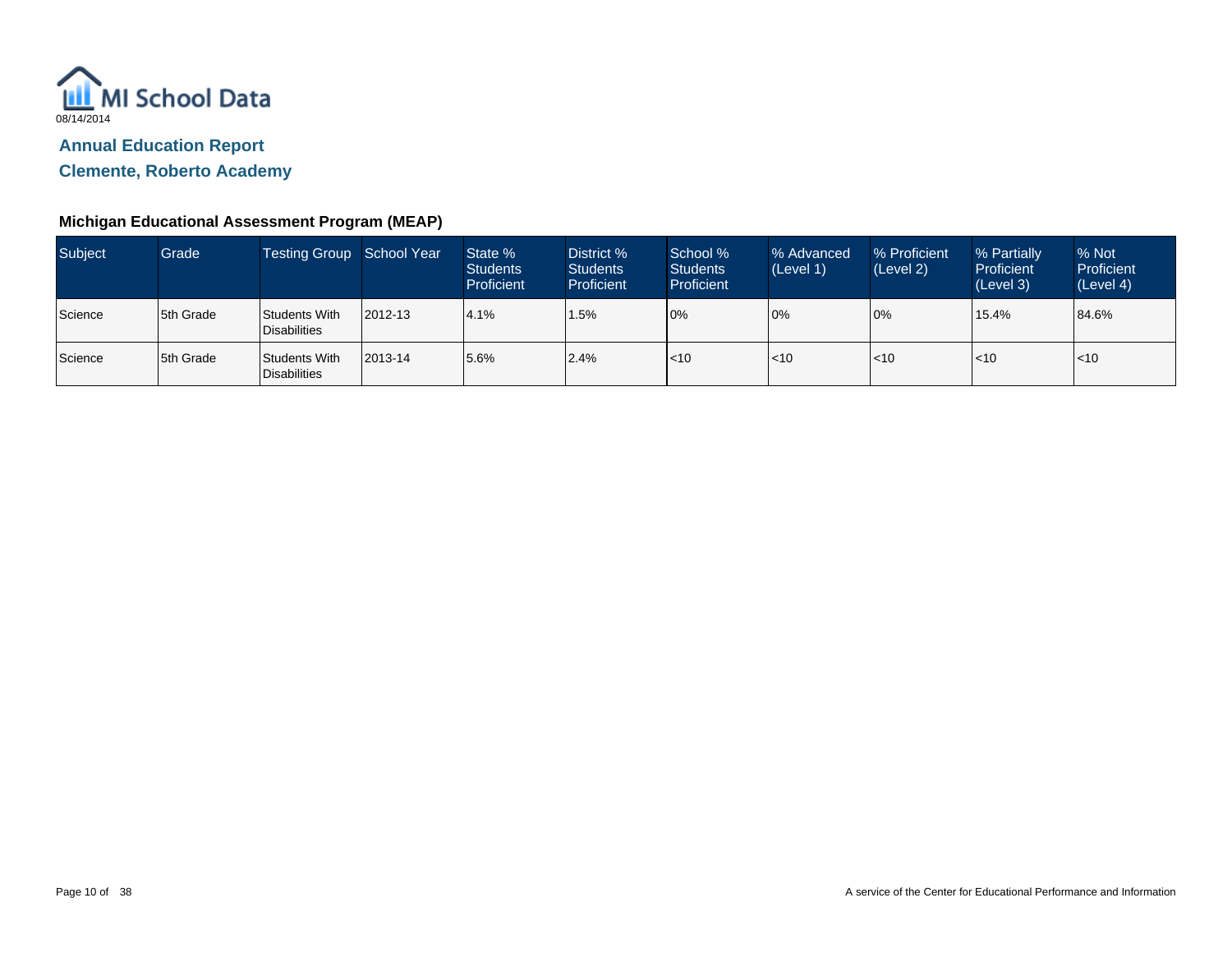

**Clemente, Roberto Academy**

# **Michigan Merit Examination (MME)**

| Subject | Grade | Testing Group School Year |  | State %<br><b>Students</b><br>Proficient | District %<br><b>Students</b><br>Proficient | School %<br><b>Students</b><br>Proficient <sup>1</sup> | % Advanced<br>(Level 1) | % Proficient<br>(Level 2) | 8 Partially<br><b>Proficient</b><br>(Level 3) | % Not<br><b>Proficient</b><br>(Level 4) |
|---------|-------|---------------------------|--|------------------------------------------|---------------------------------------------|--------------------------------------------------------|-------------------------|---------------------------|-----------------------------------------------|-----------------------------------------|
|---------|-------|---------------------------|--|------------------------------------------|---------------------------------------------|--------------------------------------------------------|-------------------------|---------------------------|-----------------------------------------------|-----------------------------------------|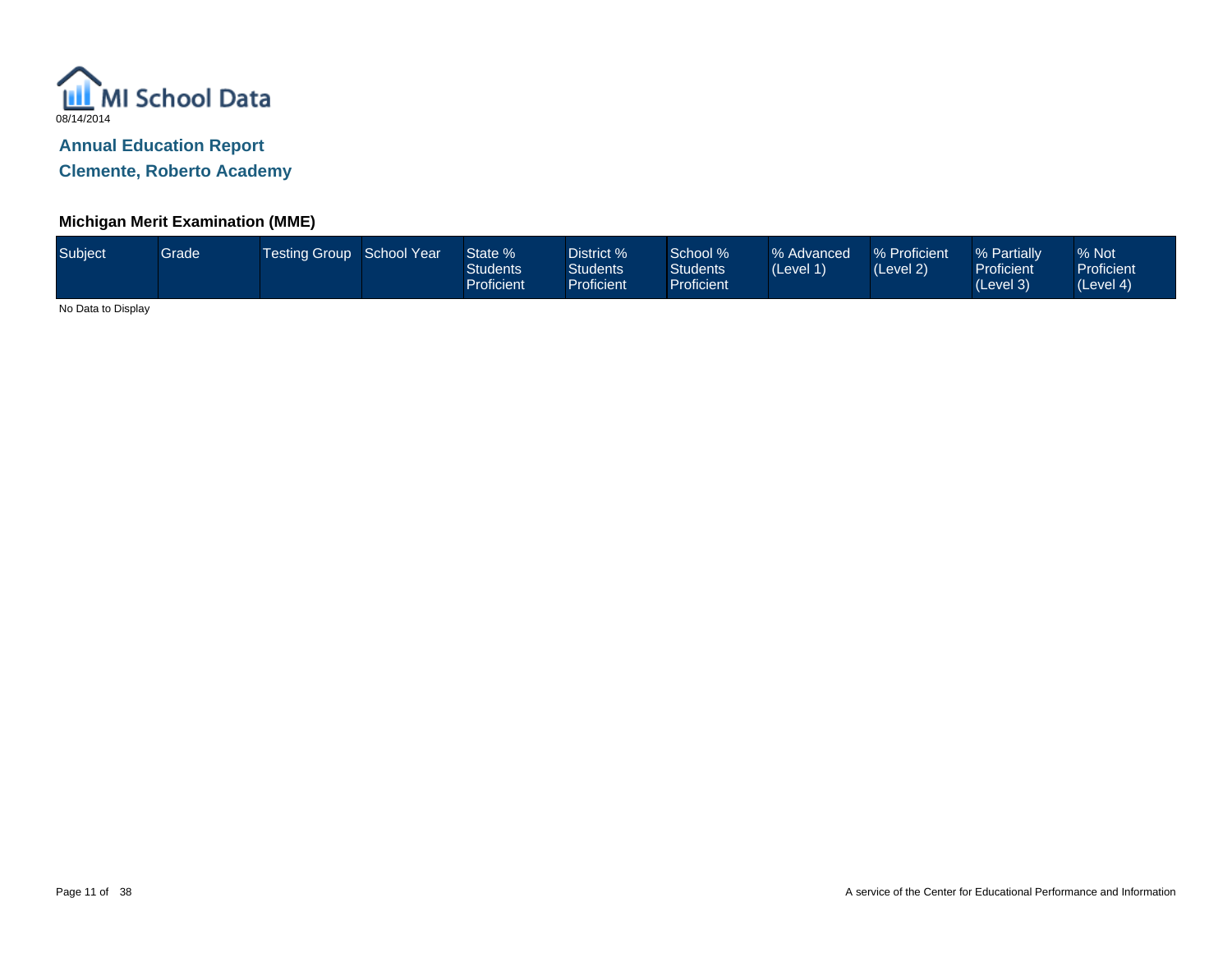

## **Clemente, Roberto Academy**

#### **Michigan Educational Assessment Program Access (MEAP - Access)**

| Subject     | Grade     | <b>Testing Group</b>          | <b>School Year</b> | State %<br><b>Students</b><br>Proficient | District %<br><b>Students</b><br>Proficient | School %<br><b>Students</b><br>Proficient | % Exceeded | % Met  | % Progressing |
|-------------|-----------|-------------------------------|--------------------|------------------------------------------|---------------------------------------------|-------------------------------------------|------------|--------|---------------|
| Mathematics | 3rd Grade | <b>All Students</b>           | 2012-13            | 63.7%                                    | 62.4%                                       | 60%                                       | 40%        | 20%    | 40%           |
| Mathematics | 3rd Grade | All Students                  | 2013-14            | 61.9%                                    | 64.1%                                       | 66.7%                                     | 11.1%      | 55.6%  | 33.3%         |
| Mathematics | 3rd Grade | Hispanic of Any<br>Race       | 2012-13            | 55.2%                                    | 33.3%                                       | 50%                                       | 25%        | 25%    | 50%           |
| Mathematics | 3rd Grade | Hispanic of Any<br>Race       | 2013-14            | 54.1%                                    | 55%                                         | 62.5%                                     | 12.5%      | 50%    | 37.5%         |
| Mathematics | 3rd Grade | White                         | 2012-13            | 68.3%                                    | 57.1%                                       | < 10                                      | <10        | < 10   | $<$ 10        |
| Mathematics | 3rd Grade | White                         | 2013-14            | 66%                                      | 60%                                         | $<$ 10                                    | $<$ 10     | $<$ 10 | $<$ 10        |
| Mathematics | 3rd Grade | Female                        | 2012-13            | 58.4%                                    | 52.5%                                       | $ $ < 10                                  | $<$ 10     | $<$ 10 | $<$ 10        |
| Mathematics | 3rd Grade | Female                        | 2013-14            | 57%                                      | 59.4%                                       | 33.3%                                     | 0%         | 33.3%  | 66.7%         |
| Mathematics | 3rd Grade | Male                          | 2012-13            | 66.4%                                    | 67.1%                                       | 50%                                       | 25%        | 25%    | 50%           |
| Mathematics | 3rd Grade | Male                          | 2013-14            | 64.4%                                    | 65.9%                                       | 83.3%                                     | 16.7%      | 66.7%  | 16.7%         |
| Mathematics | 3rd Grade | Economically<br>Disadvantaged | 2012-13            | 62.4%                                    | 66%                                         | 60%                                       | 40%        | 20%    | 40%           |
| Mathematics | 3rd Grade | Economically<br>Disadvantaged | 2013-14            | 59.4%                                    | 62.1%                                       | 66.7%                                     | 11.1%      | 55.6%  | 33.3%         |
| Mathematics | 3rd Grade | English Language<br>Learners  | 2012-13            | 60.9%                                    | 30.4%                                       | 50%                                       | 25%        | 25%    | 50%           |
| Mathematics | 3rd Grade | English Language<br>Learners  | 2013-14            | 51.3%                                    | 52.6%                                       | 62.5%                                     | 12.5%      | 50%    | 37.5%         |
| Mathematics | 4th Grade | All Students                  | 2012-13            | 57.5%                                    | 48.8%                                       | 75%                                       | 50%        | 25%    | 25%           |
| Mathematics | 4th Grade | <b>All Students</b>           | 2013-14            | 55.3%                                    | 49.7%                                       | 50%                                       | 25%        | 25%    | 50%           |
| Mathematics | 4th Grade | African American              | 2012-13            | 47%                                      | 50.4%                                       | $<$ 10                                    | $<$ 10     | $<$ 10 | $<$ 10        |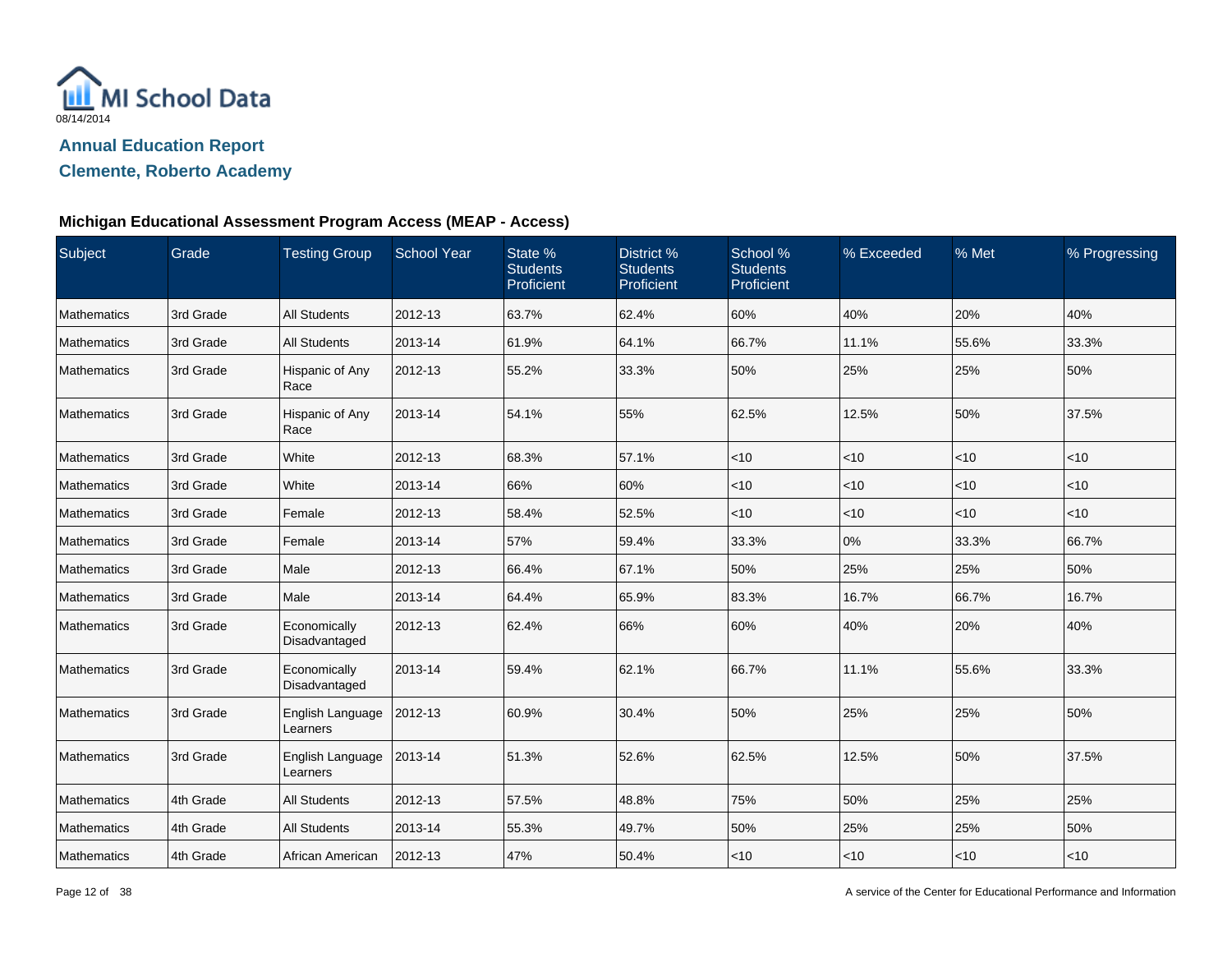

## **Clemente, Roberto Academy**

### **Michigan Educational Assessment Program Access (MEAP - Access)**

| Subject            | Grade     | <b>Testing Group</b>          | <b>School Year</b> | State %<br><b>Students</b><br>Proficient | District %<br><b>Students</b><br>Proficient | School %<br><b>Students</b><br>Proficient | % Exceeded | % Met  | % Progressing |
|--------------------|-----------|-------------------------------|--------------------|------------------------------------------|---------------------------------------------|-------------------------------------------|------------|--------|---------------|
| Mathematics        | 4th Grade | Hispanic of Any<br>Race       | 2012-13            | 47.8%                                    | 47.6%                                       | 66.7%                                     | 33.3%      | 33.3%  | 33.3%         |
| Mathematics        | 4th Grade | Hispanic of Any<br>Race       | 2013-14            | 51.3%                                    | 19%                                         | < 10                                      | $<$ 10     | ~10    | $<$ 10        |
| Mathematics        | 4th Grade | White                         | 2012-13            | 63.6%                                    | 35.7%                                       | $<$ 10                                    | $<$ 10     | < 10   | $<10$         |
| <b>Mathematics</b> | 4th Grade | White                         | 2013-14            | 59.8%                                    | 75%                                         | $<$ 10                                    | $<$ 10     | $<$ 10 | $<$ 10        |
| Mathematics        | 4th Grade | Female                        | 2012-13            | 56.8%                                    | 60%                                         | 66.7%                                     | 0%         | 66.7%  | 33.3%         |
| Mathematics        | 4th Grade | Female                        | 2013-14            | 53.7%                                    | 54.7%                                       | $<$ 10                                    | $<$ 10     | < 10   | $<$ 10        |
| <b>Mathematics</b> | 4th Grade | Male                          | 2012-13            | 57.9%                                    | 42.6%                                       | 80%                                       | 80%        | 0%     | 20%           |
| Mathematics        | 4th Grade | Male                          | 2013-14            | 56.2%                                    | 47.1%                                       | 33.3%                                     | 33.3%      | 0%     | 66.7%         |
| Mathematics        | 4th Grade | Economically<br>Disadvantaged | 2012-13            | 55.5%                                    | 50%                                         | 75%                                       | 50%        | 25%    | 25%           |
| Mathematics        | 4th Grade | Economically<br>Disadvantaged | 2013-14            | 53.4%                                    | 50%                                         | 50%                                       | 25%        | 25%    | 50%           |
| Mathematics        | 4th Grade | English Language<br>Learners  | 2012-13            | 54.7%                                    | 48%                                         | 71.4%                                     | 42.9%      | 28.6%  | 28.6%         |
| Mathematics        | 4th Grade | English Language<br>Learners  | 2013-14            | 46.2%                                    | 26.1%                                       | <10                                       | $<$ 10     | < 10   | < 10          |
| Mathematics        | 5th Grade | <b>All Students</b>           | 2012-13            | 58.5%                                    | 49%                                         | 70%                                       | 30%        | 40%    | 30%           |
| Mathematics        | 5th Grade | <b>All Students</b>           | 2013-14            | 56.8%                                    | 51.3%                                       | 83.3%                                     | 16.7%      | 66.7%  | 16.7%         |
| Mathematics        | 5th Grade | African American              | 2012-13            | 47.4%                                    | 48.8%                                       | < 10                                      | $<$ 10     | $<$ 10 | $<$ 10        |
| Mathematics        | 5th Grade | Hispanic of Any<br>Race       | 2012-13            | 54.1%                                    | 43.3%                                       | 62.5%                                     | 25%        | 37.5%  | 37.5%         |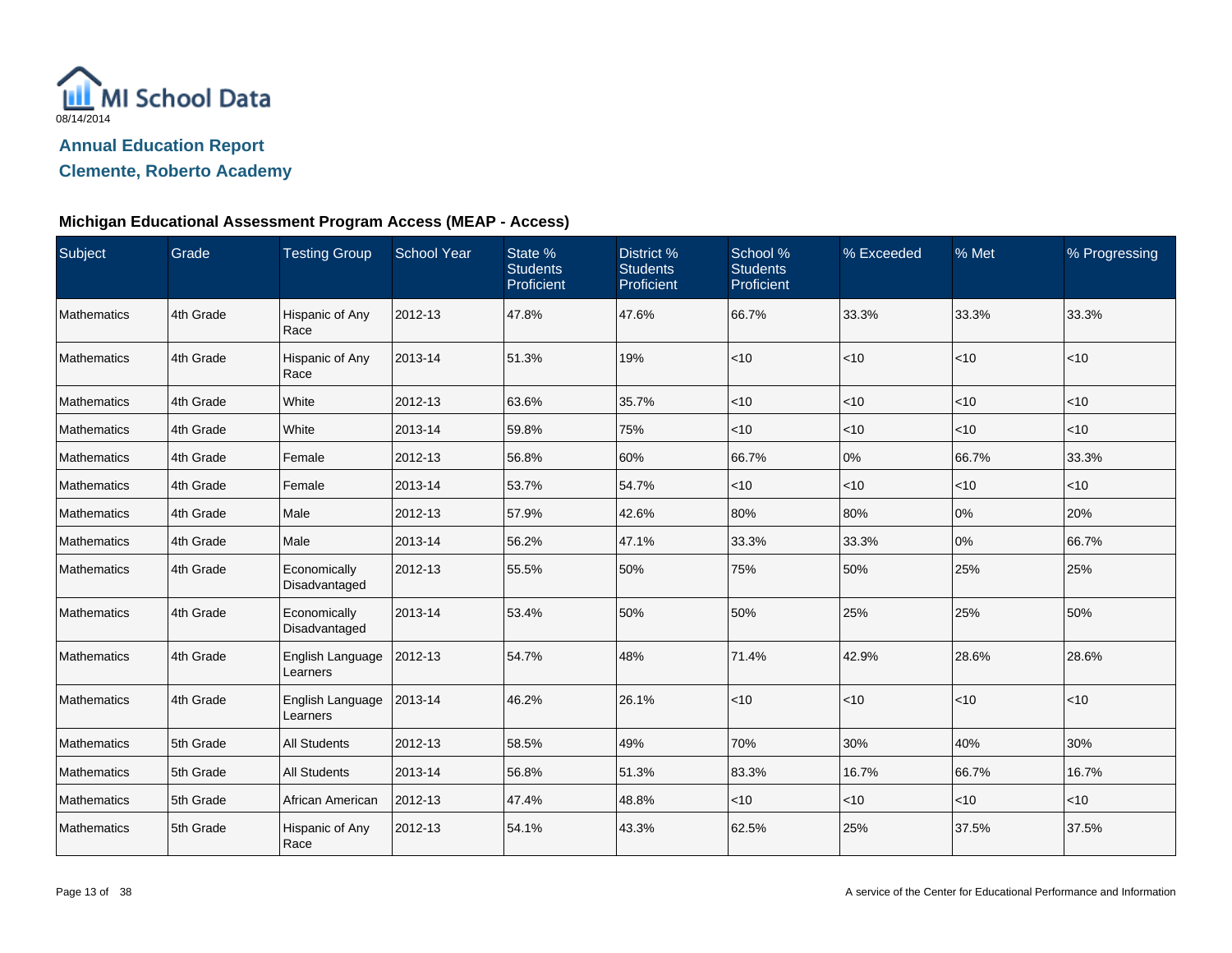

## **Clemente, Roberto Academy**

### **Michigan Educational Assessment Program Access (MEAP - Access)**

| Subject            | Grade     | <b>Testing Group</b>          | <b>School Year</b> | State %<br><b>Students</b><br>Proficient | District %<br><b>Students</b><br>Proficient | School %<br><b>Students</b><br>Proficient | % Exceeded | % Met | % Progressing |
|--------------------|-----------|-------------------------------|--------------------|------------------------------------------|---------------------------------------------|-------------------------------------------|------------|-------|---------------|
| Mathematics        | 5th Grade | Hispanic of Any<br>Race       | 2013-14            | 53.2%                                    | 52.2%                                       | 80%                                       | 20%        | 60%   | 20%           |
| Mathematics        | 5th Grade | White                         | 2012-13            | 64%                                      | 83.3%                                       | $<$ 10                                    | $<$ 10     | <10   | < 10          |
| <b>Mathematics</b> | 5th Grade | White                         | 2013-14            | 63%                                      | 54.5%                                       | $<$ 10                                    | $<$ 10     | < 10  | $<$ 10        |
| <b>Mathematics</b> | 5th Grade | Female                        | 2012-13            | 55.1%                                    | 53.6%                                       | 50%                                       | 0%         | 50%   | 50%           |
| Mathematics        | 5th Grade | Female                        | 2013-14            | 53.3%                                    | 46.6%                                       | 66.7%                                     | 0%         | 66.7% | 33.3%         |
| Mathematics        | 5th Grade | Male                          | 2012-13            | 60.4%                                    | 46.5%                                       | 75%                                       | 37.5%      | 37.5% | 25%           |
| Mathematics        | 5th Grade | Male                          | 2013-14            | 58.9%                                    | 53.5%                                       | 100%                                      | 33.3%      | 66.7% | 0%            |
| Mathematics        | 5th Grade | Economically<br>Disadvantaged | 2012-13            | 55.7%                                    | 49.4%                                       | 70%                                       | 30%        | 40%   | 30%           |
| Mathematics        | 5th Grade | Economically<br>Disadvantaged | 2013-14            | 54.1%                                    | 51.2%                                       | 83.3%                                     | 16.7%      | 66.7% | 16.7%         |
| Mathematics        | 5th Grade | English Language<br>Learners  | 2012-13            | 57.1%                                    | 41.4%                                       | 57.1%                                     | 28.6%      | 28.6% | 42.9%         |
| Mathematics        | 5th Grade | English Language<br>Learners  | 2013-14            | 61.4%                                    | 53.6%                                       | 80%                                       | 20%        | 60%   | 20%           |
| Reading            | 3rd Grade | <b>All Students</b>           | 2012-13            | 39.3%                                    | 41.4%                                       | 40%                                       | 20%        | 20%   | 60%           |
| Reading            | 3rd Grade | <b>All Students</b>           | 2013-14            | 38.7%                                    | 42.2%                                       | 33.3%                                     | 0%         | 33.3% | 66.7%         |
| Reading            | 3rd Grade | Hispanic of Any<br>Race       | 2012-13            | 30.8%                                    | 28.6%                                       | 25%                                       | 0%         | 25%   | 75%           |
| Reading            | 3rd Grade | Hispanic of Any<br>Race       | 2013-14            | 29.2%                                    | 33.3%                                       | 25%                                       | 0%         | 25%   | 75%           |
| Reading            | 3rd Grade | White                         | 2012-13            | 42.8%                                    | 42.9%                                       | $<$ 10                                    | $<$ 10     | $<10$ | $<10$         |
| Reading            | 3rd Grade | White                         | 2013-14            | 42.1%                                    | 60%                                         | ~10                                       | < 10       | < 10  | $<10$         |

A service of the Center for Educational Performance and Information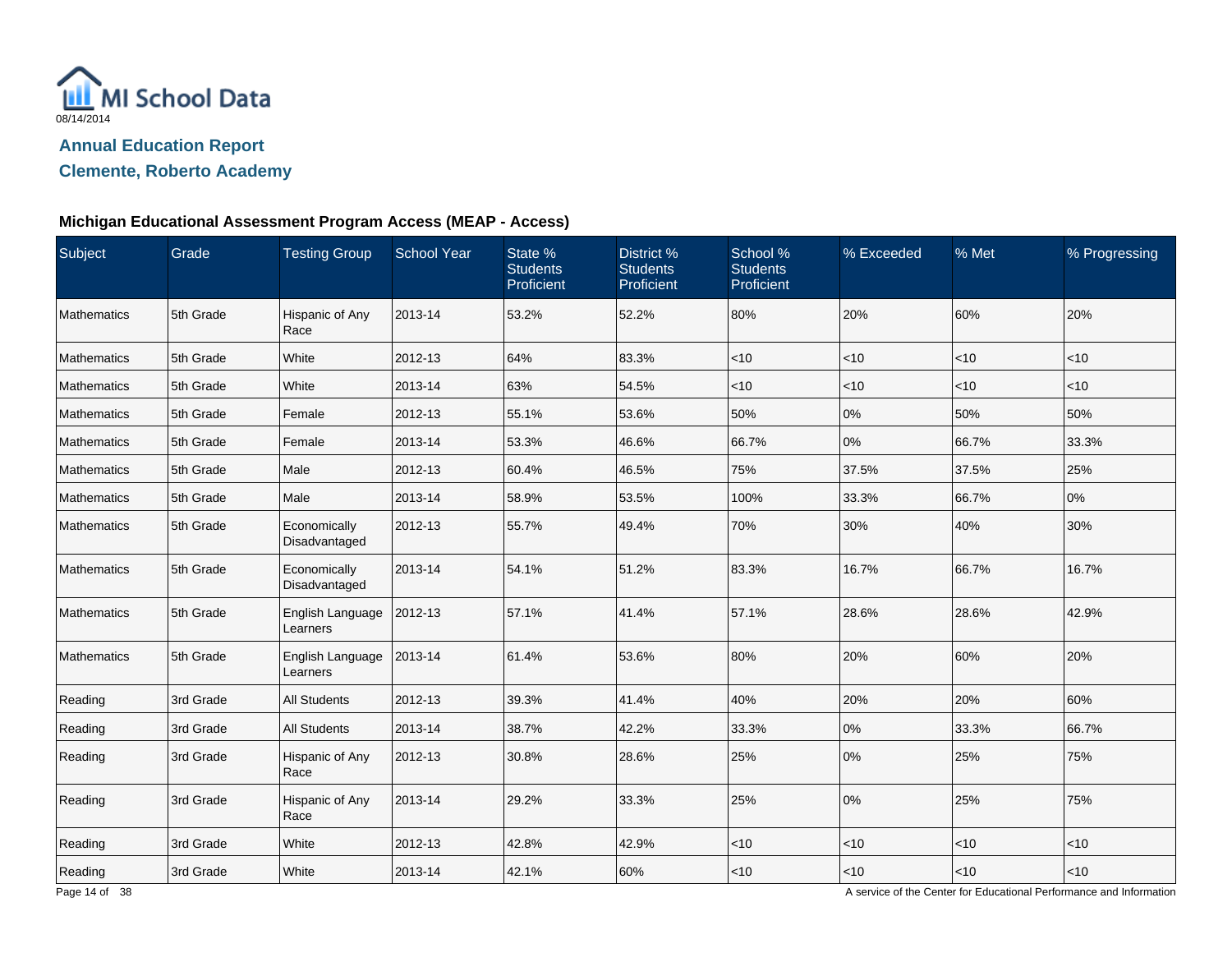

**Clemente, Roberto Academy**

# **Michigan Educational Assessment Program Access (MEAP - Access)**

| Subject                  | Grade     | <b>Testing Group</b>          | <b>School Year</b> | State %<br><b>Students</b><br>Proficient | District %<br><b>Students</b><br>Proficient | School %<br><b>Students</b><br>Proficient | % Exceeded | % Met | % Progressing                                                                |
|--------------------------|-----------|-------------------------------|--------------------|------------------------------------------|---------------------------------------------|-------------------------------------------|------------|-------|------------------------------------------------------------------------------|
| Reading                  | 3rd Grade | Female                        | 2012-13            | 41.5%                                    | 38.1%                                       | $ $ < 10                                  | <10        | <10   | $<$ 10                                                                       |
| Reading                  | 3rd Grade | Female                        | 2013-14            | 38.2%                                    | 29%                                         | 33.3%                                     | 0%         | 33.3% | 66.7%                                                                        |
| Reading                  | 3rd Grade | Male                          | 2012-13            | 38.3%                                    | 43%                                         | 50%                                       | 25%        | 25%   | 50%                                                                          |
| Reading                  | 3rd Grade | Male                          | 2013-14            | 38.9%                                    | 47.1%                                       | 33.3%                                     | 0%         | 33.3% | 66.7%                                                                        |
| Reading                  | 3rd Grade | Economically<br>Disadvantaged | 2012-13            | 34.6%                                    | 43.1%                                       | 40%                                       | 20%        | 20%   | 60%                                                                          |
| Reading                  | 3rd Grade | Economically<br>Disadvantaged | 2013-14            | 34.6%                                    | 40.2%                                       | 33.3%                                     | 0%         | 33.3% | 66.7%                                                                        |
| Reading                  | 3rd Grade | English Language<br>Learners  | 2012-13            | 31.3%                                    | 30.4%                                       | 25%                                       | 0%         | 25%   | 75%                                                                          |
| Reading                  | 3rd Grade | English Language<br>Learners  | 2013-14            | 31.7%                                    | 35.3%                                       | 25%                                       | 0%         | 25%   | 75%                                                                          |
| Reading                  | 4th Grade | <b>All Students</b>           | 2012-13            | 46.3%                                    | 39.9%                                       | 37.5%                                     | 12.5%      | 25%   | 62.5%                                                                        |
| Reading                  | 4th Grade | <b>All Students</b>           | 2013-14            | 45.6%                                    | 39.9%                                       | 25%                                       | 25%        | 0%    | 75%                                                                          |
| Reading                  | 4th Grade | African American              | 2012-13            | 36.3%                                    | 45.1%                                       | $<$ 10                                    | $<$ 10     | < 10  | $<$ 10                                                                       |
| Reading                  | 4th Grade | Hispanic of Any<br>Race       | 2012-13            | 36.3%                                    | 14.3%                                       | 16.7%                                     | 0%         | 16.7% | 83.3%                                                                        |
| Reading                  | 4th Grade | Hispanic of Any<br>Race       | 2013-14            | 39.2%                                    | 14.3%                                       | $<$ 10                                    | <10        | <10   | < 10                                                                         |
| Reading                  | 4th Grade | White                         | 2012-13            | 51.4%                                    | 28.6%                                       | $<$ 10                                    | <10        | <10   | <10                                                                          |
| Reading                  | 4th Grade | White                         | 2013-14            | 50.1%                                    | 75%                                         | $ $ < 10                                  | <10        | <10   | $<$ 10                                                                       |
| Reading                  | 4th Grade | Female                        | 2012-13            | 50.8%                                    | 45.8%                                       | 33.3%                                     | 0%         | 33.3% | 66.7%                                                                        |
| Reading                  | 4th Grade | Female                        | 2013-14            | 46.2%                                    | 42.3%                                       | $<$ 10                                    | $<$ 10     | <10   | $<$ 10                                                                       |
| Reading<br>Page 15 of 38 | 4th Grade | Male                          | 2012-13            | 44%                                      | 36.7%                                       | 40%                                       |            |       | 20%<br>  A service of the Center for Educational Performance and Information |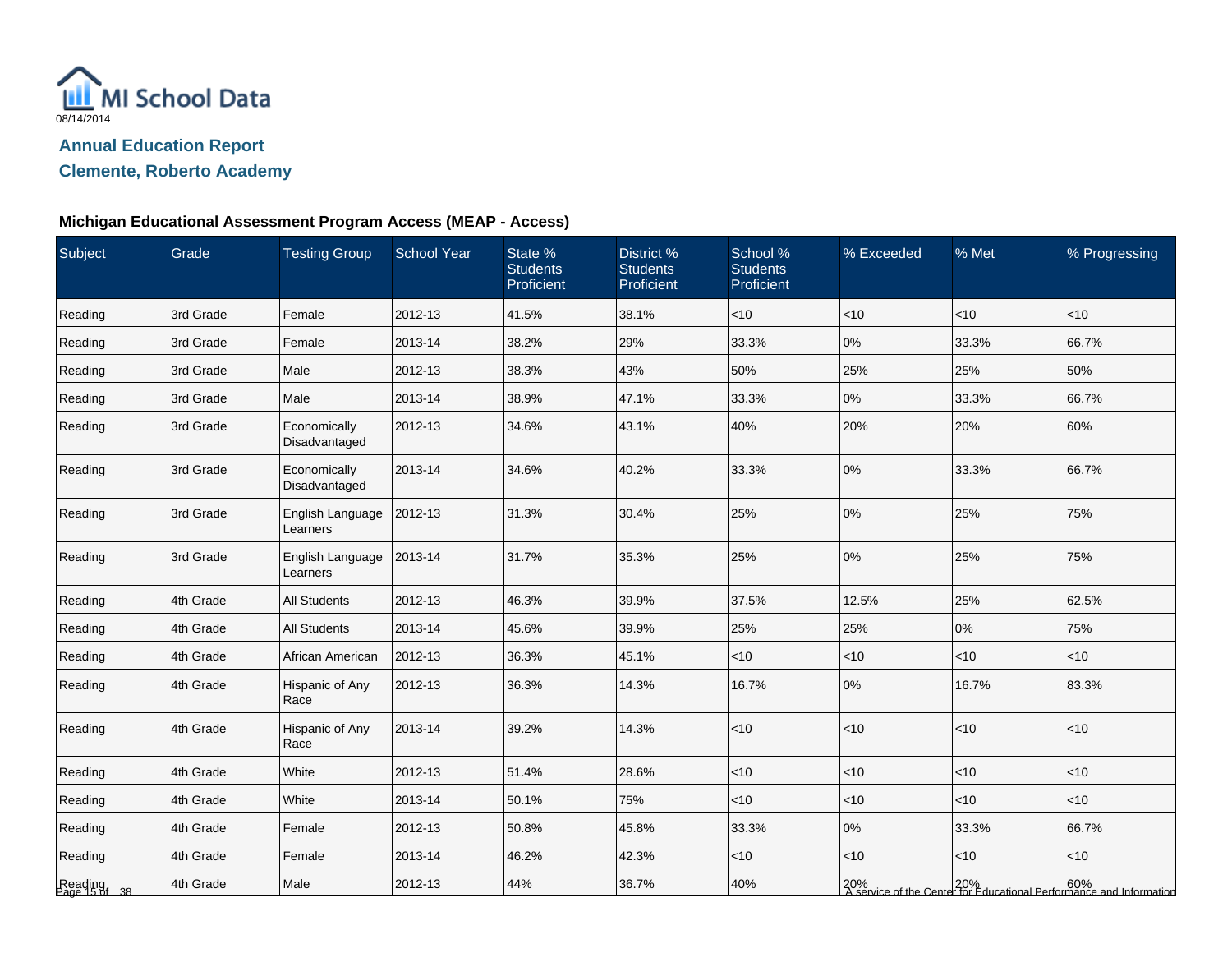

## **Clemente, Roberto Academy**

### **Michigan Educational Assessment Program Access (MEAP - Access)**

| Subject | Grade     | <b>Testing Group</b>          | <b>School Year</b> | State %<br><b>Students</b><br>Proficient | District %<br><b>Students</b><br>Proficient | School %<br><b>Students</b><br>Proficient | % Exceeded | % Met     | % Progressing |
|---------|-----------|-------------------------------|--------------------|------------------------------------------|---------------------------------------------|-------------------------------------------|------------|-----------|---------------|
| Reading | 4th Grade | Male                          | 2013-14            | 45.4%                                    | 38.7%                                       | 33.3%                                     | 33.3%      | 0%        | 66.7%         |
| Reading | 4th Grade | Economically<br>Disadvantaged | 2012-13            | 43.3%                                    | 38.9%                                       | 37.5%                                     | 12.5%      | 25%       | 62.5%         |
| Reading | 4th Grade | Economically<br>Disadvantaged | 2013-14            | 41.3%                                    | 40%                                         | 25%                                       | 25%        | 0%        | 75%           |
| Reading | 4th Grade | English Language<br>Learners  | 2012-13            | 39.3%                                    | 20%                                         | 28.6%                                     | 14.3%      | 14.3%     | 71.4%         |
| Reading | 4th Grade | English Language<br>Learners  | 2013-14            | 32.4%                                    | 26.1%                                       | < 10                                      | $<$ 10     | < 10      | $<$ 10        |
| Reading | 5th Grade | <b>All Students</b>           | 2012-13            | 59.8%                                    | 53.3%                                       | 90%                                       | 50%        | 40%       | 10%           |
| Reading | 5th Grade | <b>All Students</b>           | 2013-14            | 59.8%                                    | 47.6%                                       | 16.7%                                     | 0%         | 16.7%     | 83.3%         |
| Reading | 5th Grade | African American              | 2012-13            | 50.4%                                    | 53.4%                                       | $ $ < 10                                  | <10        | $<10$     | $<$ 10        |
| Reading | 5th Grade | Hispanic of Any<br>Race       | 2012-13            | 56.6%                                    | 50%                                         | 87.5%                                     | 50%        | 37.5%     | 12.5%         |
| Reading | 5th Grade | Hispanic of Any<br>Race       | 2013-14            | 53.4%                                    | 40.9%                                       | 20%                                       | 0%         | 20%       | 80%           |
| Reading | 5th Grade | White                         | 2012-13            | 63.4%                                    | 50%                                         | $ $ < 10                                  | $<$ 10     | $<$ 10    | $<$ 10        |
| Reading | 5th Grade | White                         | 2013-14            | 65%                                      | 50%                                         | $<$ 10                                    | $<$ 10     | $\leq 10$ | < 10          |
| Reading | 5th Grade | Female                        | 2012-13            | 64.2%                                    | 61.8%                                       | 100%                                      | 100%       | 0%        | 0%            |
| Reading | 5th Grade | Female                        | 2013-14            | 65.6%                                    | 55.9%                                       | 33.3%                                     | 0%         | 33.3%     | 66.7%         |
| Reading | 5th Grade | Male                          | 2012-13            | 57.4%                                    | 48.9%                                       | 87.5%                                     | 37.5%      | 50%       | 12.5%         |
| Reading | 5th Grade | Male                          | 2013-14            | 56.7%                                    | 43.7%                                       | 0%                                        | 0%         | 0%        | 100%          |
| Reading | 5th Grade | Economically<br>Disadvantaged | 2012-13            | 58%                                      | 52%                                         | 90%                                       | 50%        | 40%       | 10%           |

A service of the Center for Educational Performance and Information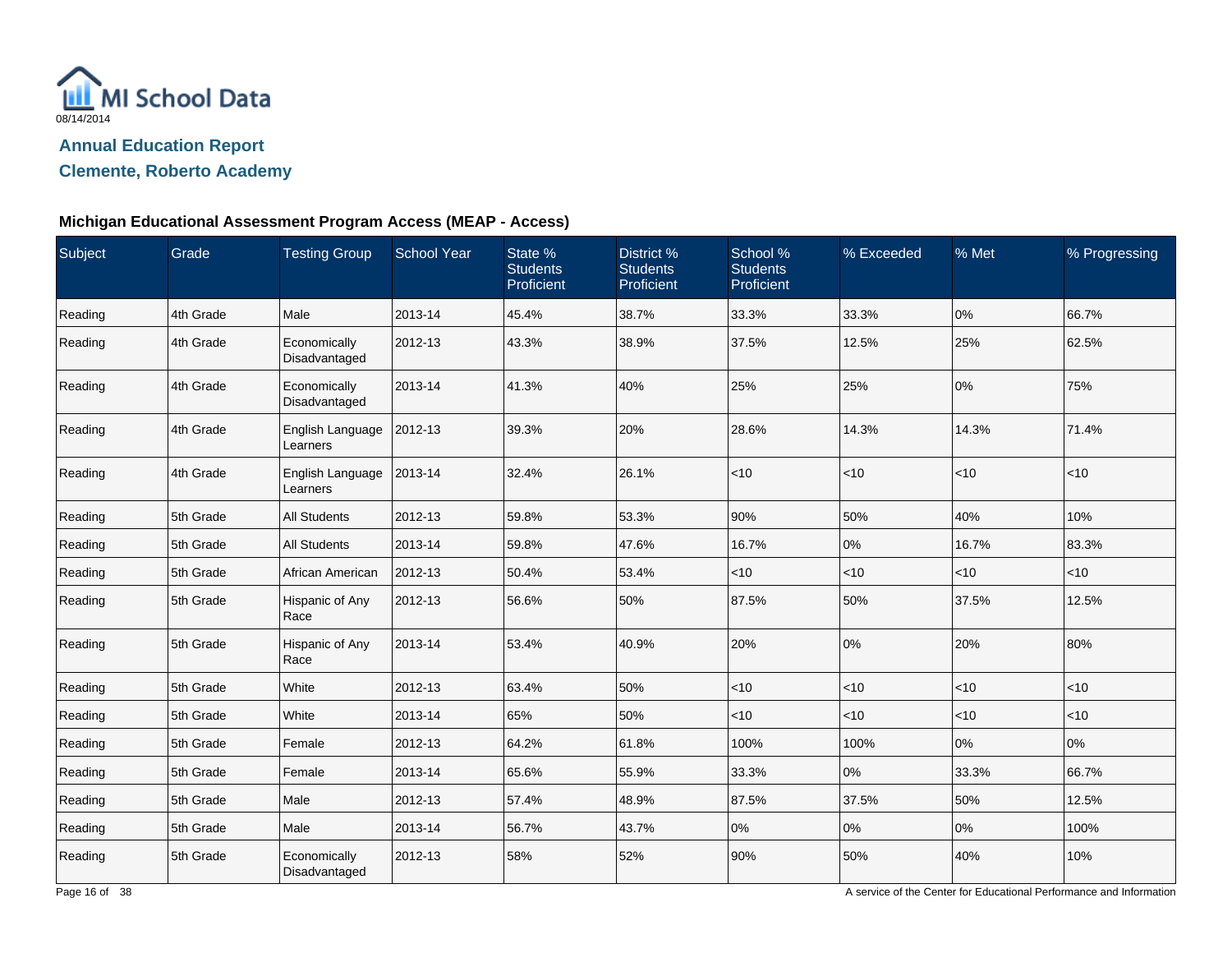

**Clemente, Roberto Academy**

### **Michigan Educational Assessment Program Access (MEAP - Access)**

| Subject | Grade       | <b>Testing Group</b>                     | <b>School Year</b> | State %<br><b>Students</b><br>Proficient | District %<br><b>Students</b><br><b>Proficient</b> | School %<br><b>Students</b><br>Proficient | % Exceeded | % Met | % Progressing |
|---------|-------------|------------------------------------------|--------------------|------------------------------------------|----------------------------------------------------|-------------------------------------------|------------|-------|---------------|
| Reading | 5th Grade   | Economically<br>Disadvantaged            | 2013-14            | 56.9%                                    | 48.8%                                              | 16.7%                                     | 0%         | 16.7% | 83.3%         |
| Reading | 5th Grade   | <b>English Language</b><br>l Learners    | 2012-13            | 48%                                      | 48.3%                                              | 85.7%                                     | 42.9%      | 42.9% | 14.3%         |
| Reading | l 5th Grade | English Language   2013-14<br>l Learners |                    | 56.7%                                    | 46.2%                                              | 20%                                       | 0%         | 20%   | 80%           |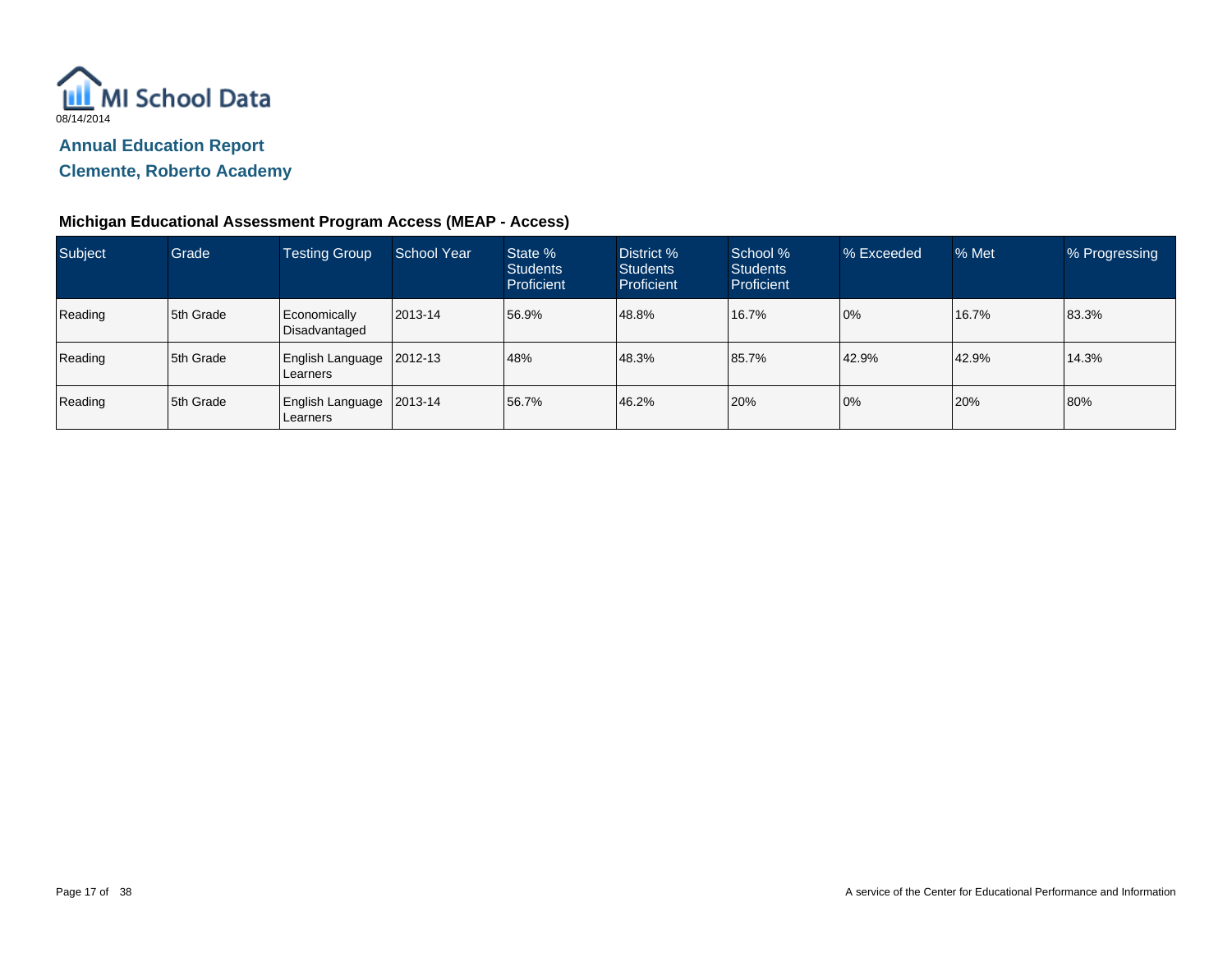

**Clemente, Roberto Academy**

#### **MI-Access Functional Independence**

| Subject <sup>1</sup> | <b>Grade</b> | Testing Group ' | School Year | State %<br><b>Students</b><br><b>Proficient</b> | District %<br><b>Students</b><br>Proficient | School %<br><b>Students</b><br><b>Proficient</b> | % Surpassed<br>(Level 1) | % Attained<br>(Level 2) | % Emerging<br>(Level 3) |
|----------------------|--------------|-----------------|-------------|-------------------------------------------------|---------------------------------------------|--------------------------------------------------|--------------------------|-------------------------|-------------------------|
| .                    |              |                 |             |                                                 |                                             |                                                  |                          |                         |                         |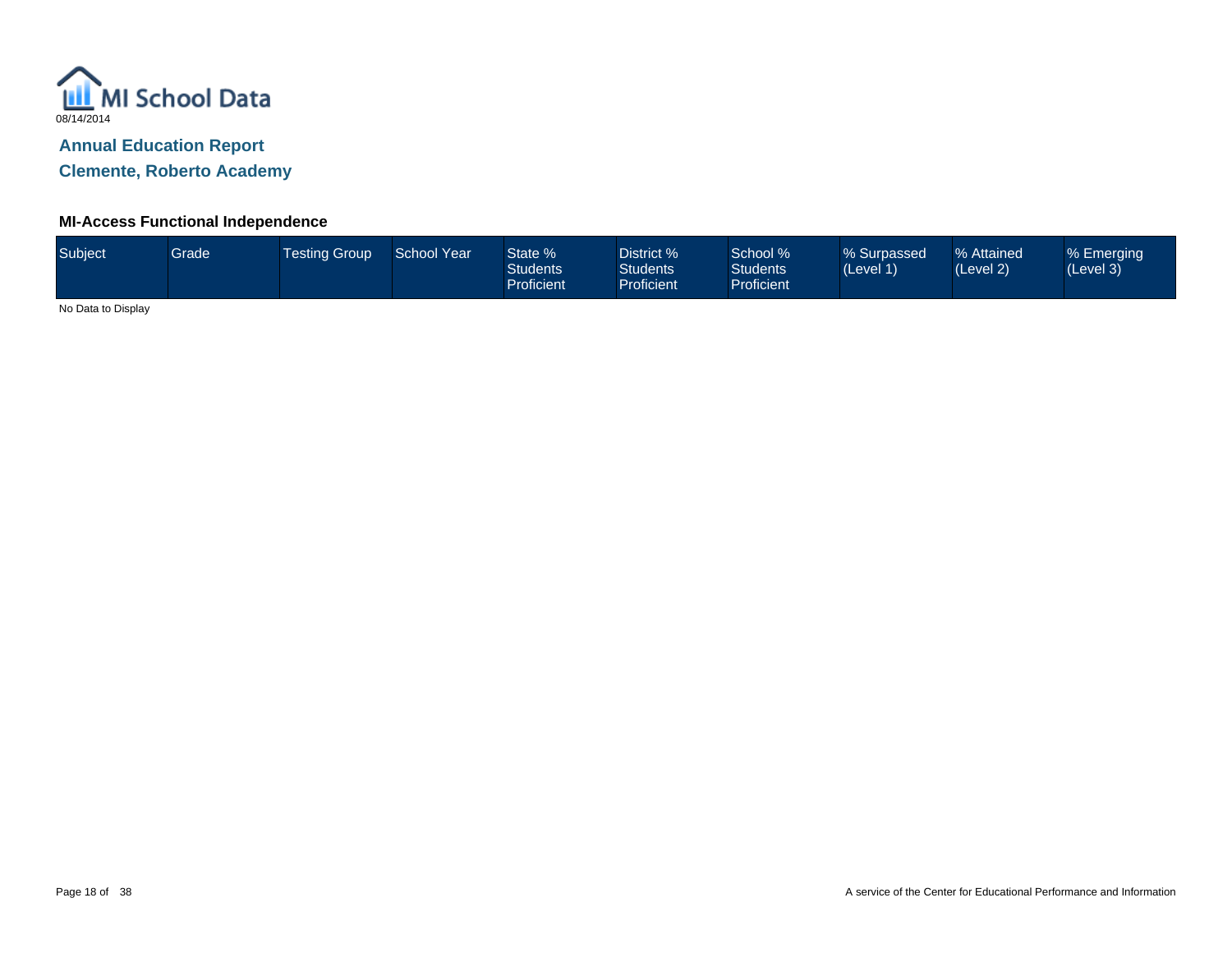

**Clemente, Roberto Academy**

#### **MI-Access Supported Independence**

| Subject | Grade | Testing Group ' | <b>School Year</b> | State %<br><b>Students</b><br><b>Proficient</b> | District %<br><b>Students</b><br><b>Proficient</b> | School %<br><b>Students</b><br><b>Proficient</b> | % Surpassed<br>(Level 1) | % Attained<br>(Level 2) | % Emerging<br>(Level 3) |
|---------|-------|-----------------|--------------------|-------------------------------------------------|----------------------------------------------------|--------------------------------------------------|--------------------------|-------------------------|-------------------------|
|         |       |                 |                    |                                                 |                                                    |                                                  |                          |                         |                         |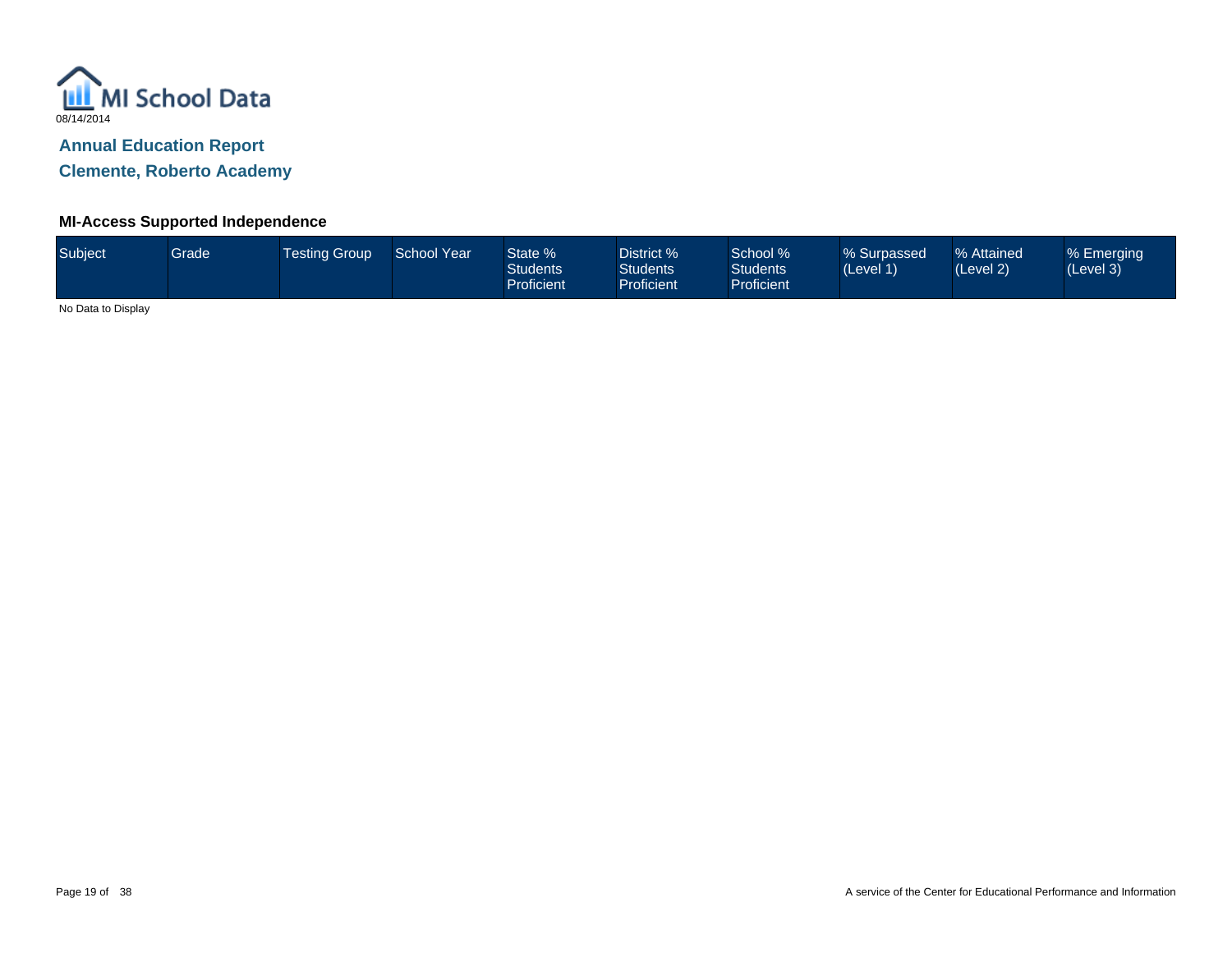

**Clemente, Roberto Academy**

#### **MI-Access Participation**

| Subject | <b>Grade</b> | <b>Testing Group</b> | School Year | State %<br><b>Students</b><br><b>Proficient</b> | District %<br><b>Students</b><br>Proficient | School %<br><b>Students</b><br><b>Proficient</b> | % Surpassed<br>(Level 1) | % Attained<br>(Level 2) | % Emerging<br>(Level 3) |
|---------|--------------|----------------------|-------------|-------------------------------------------------|---------------------------------------------|--------------------------------------------------|--------------------------|-------------------------|-------------------------|
| .       |              |                      |             |                                                 |                                             |                                                  |                          |                         |                         |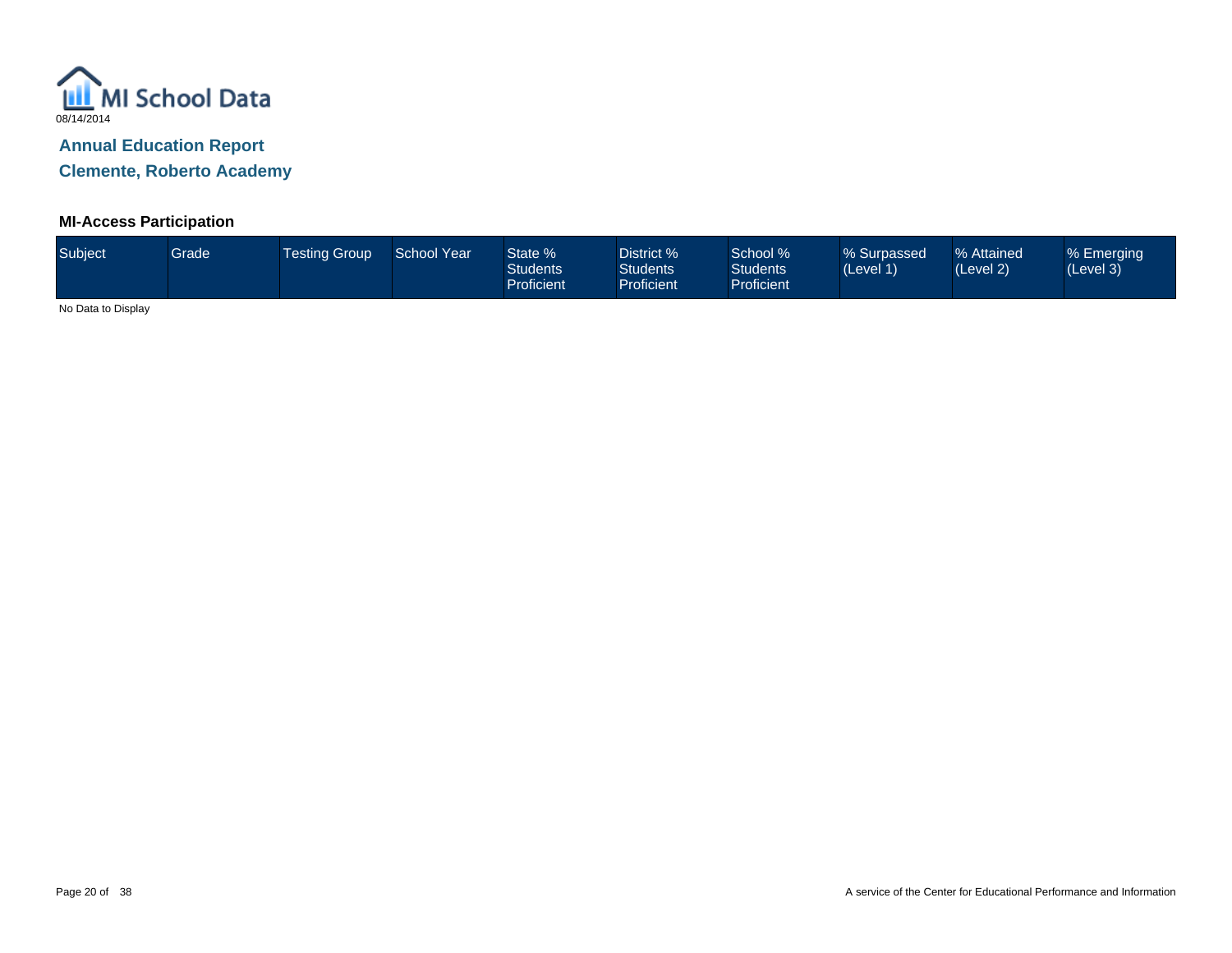

| <b>Testing Group</b>                         | Location        | Subject            | % Tested Total(Goal<br>95%) | % Proficient for<br>Accountability* |
|----------------------------------------------|-----------------|--------------------|-----------------------------|-------------------------------------|
| <b>All Students</b>                          | Statewide       | <b>Mathematics</b> | 99%                         | 62.2%                               |
| Bottom 30%                                   | Statewide       | <b>Mathematics</b> | N/A                         | 18.9%                               |
| American Indian                              | Statewide       | <b>Mathematics</b> | 98.9%                       | 54.1%                               |
| African American                             | Statewide       | <b>Mathematics</b> | 97.5%                       | 39.5%                               |
| Asian                                        | Statewide       | <b>Mathematics</b> | 99.6%                       | 82.8%                               |
| Hispanic of Any Race                         | Statewide       | <b>Mathematics</b> | 99.1%                       | 51.5%                               |
| Native Hawaiian or Other<br>Pacific Islander | Statewide       | <b>Mathematics</b> | 99%                         | 67.9%                               |
| Two or More Races                            | Statewide       | <b>Mathematics</b> | 99.3%                       | 60.4%                               |
| White                                        | Statewide       | <b>Mathematics</b> | 99.3%                       | 67.9%                               |
| Economically Disadvantaged                   | Statewide       | <b>Mathematics</b> | 98.6%                       | 49.7%                               |
| English Language Learners                    | Statewide       | <b>Mathematics</b> | 99.2%                       | 46%                                 |
| <b>Students With Disabilities</b>            | Statewide       | <b>Mathematics</b> | 98.1%                       | 39.7%                               |
| <b>All Students</b>                          | <b>District</b> | <b>Mathematics</b> | 96.3%                       | 36.5%                               |
| Bottom 30%                                   | District        | <b>Mathematics</b> | N/A                         | 6.8%                                |
| American Indian                              | <b>District</b> | <b>Mathematics</b> | 100%                        | 36.7%                               |
| African American                             | District        | <b>Mathematics</b> | 96.2%                       | 35.3%                               |
| Asian                                        | <b>District</b> | <b>Mathematics</b> | 98.4%                       | 65.7%                               |
| Hispanic of Any Race                         | District        | <b>Mathematics</b> | 97.5%                       | 40.9%                               |
| Native Hawaiian or Other<br>Pacific Islander | <b>District</b> | <b>Mathematics</b> | <30                         | $30$                                |
| Two or More Races                            | <b>District</b> | <b>Mathematics</b> | 96.8%                       | 28.2%                               |
| White                                        | <b>District</b> | <b>Mathematics</b> | 95.1%                       | 39%                                 |
| Economically Disadvantaged   District        |                 | Mathematics        | 96.3%                       | 35.5%                               |
| English Language Learners                    | <b>District</b> | Mathematics        | 97.8%                       | 40.2%                               |
| <b>Students With Disabilities</b>            | <b>District</b> | Mathematics        | 92.5%                       | 30.1%                               |
| <b>All Students</b>                          | School          | <b>Mathematics</b> | 99.7%                       | 48.7%                               |
| Bottom 30%                                   | School          | Mathematics        | N/A                         | 7.2%                                |
| American Indian                              | School          | <b>Mathematics</b> | $30$                        | <30                                 |
| African American                             | School          | Mathematics        | $30$                        | <30                                 |
| Asian                                        | School          | Mathematics        | $30$                        | <30                                 |
| Hispanic of Any Race                         | School          | Mathematics        | 99.7%                       | 49.9%                               |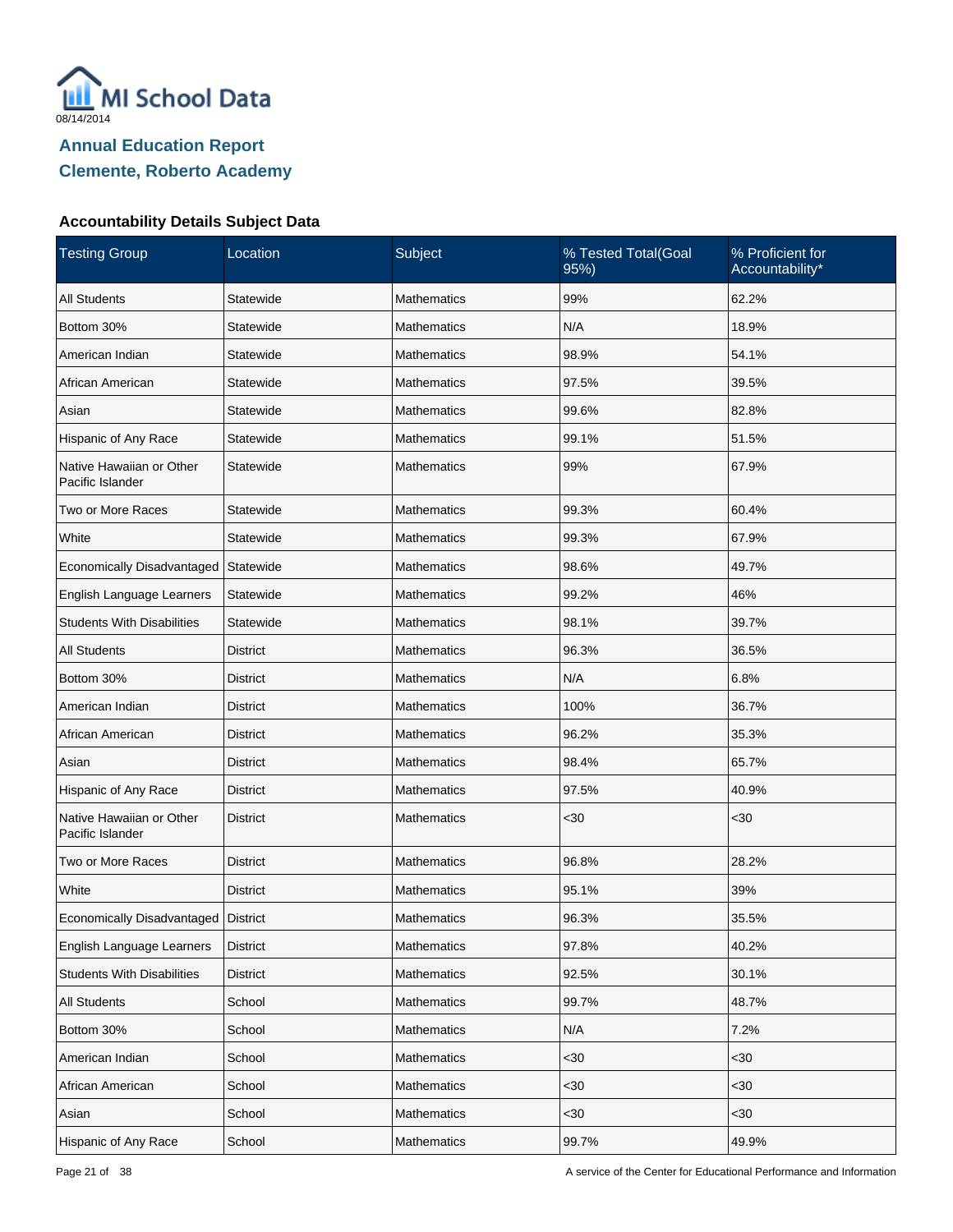

| <b>Testing Group</b>                         | Location        | Subject            | % Tested Total(Goal<br>95%) | % Proficient for<br>Accountability* |
|----------------------------------------------|-----------------|--------------------|-----------------------------|-------------------------------------|
| Two or More Races                            | School          | <b>Mathematics</b> | <30                         | $30$                                |
| White                                        | School          | <b>Mathematics</b> | 100%                        | 51.4%                               |
| Economically Disadvantaged                   | School          | <b>Mathematics</b> | 99.7%                       | 48.4%                               |
| English Language Learners                    | School          | <b>Mathematics</b> | 99.6%                       | 46.7%                               |
| <b>Students With Disabilities</b>            | School          | <b>Mathematics</b> | 100%                        | 66.7%                               |
| <b>All Students</b>                          | Statewide       | Reading            | 99.1%                       | 85.8%                               |
| Bottom 30%                                   | Statewide       | Reading            | N/A                         | 60.1%                               |
| American Indian                              | Statewide       | Reading            | 99%                         | 83.4%                               |
| African American                             | Statewide       | Reading            | 97.9%                       | 72.2%                               |
| Asian                                        | Statewide       | Reading            | 99.5%                       | 91.9%                               |
| Hispanic of Any Race                         | Statewide       | Reading            | 99.2%                       | 80.5%                               |
| Native Hawaiian or Other<br>Pacific Islander | Statewide       | Reading            | 98.8%                       | 87.3%                               |
| Two or More Races                            | Statewide       | Reading            | 99.4%                       | 86.3%                               |
| White                                        | Statewide       | Reading            | 99.4%                       | 89.3%                               |
| <b>Economically Disadvantaged</b>            | Statewide       | Reading            | 98.8%                       | 78.5%                               |
| English Language Learners                    | Statewide       | Reading            | 99%                         | 69.8%                               |
| <b>Students With Disabilities</b>            | Statewide       | Reading            | 98.4%                       | 56.2%                               |
| <b>All Students</b>                          | District        | Reading            | 97%                         | 68%                                 |
| Bottom 30%                                   | District        | Reading            | N/A                         | 17.3%                               |
| American Indian                              | <b>District</b> | Reading            | 100%                        | 71.7%                               |
| African American                             | <b>District</b> | Reading            | 96.9%                       | 67%                                 |
| Asian                                        | District        | Reading            | 99.2%                       | 82%                                 |
| Hispanic of Any Race                         | <b>District</b> | Reading            | 97.2%                       | 72.6%                               |
| Native Hawaiian or Other<br>Pacific Islander | <b>District</b> | Reading            | $30$                        | $30$                                |
| Two or More Races                            | <b>District</b> | Reading            | 96.8%                       | 77.5%                               |
| White                                        | <b>District</b> | Reading            | 95.3%                       | 66.5%                               |
| Economically Disadvantaged                   | District        | Reading            | 97%                         | 66.6%                               |
| English Language Learners                    | <b>District</b> | Reading            | 97.7%                       | 70.9%                               |
| <b>Students With Disabilities</b>            | <b>District</b> | Reading            | 93.2%                       | 39.3%                               |
| All Students                                 | School          | Reading            | 100%                        | 73.1%                               |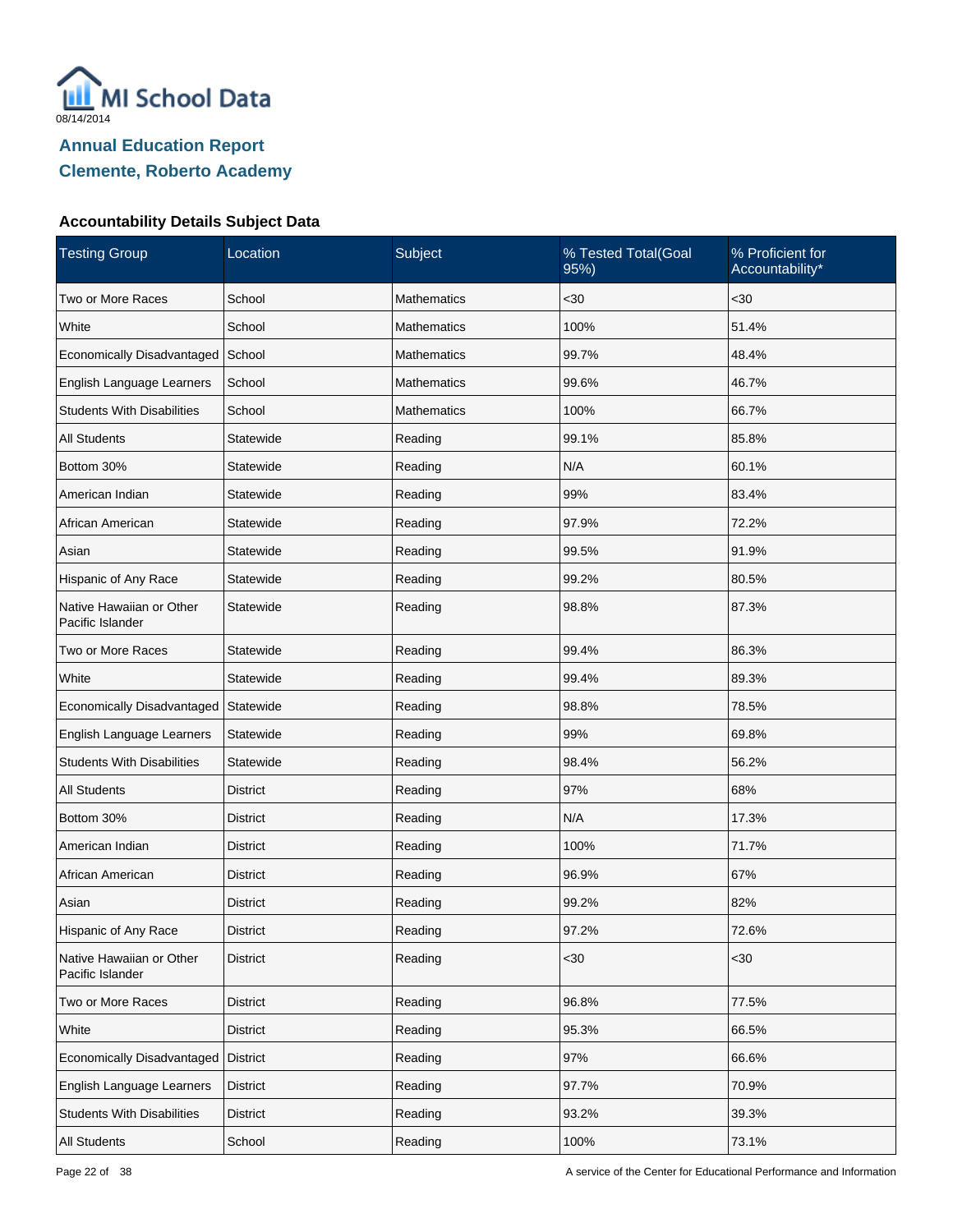

| <b>Testing Group</b>                         | Location        | Subject | % Tested Total(Goal<br>95%) | % Proficient for<br>Accountability* |
|----------------------------------------------|-----------------|---------|-----------------------------|-------------------------------------|
| Bottom 30%                                   | School          | Reading | N/A                         | 24%                                 |
| American Indian                              | School          | Reading | $30$                        | $30$                                |
| African American                             | School          | Reading | $30$                        | $30$                                |
| Asian                                        | School          | Reading | $30$                        | $30$                                |
| Hispanic of Any Race                         | School          | Reading | 100%                        | 74.4%                               |
| Two or More Races                            | School          | Reading | $30$                        | $30$                                |
| White                                        | School          | Reading | 100%                        | 60%                                 |
| Economically Disadvantaged                   | School          | Reading | 100%                        | 73.1%                               |
| English Language Learners                    | School          | Reading | 100%                        | 71.7%                               |
| <b>Students With Disabilities</b>            | School          | Reading | 100%                        | 45.2%                               |
| <b>All Students</b>                          | Statewide       | Science | 98.3%                       | 42.9%                               |
| Bottom 30%                                   | Statewide       | Science | N/A                         | 1.5%                                |
| American Indian                              | Statewide       | Science | 98.4%                       | 35.6%                               |
| African American                             | Statewide       | Science | 95.8%                       | 14.9%                               |
| Asian                                        | Statewide       | Science | 99.4%                       | 61.1%                               |
| Hispanic of Any Race                         | Statewide       | Science | 98.5%                       | 26.7%                               |
| Native Hawaiian or Other<br>Pacific Islander | Statewide       | Science | 99.1%                       | 48.4%                               |
| Two or More Races                            | Statewide       | Science | 98.9%                       | 40.6%                               |
| White                                        | Statewide       | Science | 98.9%                       | 50.1%                               |
| Economically Disadvantaged                   | Statewide       | Science | 97.4%                       | 26.4%                               |
| English Language Learners                    | Statewide       | Science | 98.4%                       | 11.2%                               |
| <b>Students With Disabilities</b>            | Statewide       | Science | 97.2%                       | 16.1%                               |
| <b>All Students</b>                          | <b>District</b> | Science | 94.6%                       | 13.6%                               |
| Bottom 30%                                   | <b>District</b> | Science | N/A                         | 0.3%                                |
| American Indian                              | <b>District</b> | Science | $30$                        | $30$                                |
| African American                             | <b>District</b> | Science | 94.6%                       | 13%                                 |
| Asian                                        | <b>District</b> | Science | 98.1%                       | 39.2%                               |
| Hispanic of Any Race                         | <b>District</b> | Science | 94.7%                       | 14.1%                               |
| Native Hawaiian or Other<br>Pacific Islander | <b>District</b> | Science | $30$                        | <30                                 |
| Two or More Races                            | <b>District</b> | Science | $30$                        | $30$                                |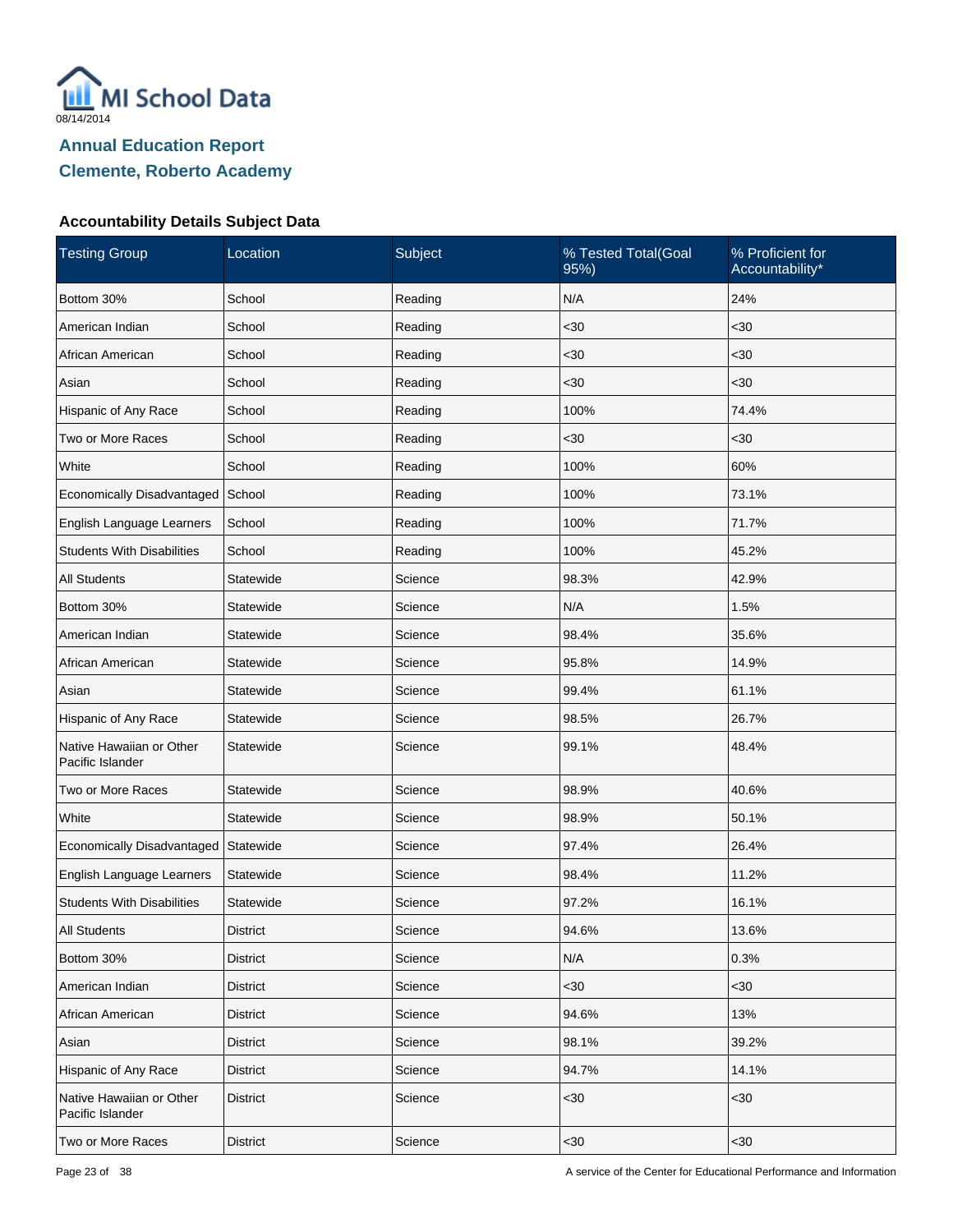

| Location                             | Subject               | % Tested Total(Goal<br>95%) | % Proficient for<br>Accountability*                                 |
|--------------------------------------|-----------------------|-----------------------------|---------------------------------------------------------------------|
| <b>District</b>                      | Science               | 92.6%                       | 17.4%                                                               |
| <b>District</b>                      | Science               | 94.5%                       | 12%                                                                 |
| <b>District</b>                      | Science               | 95.1%                       | 12.1%                                                               |
| <b>District</b>                      | Science               | 89.9%                       | 8.2%                                                                |
| School                               | Science               | 99%                         | 6.9%                                                                |
| School                               | Science               | N/A                         | $0\%$                                                               |
| School                               | Science               | $30$                        | <30                                                                 |
| School                               | Science               | $30$                        | $30$                                                                |
| School                               | Science               | $30$                        | $30$                                                                |
| School                               | Science               | 100%                        | 6.8%                                                                |
| School                               | Science               | $30$                        | <30                                                                 |
| School                               | Science               | $30$                        | $30$                                                                |
| School                               | Science               | 100%                        | 6.9%                                                                |
| School                               | Science               | 100%                        | 1.3%                                                                |
| School                               | Science               | $30$                        | $30$                                                                |
| Statewide                            | <b>Social Studies</b> | 97.3%                       | 57.3%                                                               |
| Statewide                            | <b>Social Studies</b> | N/A                         | 9.1%                                                                |
| Statewide                            | <b>Social Studies</b> | 97.7%                       | 49.7%                                                               |
| Statewide                            | <b>Social Studies</b> | 93.6%                       | 28.4%                                                               |
| Statewide                            | <b>Social Studies</b> | 99.1%                       | 74.4%                                                               |
| Statewide                            | <b>Social Studies</b> | 97.5%                       | 42.7%                                                               |
| Statewide                            | <b>Social Studies</b> | 98.9%                       | 65.5%                                                               |
| Statewide                            | Social Studies        | 98.2%                       | 53.8%                                                               |
| Statewide                            | <b>Social Studies</b> | 98.2%                       | 64.5%                                                               |
| Economically Disadvantaged Statewide | <b>Social Studies</b> | 95.8%                       | 40.4%                                                               |
| Statewide                            | Social Studies        | 97.5%                       | 22.7%                                                               |
| Statewide                            | <b>Social Studies</b> | 92.3%                       | 21.7%                                                               |
| <b>District</b>                      | Social Studies        | 89.3%                       | 25.2%                                                               |
| <b>District</b>                      | <b>Social Studies</b> | N/A                         | $0\%$                                                               |
| <b>District</b>                      | Social Studies        | $30$                        | <30                                                                 |
| District                             | Social Studies        | 88.9%                       | 23.9%                                                               |
|                                      |                       |                             | A service of the Center for Educational Performance and Information |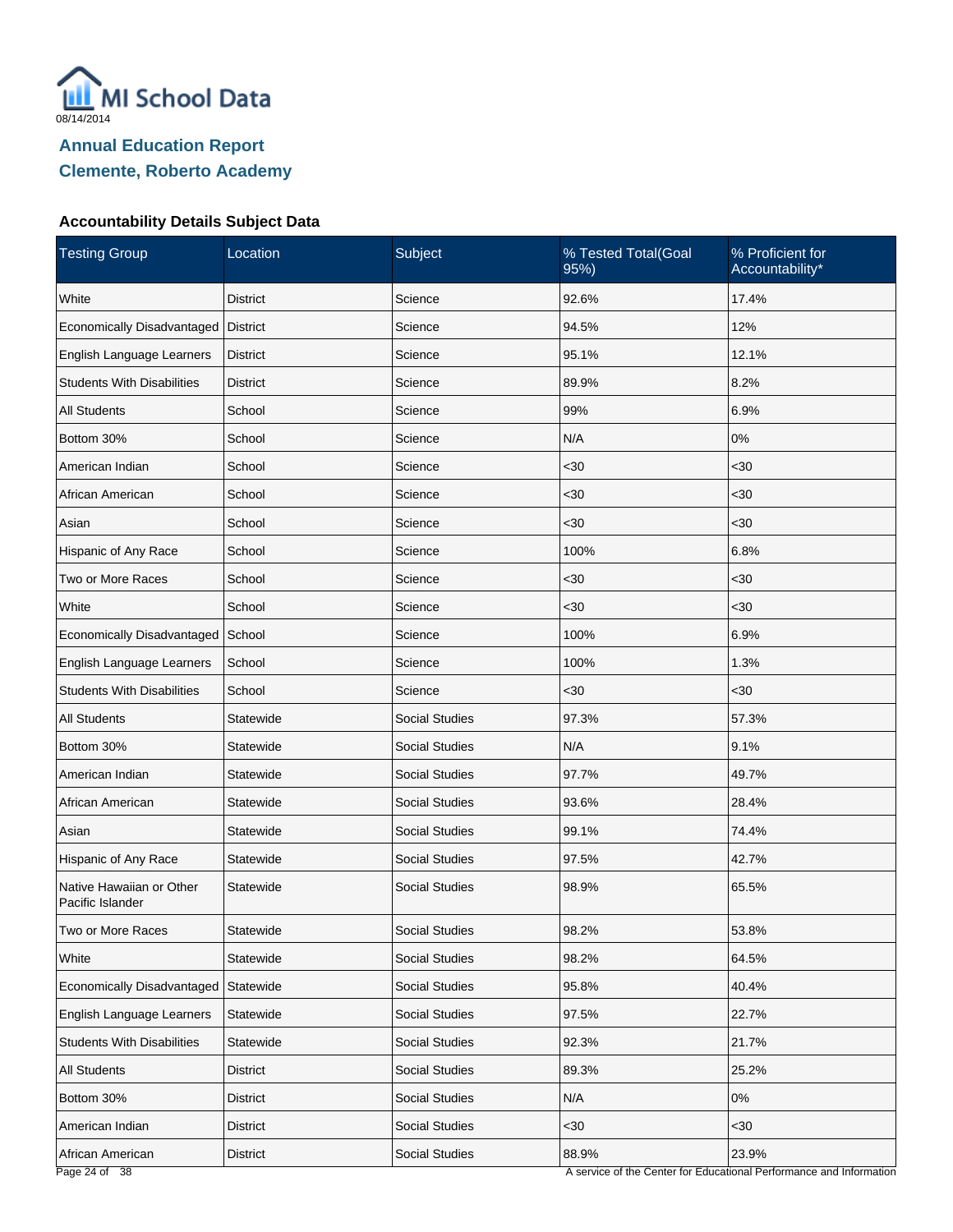

| <b>Testing Group</b>                         | Location        | Subject               | % Tested Total(Goal<br>95%) | % Proficient for<br>Accountability* |
|----------------------------------------------|-----------------|-----------------------|-----------------------------|-------------------------------------|
| Asian                                        | <b>District</b> | <b>Social Studies</b> | 93.9%                       | 59.7%                               |
| Hispanic of Any Race                         | <b>District</b> | <b>Social Studies</b> | 92%                         | 29.3%                               |
| Native Hawaiian or Other<br>Pacific Islander | <b>District</b> | <b>Social Studies</b> | $30$                        | $30$                                |
| Two or More Races                            | <b>District</b> | Social Studies        | $30$                        | <30                                 |
| White                                        | <b>District</b> | <b>Social Studies</b> | 86.8%                       | 27.7%                               |
| Economically Disadvantaged   District        |                 | <b>Social Studies</b> | 88.9%                       | 22.4%                               |
| English Language Learners                    | <b>District</b> | <b>Social Studies</b> | 92.1%                       | 27.5%                               |
| <b>Students With Disabilities</b>            | <b>District</b> | <b>Social Studies</b> | 66.7%                       | 6.8%                                |
| <b>All Students</b>                          | School          | <b>Social Studies</b> | 0%                          | 24.4%                               |
| Bottom 30%                                   | School          | <b>Social Studies</b> | N/A                         | $30$                                |
| African American                             | School          | <b>Social Studies</b> | $30$                        | $30$                                |
| Hispanic of Any Race                         | School          | <b>Social Studies</b> | 0%                          | 26.3%                               |
| Two or More Races                            | School          | <b>Social Studies</b> | $30$                        | <30                                 |
| White                                        | School          | <b>Social Studies</b> | $30$                        | $30$                                |
| Economically Disadvantaged School            |                 | <b>Social Studies</b> | 0%                          | 24.1%                               |
| English Language Learners                    | School          | <b>Social Studies</b> | 0%                          | 21.4%                               |
| <b>Students With Disabilities</b>            | School          | <b>Social Studies</b> | $30$                        | $30$                                |
| All Students                                 | Statewide       | Writing               | 98.5%                       | 73.2%                               |
| Bottom 30%                                   | Statewide       | Writing               | N/A                         | 26.5%                               |
| American Indian                              | Statewide       | Writing               | 98.5%                       | 63.2%                               |
| African American                             | Statewide       | Writing               | 96.4%                       | 54.4%                               |
| Asian                                        | Statewide       | Writing               | 99%                         | 86%                                 |
| Hispanic of Any Race                         | Statewide       | Writing               | 98.8%                       | 64.3%                               |
| Native Hawaiian or Other<br>Pacific Islander | Statewide       | Writing               | 99%                         | 76.6%                               |
| Two or More Races                            | Statewide       | Writing               | 99.1%                       | 72.8%                               |
| White                                        | Statewide       | Writing               | 99%                         | 77.8%                               |
| Economically Disadvantaged                   | Statewide       | Writing               | 97.8%                       | 61.3%                               |
| English Language Learners                    | Statewide       | Writing               | 98%                         | 51.1%                               |
| <b>Students With Disabilities</b>            | Statewide       | Writing               | 97.7%                       | 35.2%                               |
| All Students                                 | <b>District</b> | Writing               | 95.7%                       | 49.2%                               |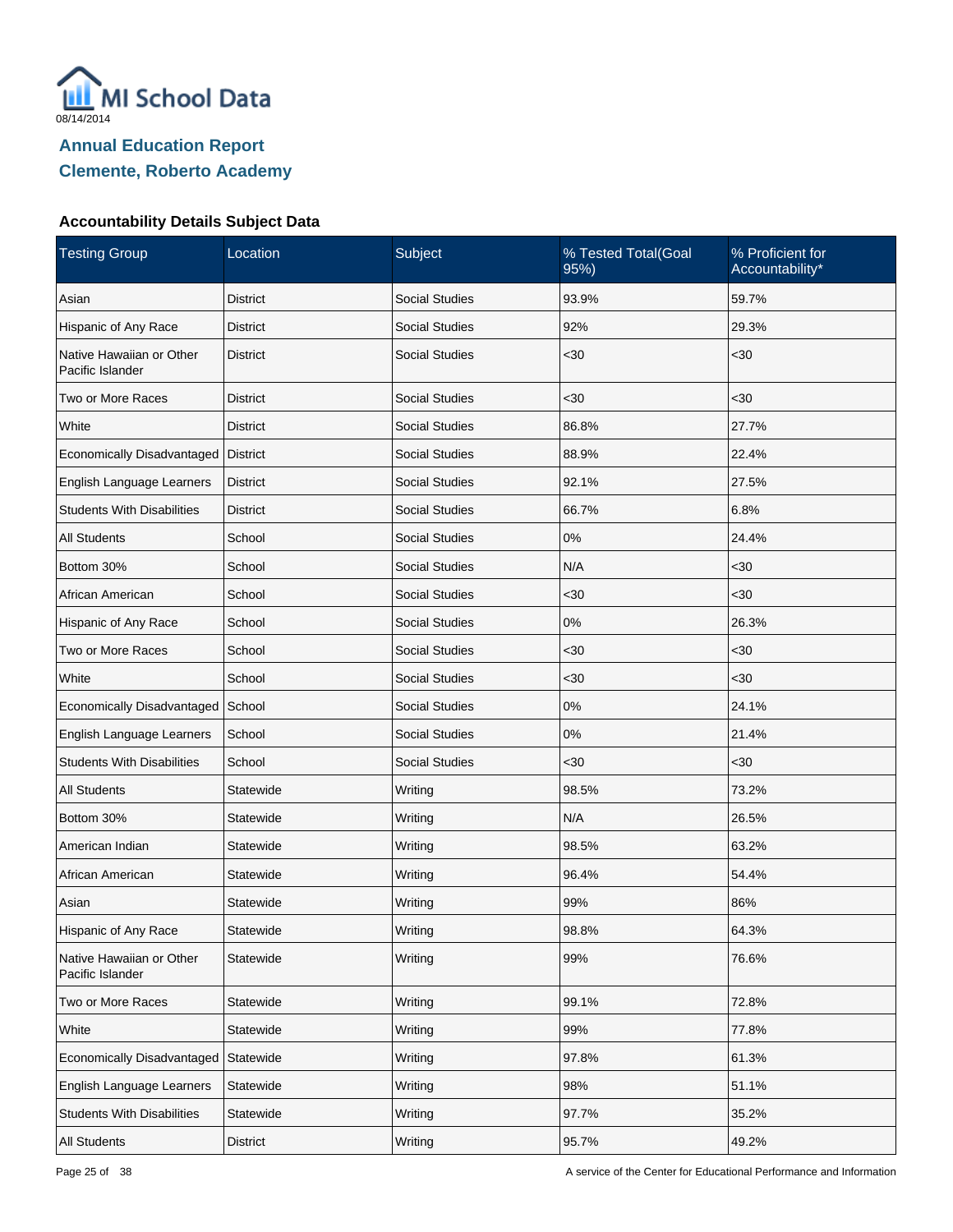

| <b>Testing Group</b>                         | Location        | Subject | % Tested Total(Goal<br>95%) | % Proficient for<br>Accountability* |
|----------------------------------------------|-----------------|---------|-----------------------------|-------------------------------------|
| Bottom 30%                                   | <b>District</b> | Writing | N/A                         | 0%                                  |
| American Indian                              | <b>District</b> | Writing | $30$                        | <30                                 |
| African American                             | <b>District</b> | Writing | 95.7%                       | 47.8%                               |
| Asian                                        | <b>District</b> | Writing | 91.5%                       | 66.7%                               |
| Hispanic of Any Race                         | <b>District</b> | Writing | 95.9%                       | 55.8%                               |
| Native Hawaiian or Other<br>Pacific Islander | <b>District</b> | Writing | $30$                        | <30                                 |
| Two or More Races                            | <b>District</b> | Writing | 107.7%                      | 41.9%                               |
| White                                        | <b>District</b> | Writing | 95.4%                       | 52.1%                               |
| Economically Disadvantaged                   | District        | Writing | 95.7%                       | 47.3%                               |
| English Language Learners                    | <b>District</b> | Writing | 95.6%                       | 53.1%                               |
| <b>Students With Disabilities</b>            | <b>District</b> | Writing | 90.1%                       | 21.6%                               |
| <b>All Students</b>                          | School          | Writing | 100%                        | 71.6%                               |
| Bottom 30%                                   | School          | Writing | N/A                         | 6.5%                                |
| African American                             | School          | Writing | <30                         | $30$                                |
| Hispanic of Any Race                         | School          | Writing | 100%                        | 72.6%                               |
| Two or More Races                            | School          | Writing | <30                         | <30                                 |
| White                                        | School          | Writing | <30                         | $30$                                |
| Economically Disadvantaged                   | School          | Writing | 100%                        | 71.3%                               |
| English Language Learners                    | School          | Writing | 100%                        | 71.1%                               |
| <b>Students With Disabilities</b>            | School          | Writing | $30$                        | <30                                 |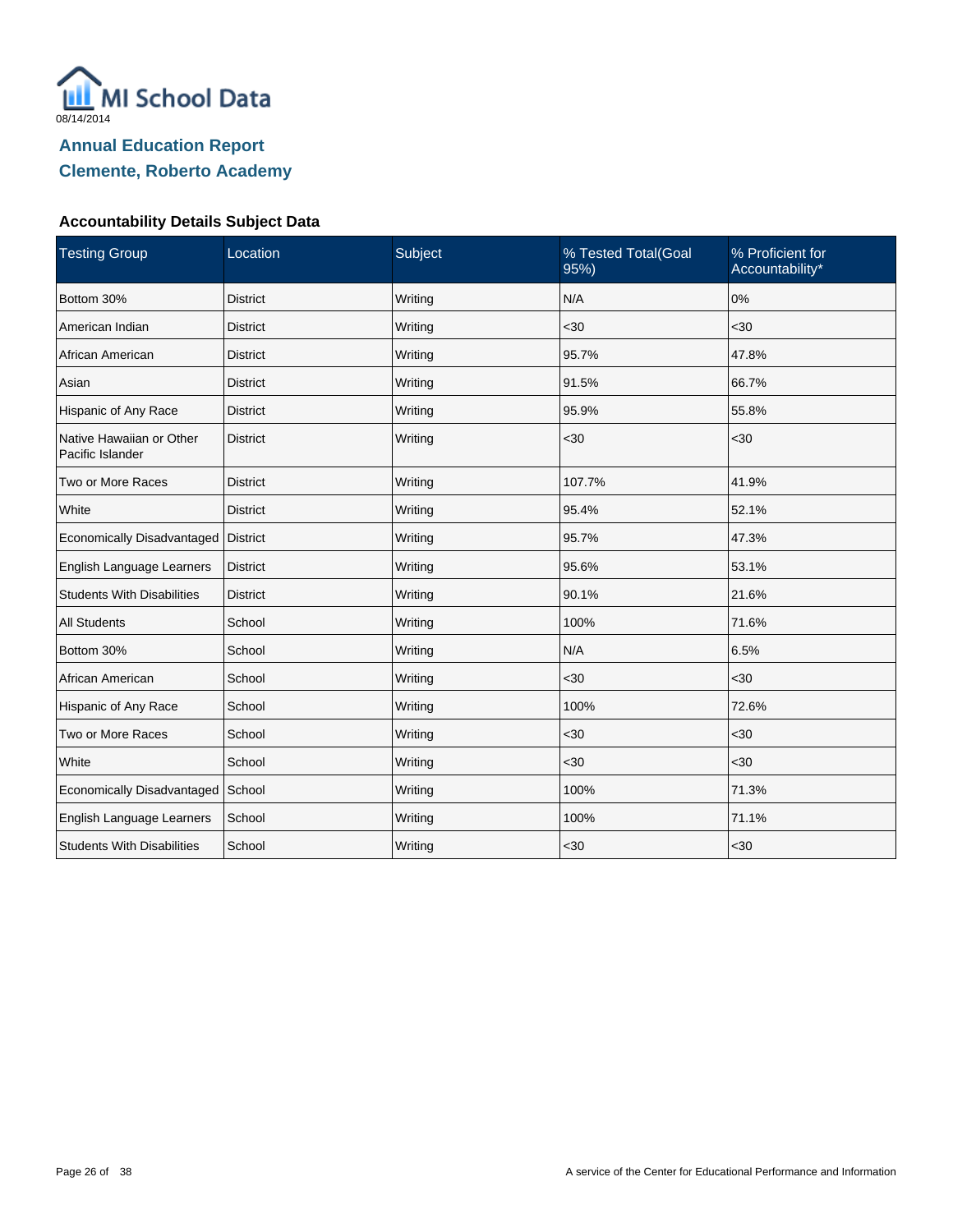

#### **Accountability Details Graduation Data**

| <b>Testing Group</b>                      | Location        | Accountability Scorecard Completion Rate<br>(High Schools only)<br>(Goal 80%) |
|-------------------------------------------|-----------------|-------------------------------------------------------------------------------|
| <b>All Students</b>                       | Statewide       | 77%                                                                           |
| American Indian                           | Statewide       | 64.1%                                                                         |
| African American                          | Statewide       | 60.5%                                                                         |
| Asian                                     | Statewide       | 87.9%                                                                         |
| Hispanic of Any Race                      | Statewide       | 67.3%                                                                         |
| Migrant                                   | Statewide       | 70.5%                                                                         |
| Native Hawaiian or Other Pacific Islander | Statewide       | 69.2%                                                                         |
| Two or More Races                         | Statewide       | 73.9%                                                                         |
| White                                     | Statewide       | 82.1%                                                                         |
| Female                                    | Statewide       | 81.5%                                                                         |
| Male                                      | Statewide       | 72.7%                                                                         |
| Economically Disadvantaged                | Statewide       | 63.9%                                                                         |
| English Language Learners                 | Statewide       | 65.4%                                                                         |
| <b>Students With Disabilities</b>         | Statewide       | 53.6%                                                                         |
| <b>Homeless</b>                           | Statewide       | 54.2%                                                                         |
| <b>All Students</b>                       | <b>District</b> | 64.6%                                                                         |
| African American                          | <b>District</b> | 64.5%                                                                         |
| Asian                                     | <b>District</b> | 79.1%                                                                         |
| Hispanic of Any Race                      | <b>District</b> | 69.2%                                                                         |
| White                                     | <b>District</b> | 44.9%                                                                         |
| Economically Disadvantaged                | <b>District</b> | 63.7%                                                                         |
| English Language Learners                 | <b>District</b> | 71.5%                                                                         |
| <b>Students With Disabilities</b>         | <b>District</b> | 40.9%                                                                         |
| Bottom 30%                                | <b>District</b> | 86.1%                                                                         |

\* All data based on students enrolled for a full academic year.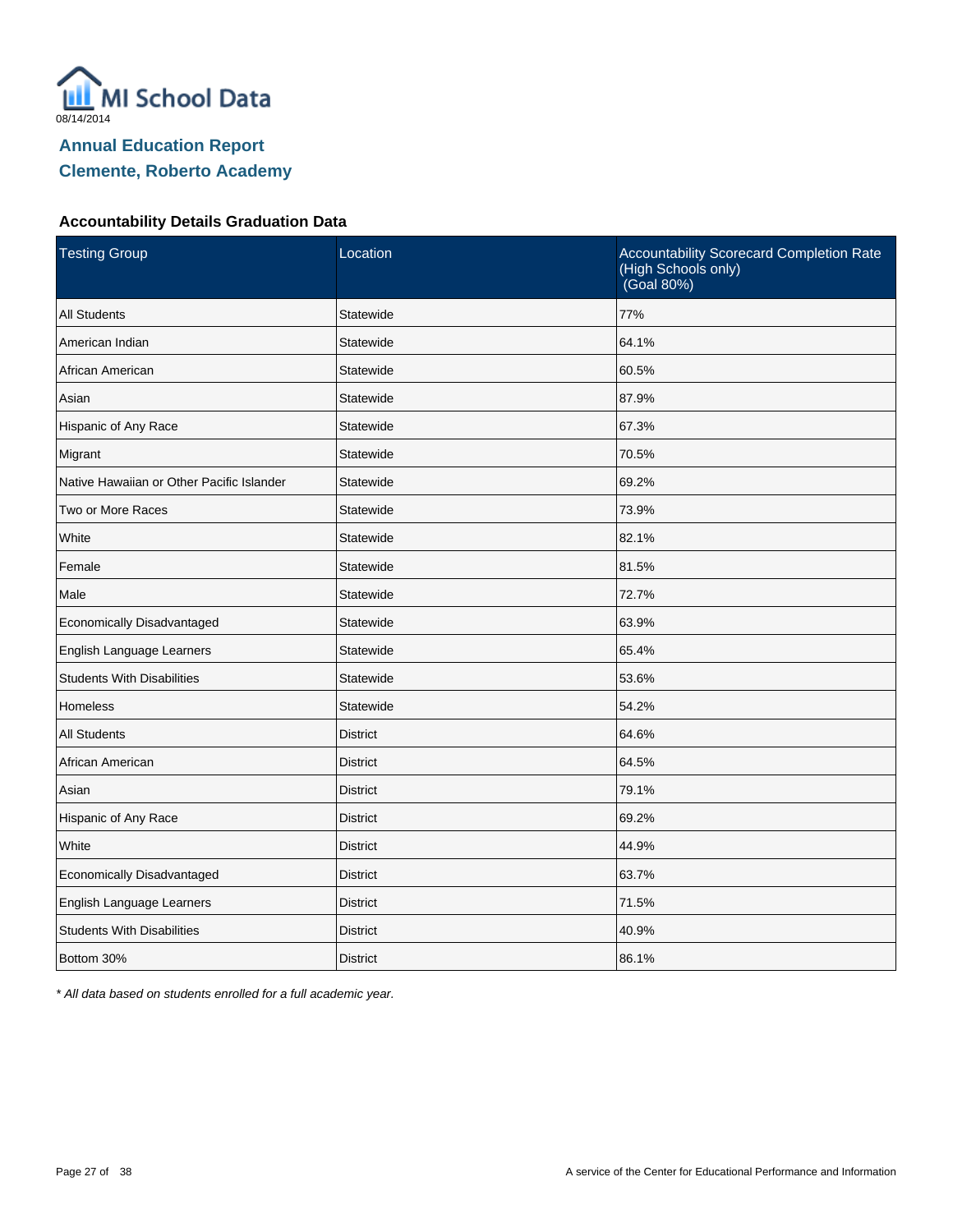

#### **Accountability Details Attendance Data**

| <b>Testing Group</b> | Location        | Attendance Rate<br>(Goal 90%) |
|----------------------|-----------------|-------------------------------|
| <b>All Students</b>  | Statewide       | 94.3%                         |
| <b>All Students</b>  | <b>District</b> | 86.8%                         |
| <b>All Students</b>  | School          | 94%                           |

\* All data based on students enrolled for a full academic year.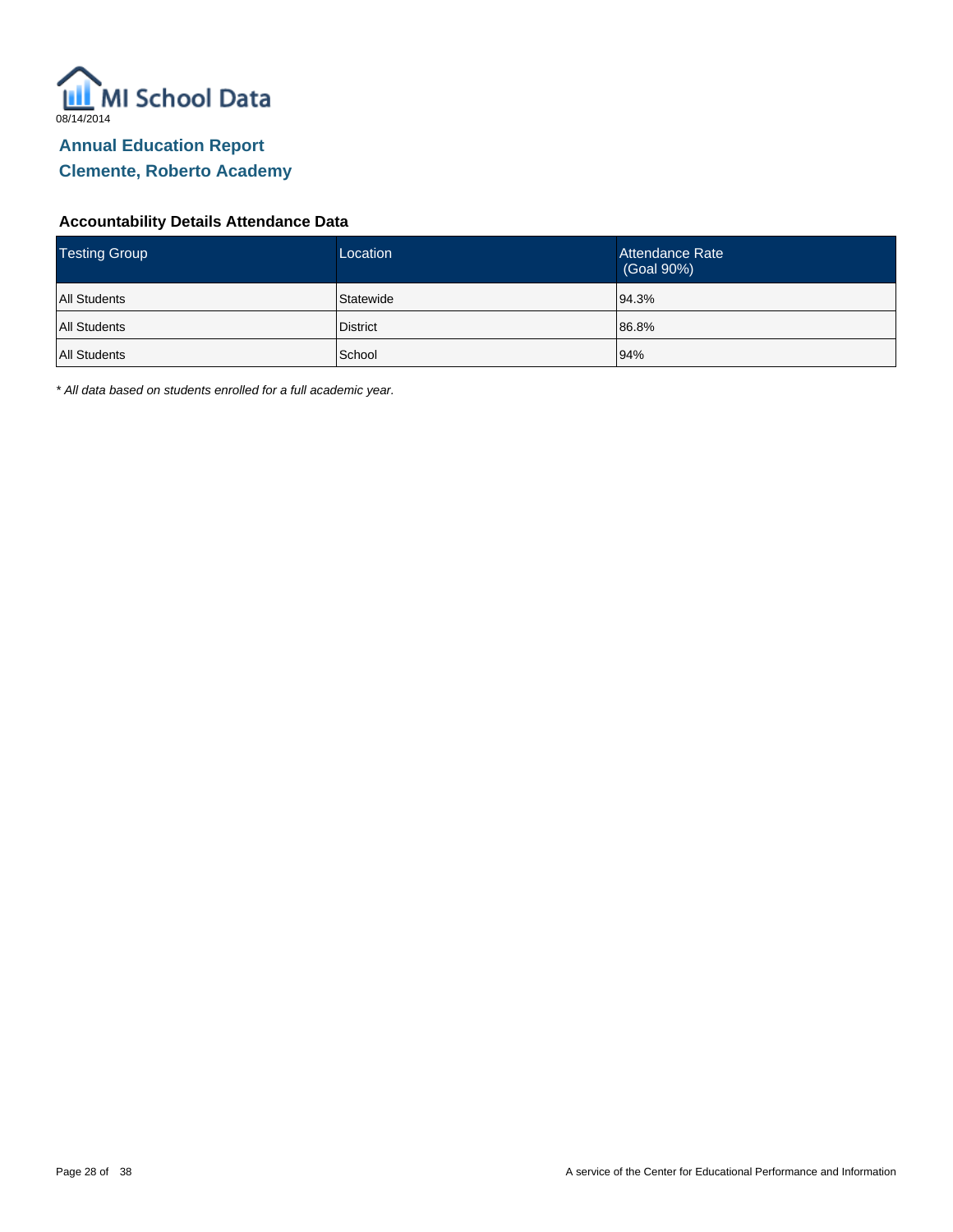

**Clemente, Roberto Academy**

#### **Accountability Status District Data**

| <b>District</b><br><b>Name</b> | Reading<br><b>Status</b> | Reading<br>Score | Writinal<br><b>Status</b> | <b>Writing</b><br>Score <sup>'</sup> | Math Status Math Score |  | Science<br><b>Status</b> | Science<br>Score | Social<br><b>Studies</b><br><b>Status</b> | Social<br><b>Studies</b><br>Score | Overall<br><b>Status</b> | Overall<br>Score |
|--------------------------------|--------------------------|------------------|---------------------------|--------------------------------------|------------------------|--|--------------------------|------------------|-------------------------------------------|-----------------------------------|--------------------------|------------------|
|--------------------------------|--------------------------|------------------|---------------------------|--------------------------------------|------------------------|--|--------------------------|------------------|-------------------------------------------|-----------------------------------|--------------------------|------------------|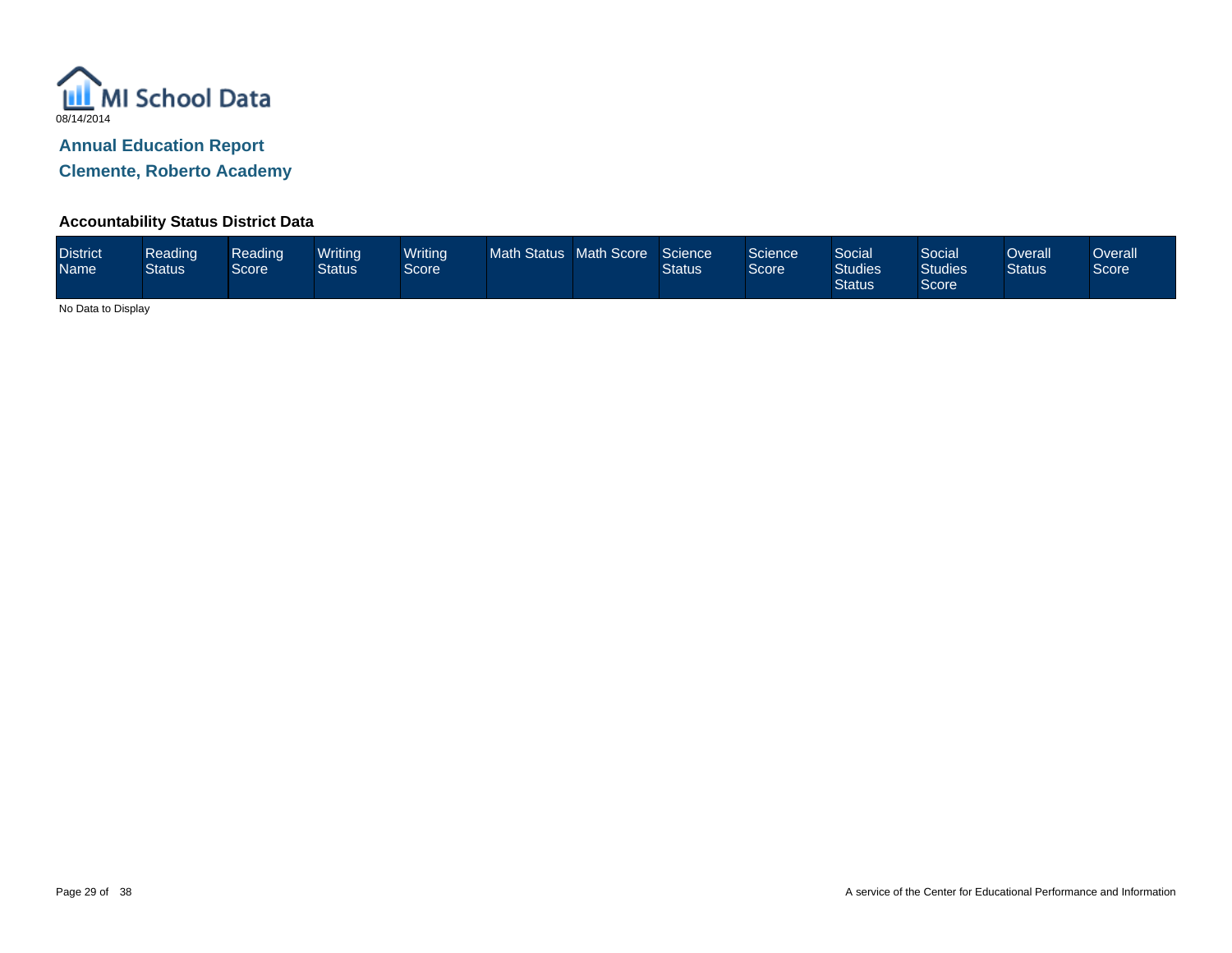

**Clemente, Roberto Academy**

#### **Accountability Status School Data**

| <b>District</b><br><b>Name</b>                        | School<br><b>Name</b> | <b>Title 1</b><br><b>Status</b> | Reading<br><b>Status</b> | Reading<br>Score | Writing<br><b>Status</b> | Writing<br>Score | <b>Math</b><br><b>Status</b> | <b>Math</b><br>Score | Science<br><b>Status</b> | Science<br>Score | Social<br>Studies<br><b>Status</b> | Social<br>Studies<br>Score | Overall<br><b>Status</b> | Overall<br>Score |
|-------------------------------------------------------|-----------------------|---------------------------------|--------------------------|------------------|--------------------------|------------------|------------------------------|----------------------|--------------------------|------------------|------------------------------------|----------------------------|--------------------------|------------------|
| Detroit City   Clemente,<br>School<br><b>District</b> | Roberto<br>Academy    |                                 | Green                    | 12               | Green                    |                  | Green                        |                      | Red                      | 10               | Green                              |                            | Yellow                   | 45               |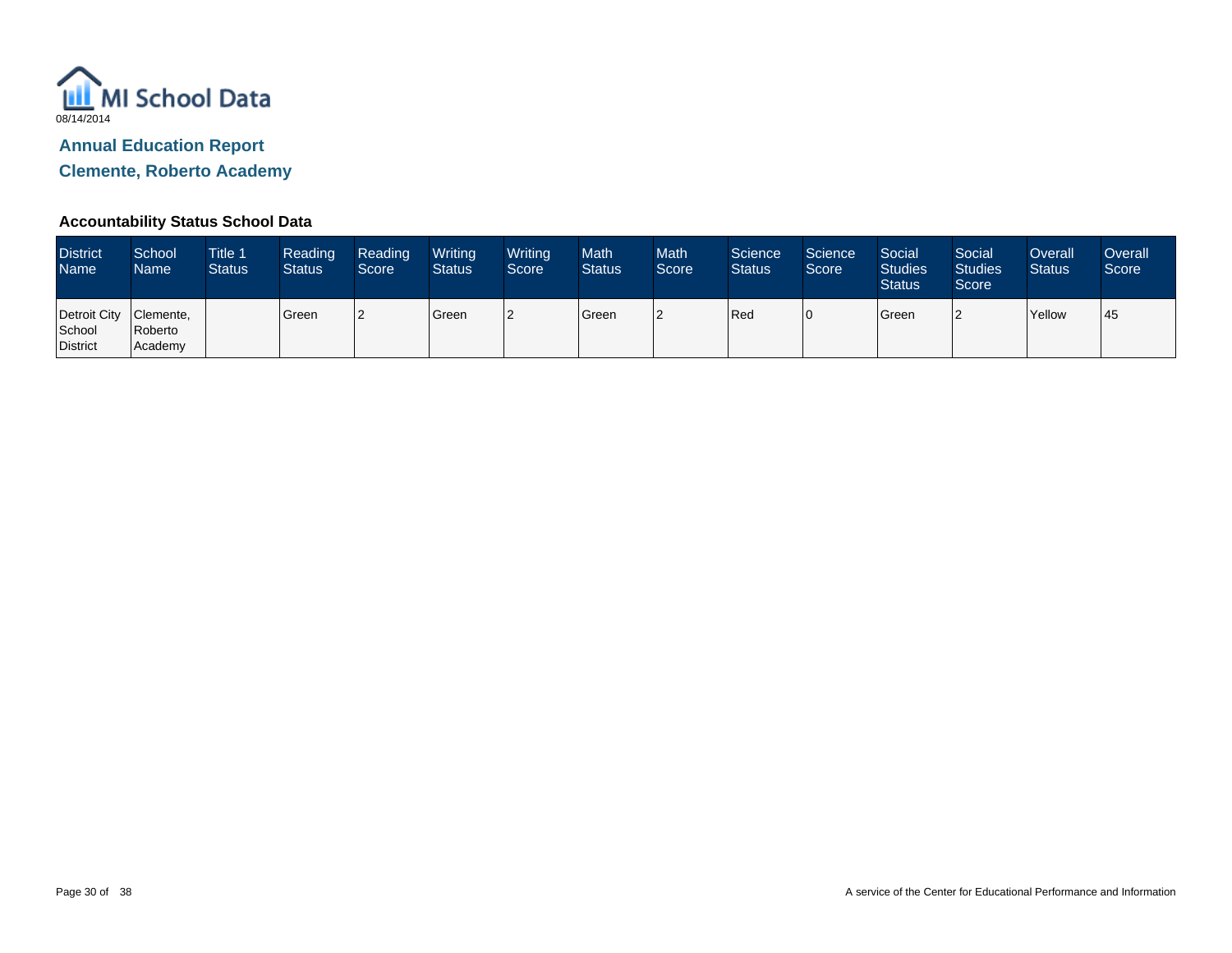

#### **Teacher Quality - Qualification**

|                                                                                                             | Other | B.A. | M.A. | .P.H.D. |
|-------------------------------------------------------------------------------------------------------------|-------|------|------|---------|
| Professional Qualifications of 0<br>All Public Elementary and<br>Secondary School Teachers<br>in the School |       | O    | 35   |         |

Professional Qualifications are defined by the State and may include information such as the degrees of public school teachers (e.g., percentage of teachers with Bachelors Degrees or Masters Degrees) or the percentage of fully certified teachers

#### **Teacher Quality - Class**

|                                                                                                                              | School Aggregate | <b>High-Poverty Schools</b> | <b>Low-Poverty Schools</b> |
|------------------------------------------------------------------------------------------------------------------------------|------------------|-----------------------------|----------------------------|
| Percentage of Core Academic<br>Subject Elementary and Secondary<br>School Classes not Taught by Highly<br>Qualified Teachers | $0.0\%$          | $0.0\%$                     | $10.0\%$                   |

#### **Teacher Quality - Provisional**

|                                                                                                             | <b>Certification Percent</b> |
|-------------------------------------------------------------------------------------------------------------|------------------------------|
| Percentage of Public Elementary and Secondary School Teachers in the<br>School with Emergency Certification | 10%                          |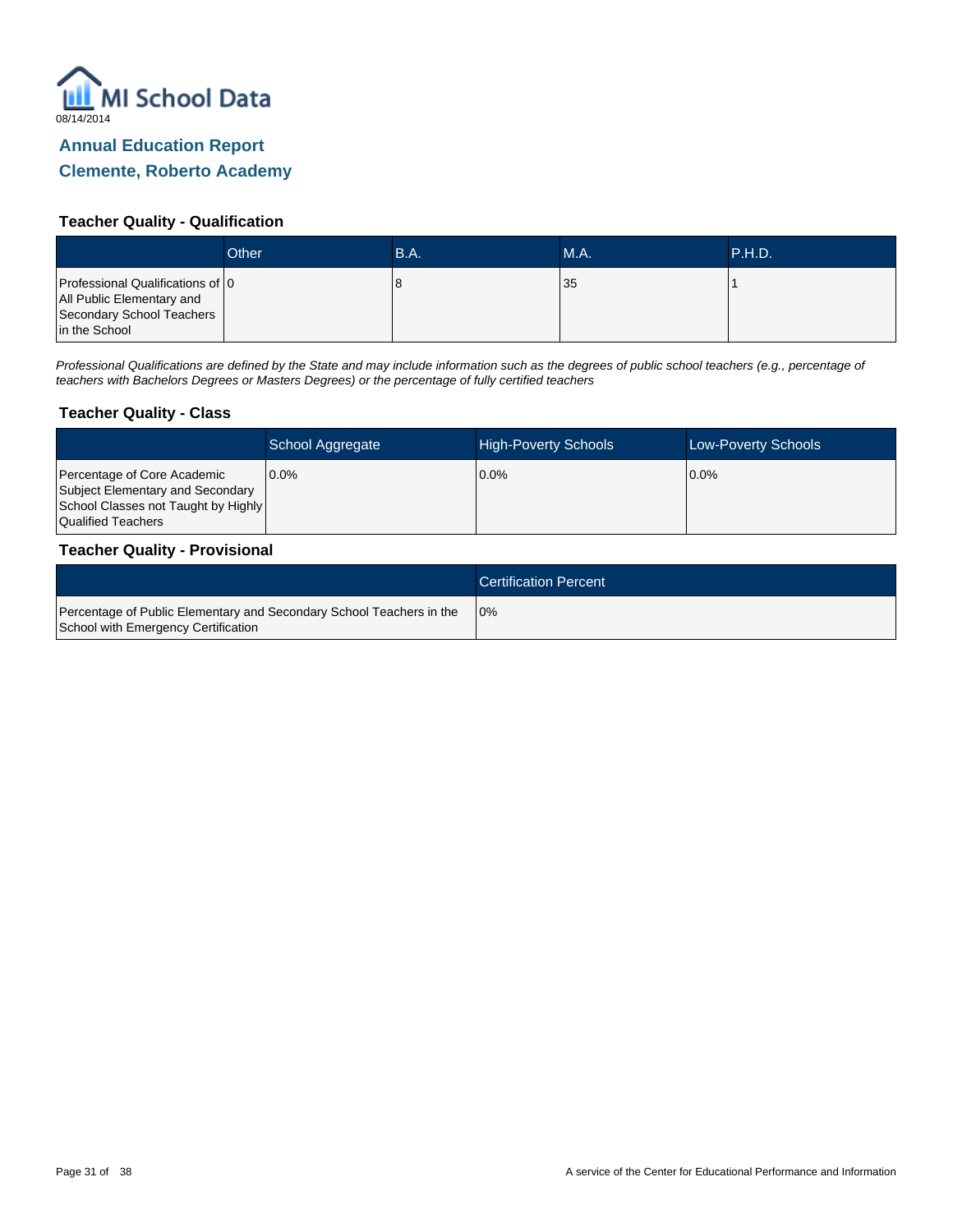

#### **NAEP Grade 4 Math**

|                                                                                                                                             | <b>Percent of Students</b>             | Percent below Basic             | <b>Percent Basic</b>                 | <b>Percent Proficient</b>                    | <b>Percent Advanced</b> |
|---------------------------------------------------------------------------------------------------------------------------------------------|----------------------------------------|---------------------------------|--------------------------------------|----------------------------------------------|-------------------------|
| <b>All Students</b>                                                                                                                         | 100                                    | 23                              | 40                                   | 30                                           | $\overline{7}$          |
| Male<br>Female                                                                                                                              | 52<br>48                               | 24<br>23                        | 38<br>41                             | 31<br>30                                     | 6                       |
| National Lunch<br>Program Eligibility<br>Eligible<br>Not Eligible<br>Info not available                                                     | 54<br>46                               | 35<br>9<br>ŧ                    | 45<br>34<br>ŧ                        | 18<br>45<br>$\ddagger$                       | 2<br>12<br>$\ddagger$   |
| Race/Ethnicity<br>White<br><b>Black</b><br>Hispanic<br>Asian<br>American Indian<br>Native Hawaiian/Pacific<br>Islander<br>Two or More Races | 66<br>19<br>9<br>11<br>$\ddagger$<br>2 | 14<br>53<br>36<br>11<br>ŧ<br>16 | 41<br>37<br>42<br>35<br>ŧ<br>ŧ<br>50 | 38<br>9<br>18<br>24<br>ŧ<br>$\ddagger$<br>24 | 30<br>$\ddagger$<br>10  |
| Student classified as<br>having a disability<br><b>SD</b><br>Not SD                                                                         | 12<br>88                               | 50<br>20                        | 34<br>40                             | 15<br>33                                     |                         |
| Student is an English<br>Language Learner<br><b>ELL</b><br>Not ELL                                                                          | 8<br>92                                | 21<br>21                        | 40<br>40                             | 32<br>32                                     |                         |

‡ Reporting Standards not met. Note: Observed differences are not necessarily statistically significant. Detail may not sum to total because of rounding. SOURCE: U.S. Department of Education. Institute for Education Sciences. National Center for Education Statistics. National Assessment Program (NAEP) 2013 Mathematics Achievement.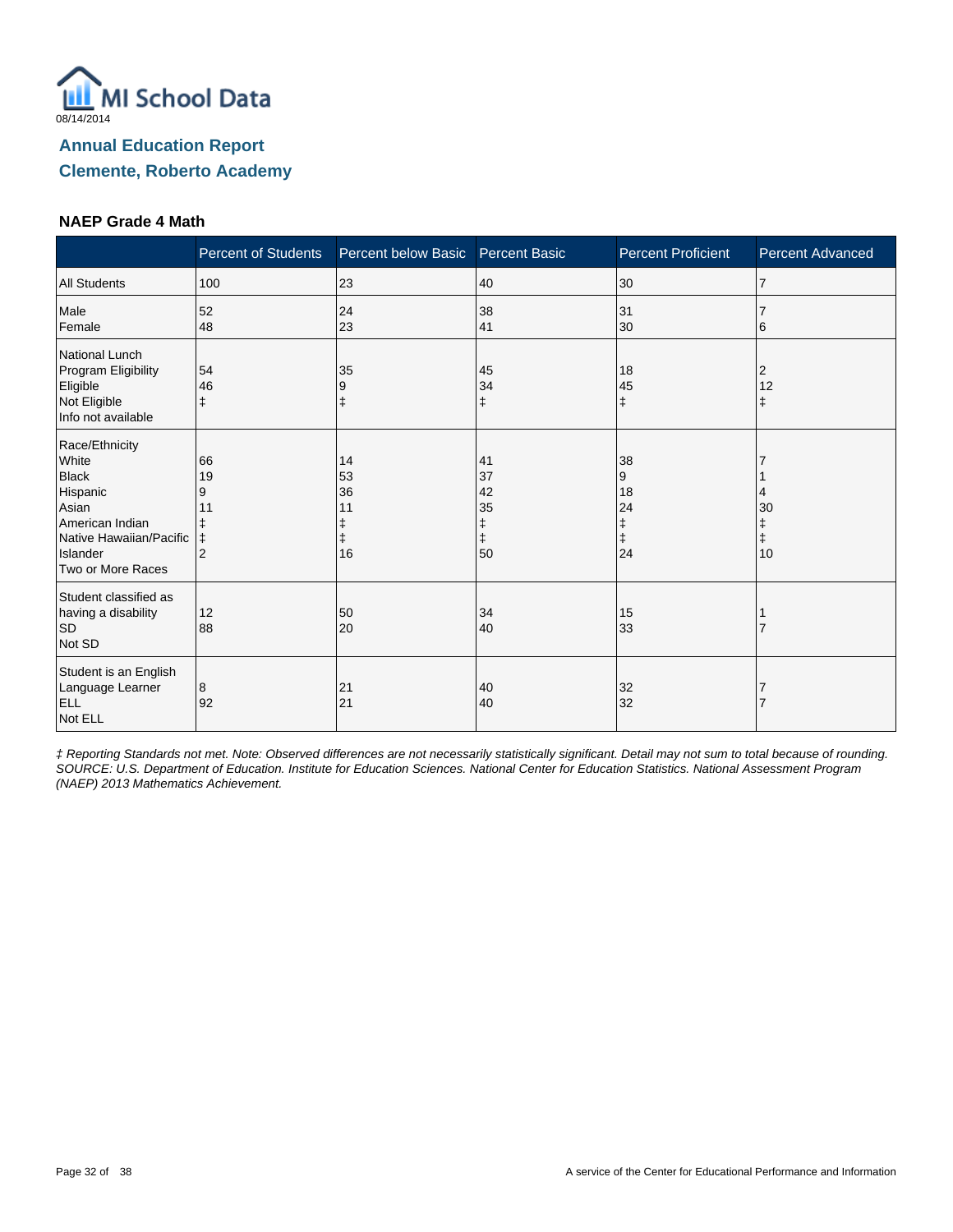

#### **NAEP Grade 8 Math**

|                                                                                                                                             | <b>Percent of Students</b>           | Percent below Basic       | <b>Percent Basic</b>                | <b>Percent Proficient</b>                           | <b>Percent Advanced</b> |
|---------------------------------------------------------------------------------------------------------------------------------------------|--------------------------------------|---------------------------|-------------------------------------|-----------------------------------------------------|-------------------------|
| <b>All Students</b>                                                                                                                         | 100                                  | 30                        | 40                                  | 23                                                  | $\overline{7}$          |
| Male<br>Female                                                                                                                              | 52<br>48                             | 31<br>28                  | 38<br>42                            | 23<br>24                                            | 8<br>6                  |
| National Lunch<br>Program Eligibility<br>Eligible<br>Not Eligible<br>Info not available                                                     | 46<br>54<br>$\Omega$                 | 46<br>16<br>0             | 38<br>42<br>0                       | 14<br>32<br>$\Omega$                                | 2<br>10<br>0            |
| Race/Ethnicity<br>White<br><b>Black</b><br>Hispanic<br>Asian<br>American Indian<br>Native Hawaiian/Pacific<br>Islander<br>Two or More Races | 72<br>16<br>6<br>3<br>$\overline{2}$ | 21<br>64<br>51<br>12<br>0 | 43<br>29<br>35<br>28<br>0<br>0<br>0 | 29<br>6<br>13<br>30<br>$\Omega$<br>0<br>$\mathbf 0$ | 30                      |
| Student classified as<br>having a disability<br><b>SD</b><br>Not SD                                                                         | 12<br>88                             | 50<br>20                  | 34<br>40                            | 14<br>33                                            | 2                       |
| Student is an English<br>Language Learner<br><b>ELL</b><br>Not ELL                                                                          | 3<br>97                              | 74<br>28                  | 24<br>41                            | 2<br>24                                             |                         |

‡ Reporting Standards not met. NOTE: Observed differences are not necessarily statistically significant. Detail may not sum to total because of rounding. SOURCE: U.S. Department of Education. Institute for Education Sciences. National Center for Education Statistics. National Assessment Program (NAEP) 2013 Mathematics Achievement.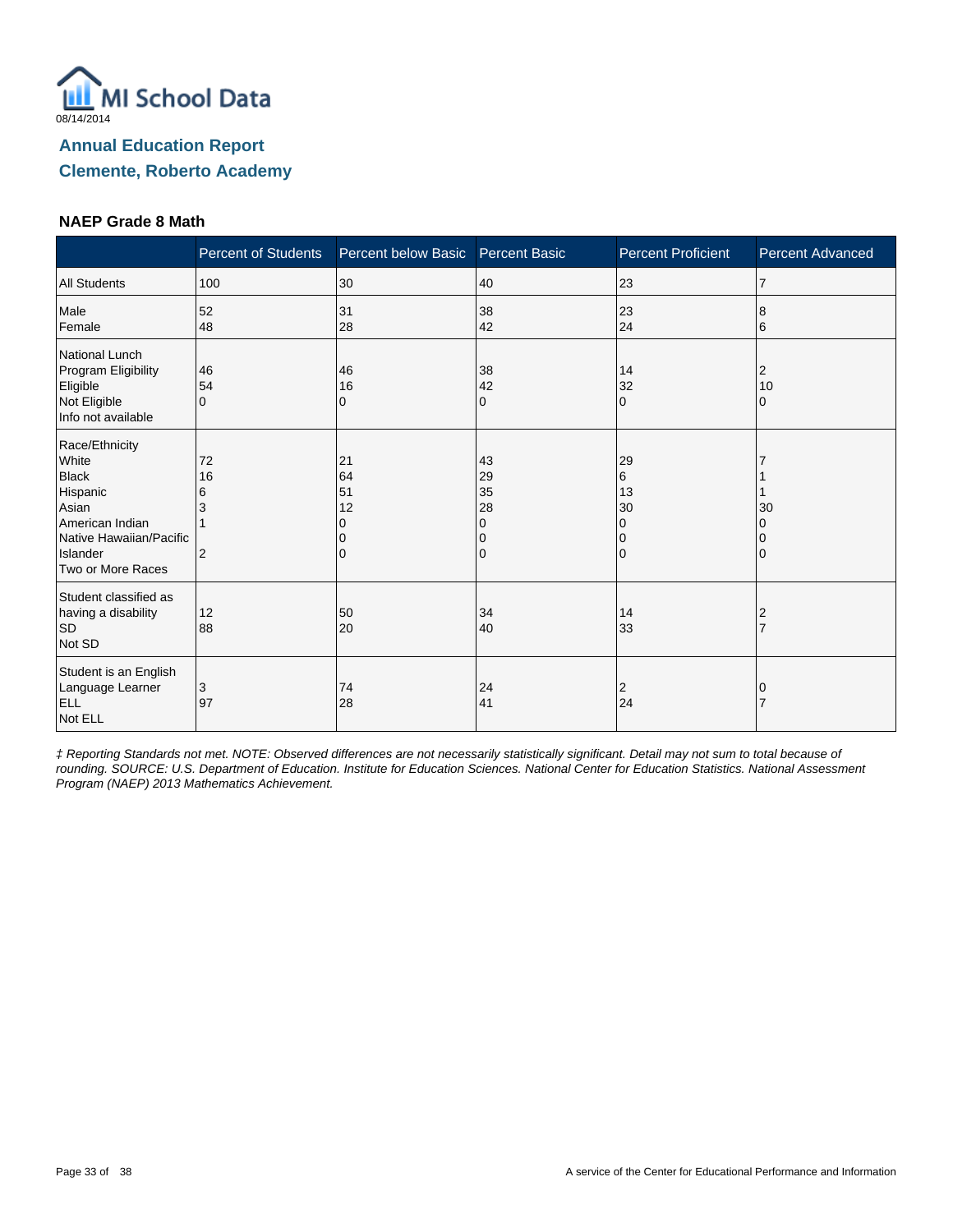

#### **NAEP Grade 12 Math**

|                                                                                                                                             | <b>Percent of Students</b> | Percent below Basic Percent Basic |                                     | <b>Percent Proficient</b> | <b>Percent Advanced</b> |
|---------------------------------------------------------------------------------------------------------------------------------------------|----------------------------|-----------------------------------|-------------------------------------|---------------------------|-------------------------|
| <b>All Students</b>                                                                                                                         | 100                        | 34                                | 41                                  | 23                        | 2                       |
| Male<br>Female                                                                                                                              | 51<br>49                   | 32<br>35                          | 41<br>42                            | 26<br>22                  |                         |
| National Lunch<br>Program Eligibility<br>Eligible<br>Not Eligible<br>Info not available                                                     | 35<br>64<br>$\Omega$       | 54<br>22<br>$\Omega$              | 37<br>44<br>0                       | 9<br>32<br>$\Omega$       | $\Omega$                |
| Race/Ethnicity<br>White<br><b>Black</b><br>Hispanic<br>Asian<br>American Indian<br>Native Hawaiian/Pacific<br>Islander<br>Two or More Races | 76<br>14<br>5<br>3<br>10   | 26<br>68<br>58<br>26              | 42<br>27<br>33<br>32<br>O<br>0<br>0 | 30<br>5<br>9<br>35<br>0   |                         |
| Student classified as<br>having a disability<br><b>SD</b><br>Not SD                                                                         | 9<br>91                    | 78<br>30                          | 19<br>43                            | 3<br>25                   | $\overline{2}$          |
| Student is an English<br>Language Learner<br><b>ELL</b><br>Not ELL                                                                          | 2<br>98                    | 0<br>33                           | 0<br>41                             | 0<br>24                   | O<br>$\overline{2}$     |

‡ Reporting Standards not met. NOTE: Observed differences are not necessarily statistically significant. Detail may not sum to total because of rounding. SOURCE: U.S. Department of Education. Institute for Education Sciences. National Center for Education Statistics. National Assessment Program (NAEP) 2013 Mathematics Achievement.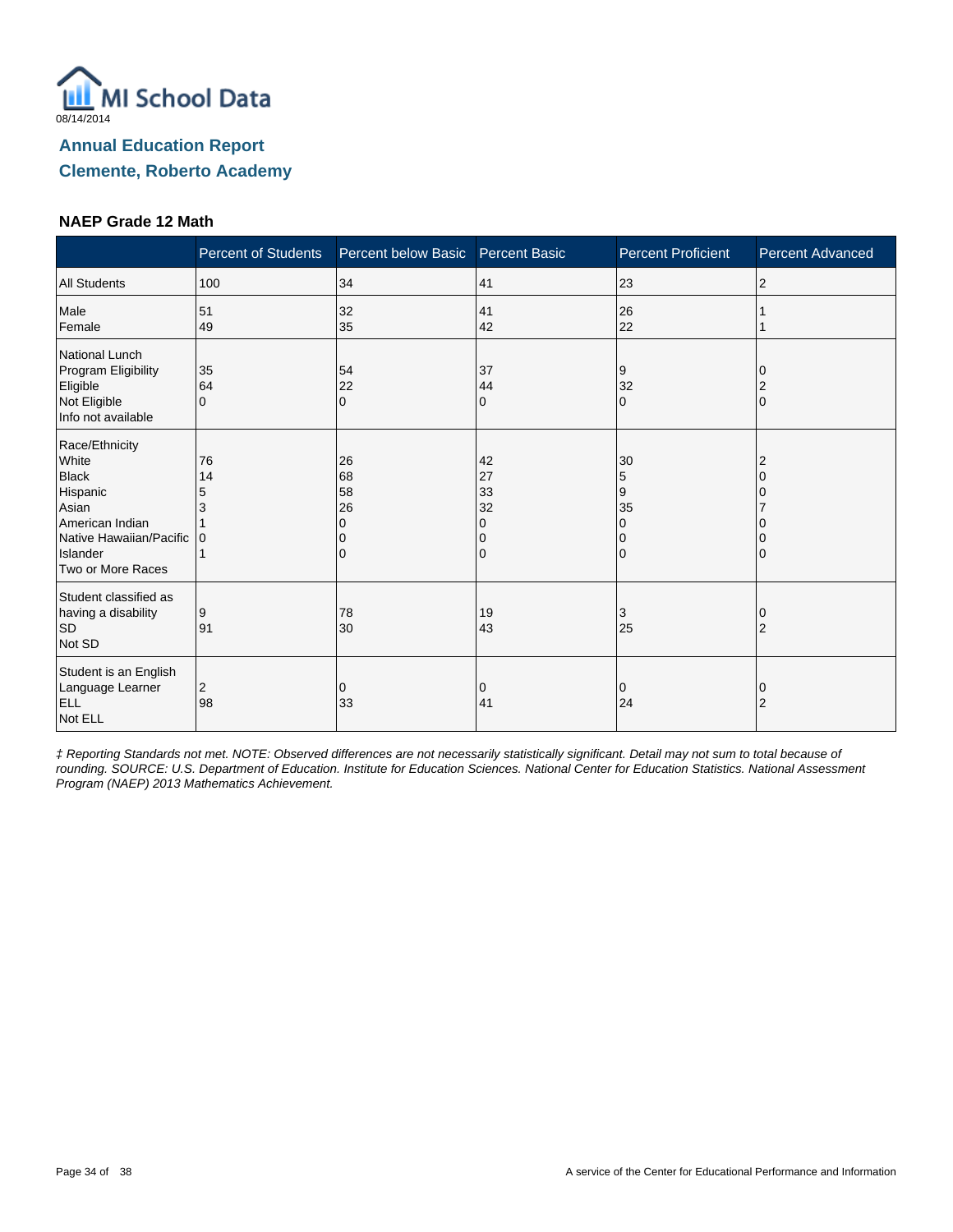

#### **NAEP Grade 4 Reading**

|                                                                                                                                             | <b>Percent of Students</b>          | Percent below Basic            | <b>Percent Basic</b>                | <b>Percent Proficient</b>             | <b>Percent Advanced</b> |
|---------------------------------------------------------------------------------------------------------------------------------------------|-------------------------------------|--------------------------------|-------------------------------------|---------------------------------------|-------------------------|
| <b>All Students</b>                                                                                                                         | 100                                 | 36                             | 33                                  | 25                                    | 6                       |
| Male<br>Female                                                                                                                              | 50<br>50                            | 31<br>20                       | 37<br>37                            | 28<br>37                              | 4<br>6                  |
| National Lunch<br>Program Eligibility<br>Eligible<br>Not Eligible<br>Info not available                                                     | 35<br>64<br>$\Omega$                | 37<br>19<br>0                  | 39<br>36<br>0                       | 22<br>38<br>$\Omega$                  | 2                       |
| Race/Ethnicity<br>White<br><b>Black</b><br>Hispanic<br>Asian<br>American Indian<br>Native Hawaiian/Pacific<br>Islander<br>Two or More Races | 66<br>18<br>9<br>3<br>0<br>$\Omega$ | 28<br>61<br>47<br>23<br>n<br>0 | 35<br>27<br>32<br>32<br>0<br>0<br>0 | 29<br>11<br>18<br>32<br>0<br>$\Omega$ | 8<br>3<br>13<br>0       |
| Student classified as<br>having a disability<br><b>SD</b><br>Not SD                                                                         | $\overline{7}$<br>93                | 66<br>23                       | 25<br>32                            | 9<br>34                               | 5                       |
| Student is an English<br>Language Learner<br><b>ELL</b><br>Not ELL                                                                          | 2<br>98                             | 0<br>25                        | 0<br>37                             | 0<br>33                               | 0<br>5                  |

# Rounds to zero

‡ Reporting Standards not met. NOTE: Observed differences are not necessarily statistically significant. Detail may not sum to total because of rounding. SOURCE: U.S. Department of Education, Institute of Education Sciences, National Center for Education Statistics, National Assessment of Educational Progress (NAEP), 2013 Reading Assessment.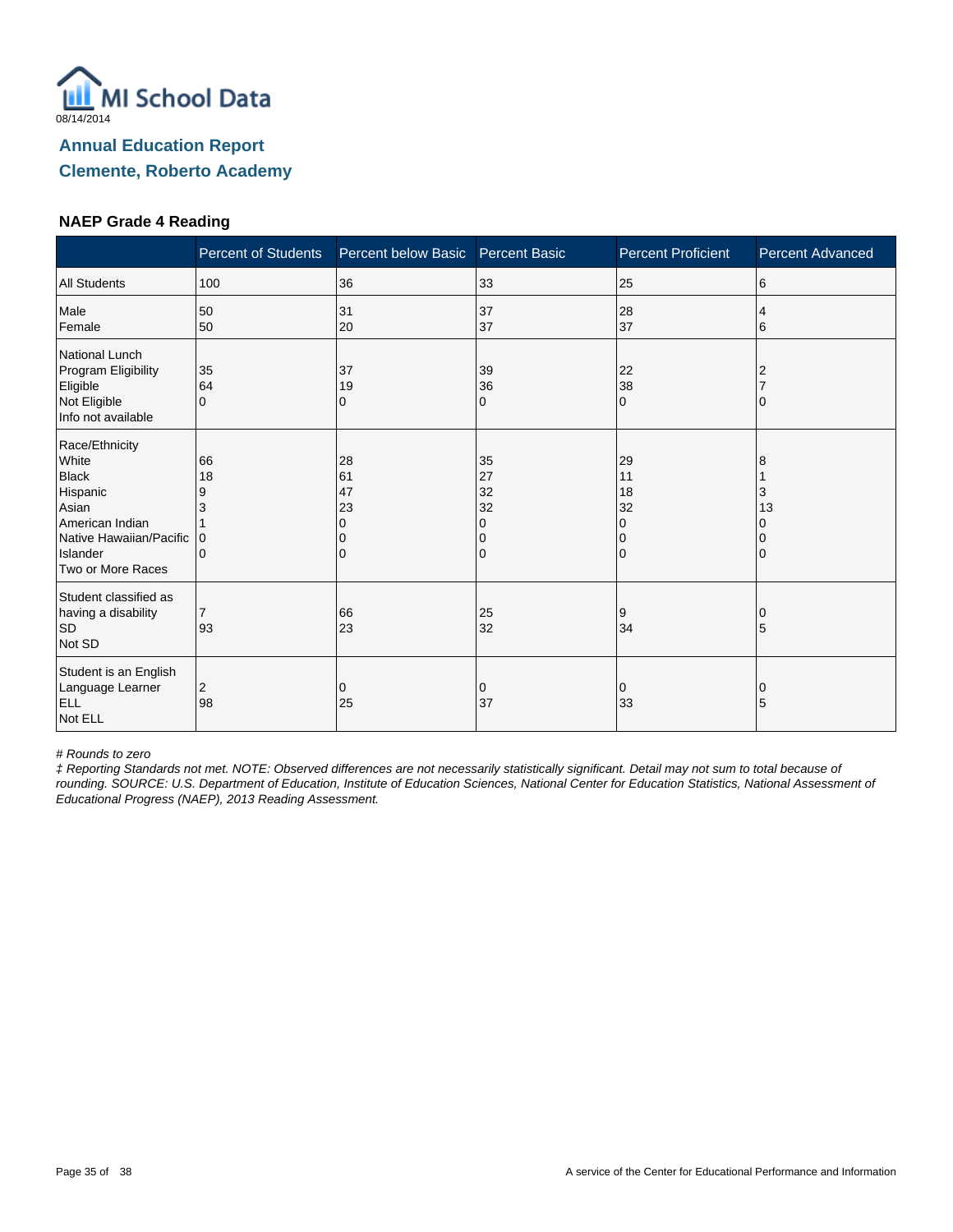

#### **NAEP Grade 8 Reading**

|                                                                                                                                             | <b>Percent of Students</b>                | Percent below Basic       | <b>Percent Basic</b>                | <b>Percent Proficient</b>                     | <b>Percent Advanced</b> |
|---------------------------------------------------------------------------------------------------------------------------------------------|-------------------------------------------|---------------------------|-------------------------------------|-----------------------------------------------|-------------------------|
| <b>All Students</b>                                                                                                                         | 100                                       | 23                        | 44                                  | 30                                            | 3                       |
| Male<br>Female                                                                                                                              | 52<br>48                                  | 26<br>19                  | 47<br>42                            | 25<br>35                                      | 2<br>4                  |
| National Lunch<br>Program Eligibility<br>Eligible<br>Not Eligible<br>Info not available                                                     | 46<br>54<br>$\Omega$                      | 34<br>13<br>0             | 47<br>42<br>0                       | 18<br>40<br>$\Omega$                          | 5<br>$\mathbf{0}$       |
| Race/Ethnicity<br>White<br><b>Black</b><br>Hispanic<br>Asian<br>American Indian<br>Native Hawaiian/Pacific<br>Islander<br>Two or More Races | 72<br>15<br>6<br>3<br>0<br>$\overline{2}$ | 17<br>46<br>31<br>17<br>0 | 46<br>42<br>47<br>30<br>0<br>0<br>0 | 34<br>11<br>20<br>39<br>0<br>0<br>$\mathbf 0$ | 3<br>2<br>14            |
| Student classified as<br>having a disability<br><b>SD</b><br>Not SD                                                                         | 10<br>90                                  | 59<br>19                  | 34<br>45                            | $\overline{7}$<br>33                          | 3                       |
| Student is an English<br>Language Learner<br>ELL<br>Not ELL                                                                                 | 8<br>92                                   | 61<br>34                  | 30<br>34                            | 8<br>25                                       |                         |

# Rounds to zero

‡ Reporting Standards not met. NOTE: Observed differences are not necessarily statistically significant. Detail may not sum to total because of rounding. SOURCE: U.S. Department of Education, Institute of Education Sciences, National Center for Education Statistics, National Assessment of Educational Progress (NAEP), 2013 Reading Assessment.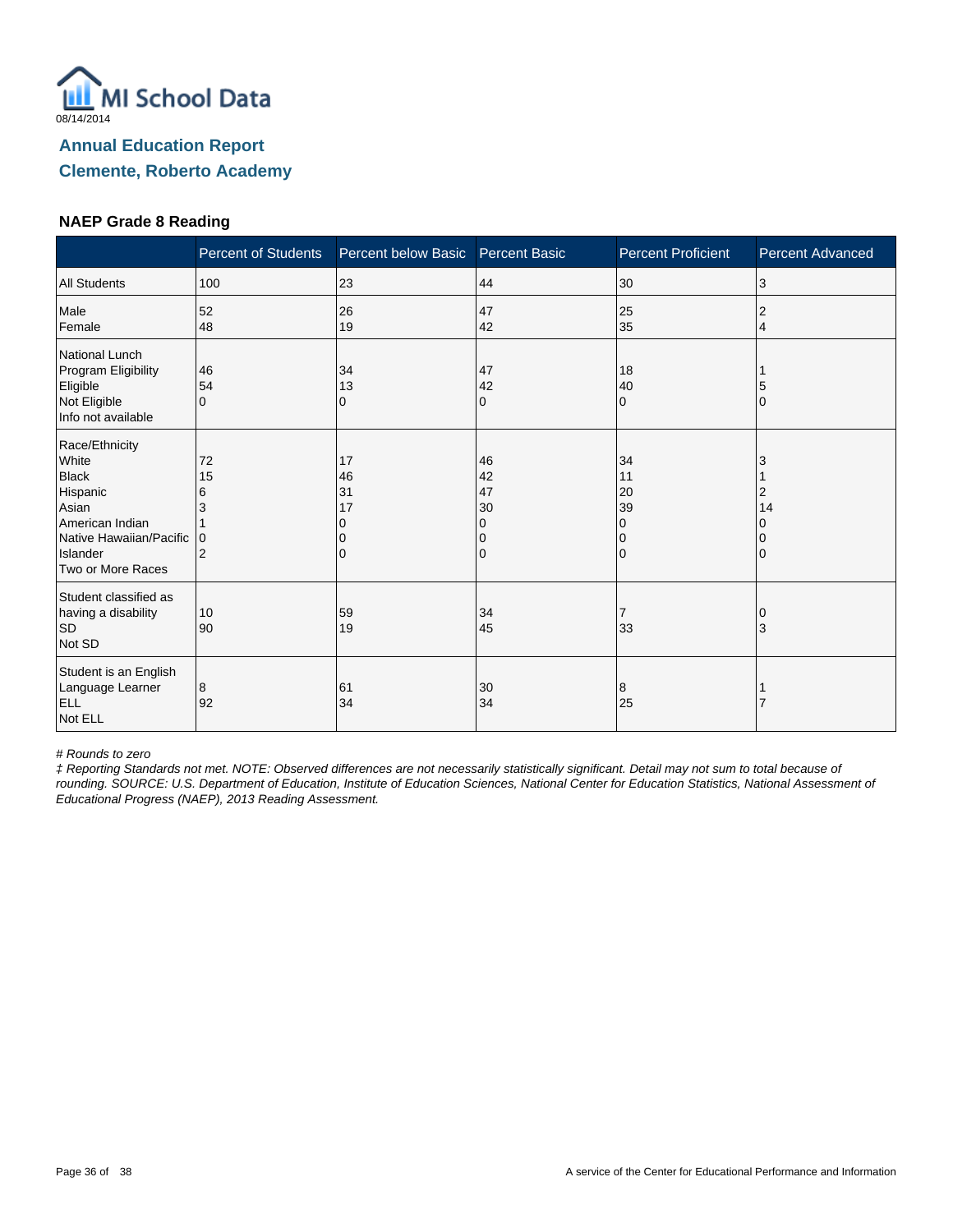

#### **NAEP Grade 12 Reading**

|                                                                                                                                             | <b>Percent of Students</b>                    | Percent below Basic            | <b>Percent Basic</b>                | <b>Percent Proficient</b>                                   | <b>Percent Advanced</b> |
|---------------------------------------------------------------------------------------------------------------------------------------------|-----------------------------------------------|--------------------------------|-------------------------------------|-------------------------------------------------------------|-------------------------|
| <b>All Students</b>                                                                                                                         | 100                                           | 26                             | 5                                   | 27                                                          | 5                       |
| Male<br>Female                                                                                                                              | 50<br>50                                      | 31<br>20                       | 37<br>37                            | 28<br>37                                                    | 4<br>6                  |
| National Lunch<br>Program Eligibility<br>Eligible<br>Not Eligible<br>Info not available                                                     | 35<br>64                                      | 37<br>19<br>0                  | 39<br>36<br>0                       | 22<br>38<br>$\Omega$                                        |                         |
| Race/Ethnicity<br>White<br><b>Black</b><br>Hispanic<br>Asian<br>American Indian<br>Native Hawaiian/Pacific<br>Islander<br>Two or More Races | 76<br>14<br>5<br>3<br>$\Omega$<br>$\mathbf 0$ | 20<br>52<br>34<br>21<br>O<br>0 | 38<br>36<br>44<br>26<br>0<br>0<br>0 | 36<br>12<br>21<br>41<br>$\Omega$<br>$\Omega$<br>$\mathbf 0$ | 6<br>12                 |
| Student classified as<br>having a disability<br><b>SD</b><br>Not SD                                                                         | $\overline{7}$<br>93                          | 66<br>23                       | 25<br>38                            | 8<br>34                                                     | 5                       |
| Student is an English<br>Language Learner<br><b>ELL</b><br>Not ELL                                                                          | 2<br>98                                       | 0<br>25                        | 0<br>37                             | 0<br>33                                                     | 0<br>5                  |

# Rounds to zero

‡ Reporting Standards not met. NOTE: Observed differences are not necessarily statistically significant. Detail may not sum to total because of rounding. SOURCE: U.S. Department of Education, Institute of Education Sciences, National Center for Education Statistics, National Assessment of Educational Progress (NAEP), 2013 Reading Assessment.